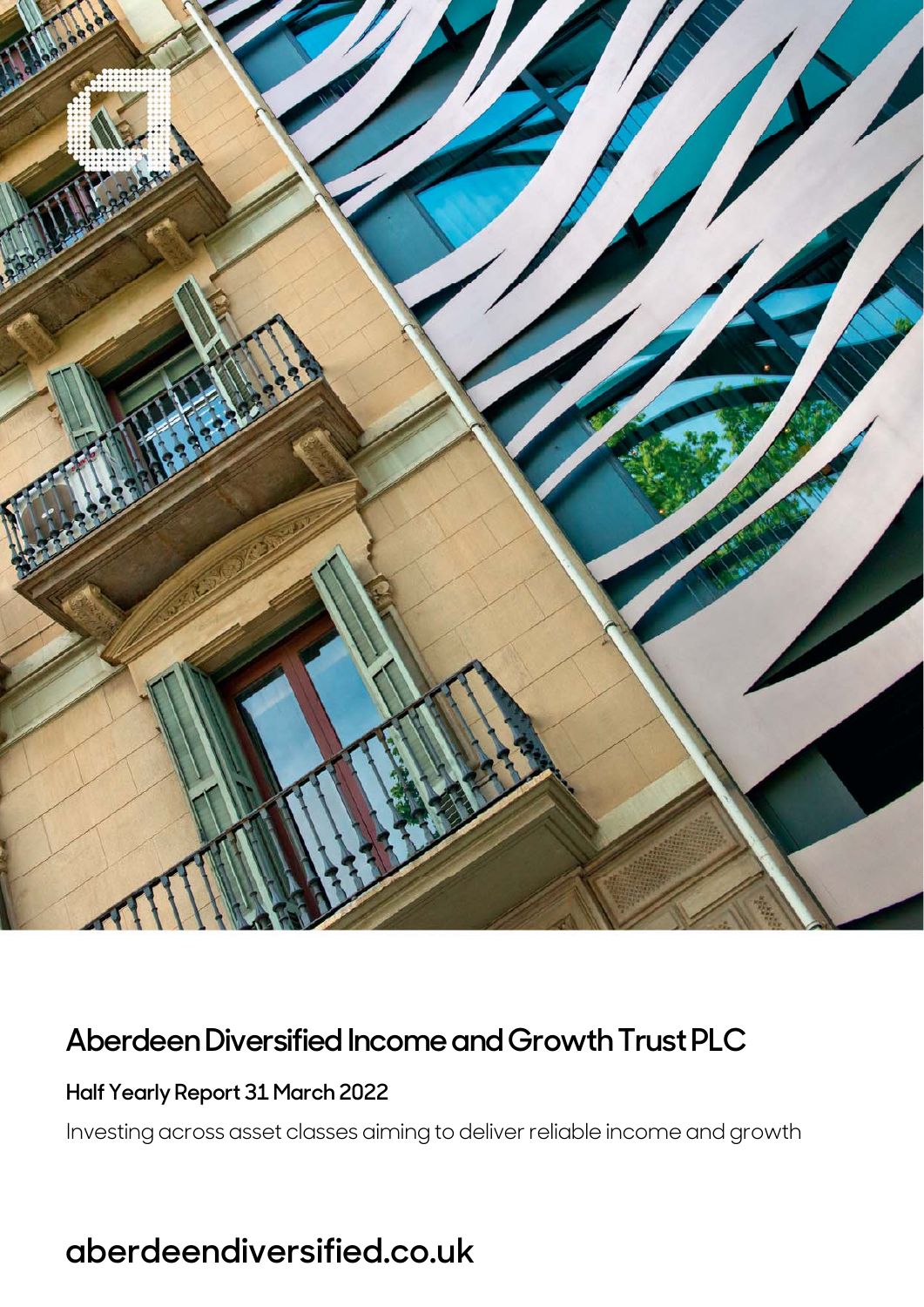## **Contents**

| Performance Highlights                                                           | 1              |
|----------------------------------------------------------------------------------|----------------|
| Financial Calendar, Dividends and Highlights                                     | $\overline{c}$ |
| Chairman's Statement                                                             | 4              |
| Interim Management Report and Directors' Responsibility Statement                | 6              |
| Investment Manager's Report                                                      | 8              |
| Ten Largest Investments                                                          | 12             |
| Investment Portfolio - Private Markets                                           | 13             |
| Investment Portfolio - Equities                                                  | 15             |
| Investment Portfolio - Fixed Income & Credit                                     | 17             |
| Investment Portfolio - Net Assets Summary                                        | 18             |
| <b>Investment Case Studies</b>                                                   | 19             |
| Condensed Statement of Comprehensive Income (unaudited)                          | 21             |
| Condensed Statement of Financial Position (unaudited)                            | 22             |
| Condensed Statement of Changes in Equity (unaudited)                             | 23             |
| Condensed Statement of Cash Flows (unaudited)                                    | 24             |
| Notes to the Financial Statements (unaudited)                                    | 25             |
| Alternative Performance Measures                                                 | 34             |
| Independent review report to Aberdeen Diversified Income<br>and Growth Trust plc | 37             |
| Investor Information                                                             | 38             |
| Corporate Information                                                            | 41             |

## **Investment Objective**

The Company's investment objective is to seek to provide income and capital appreciation over the long term through investment in a globally diversified multi-asset portfolio.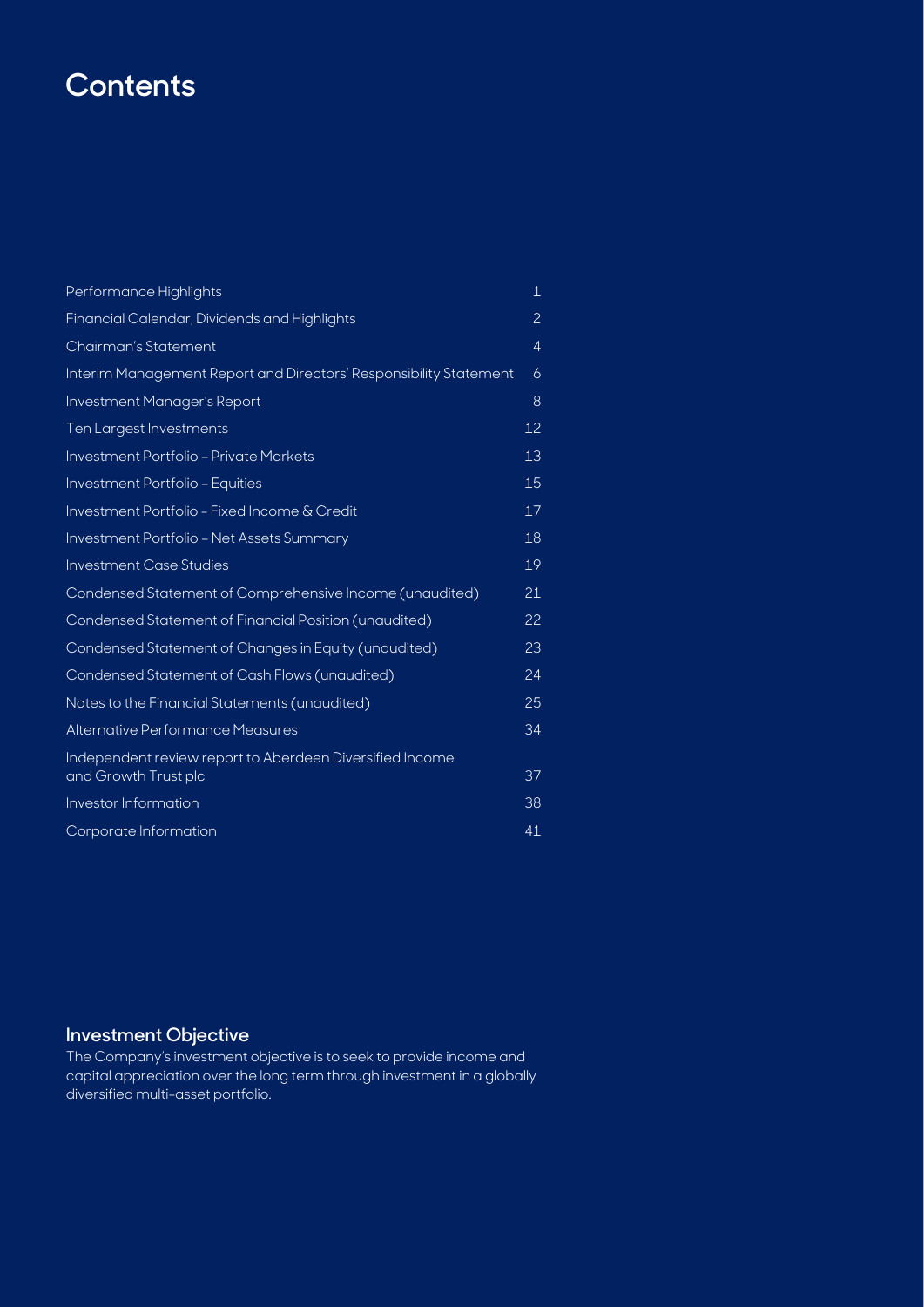## **Performance Highlights**



A Considered to be an Alternative Performance Measure. Further details can be found on pages 34 and 36.

B With debt at fair value.

### **Investment portfolio breakdown at 31 March 2022**

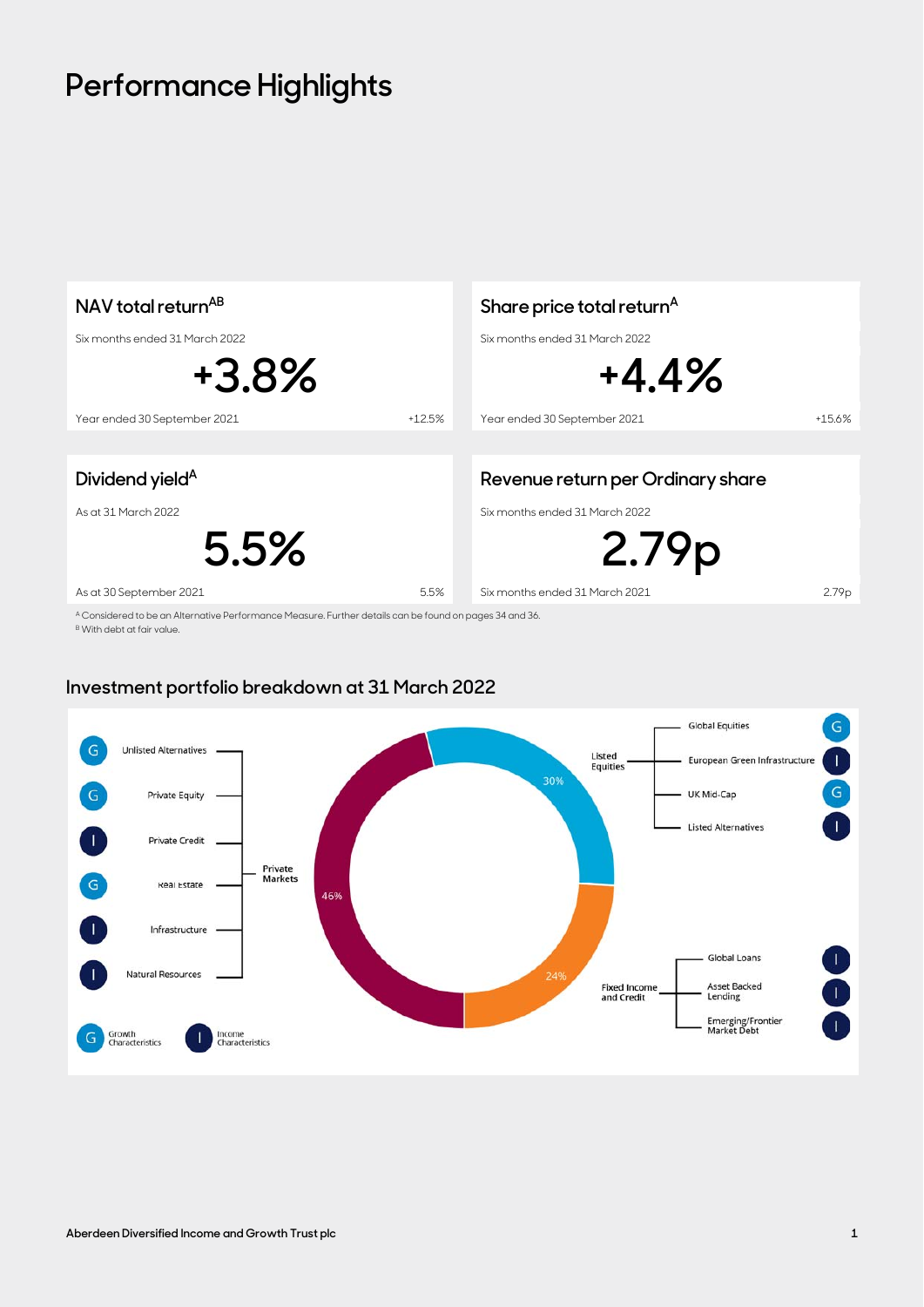## **Financial Calendar, Dividends and Highlights**

| Payment dates of quarterly dividends                                  | 31 March 2022<br>14 July 2022<br>20 October 2022<br><b>19 January 2023</b> |
|-----------------------------------------------------------------------|----------------------------------------------------------------------------|
| Financial year end                                                    | 30 September 2022                                                          |
| Expected announcement of results for year<br>ending 30 September 2022 | December 2022                                                              |
| Annual General Meeting (London)                                       | February 2023                                                              |

## **Financial Highlights**

|                                                                           | 31 March 2022       | 30 September 2021   | % change |
|---------------------------------------------------------------------------|---------------------|---------------------|----------|
| Total assets <sup>A</sup>                                                 | £397.332.000        | £397.782.000        | $-0.1$   |
| Equity shareholders' funds (Net Assets)                                   | £381,653,000        | £382.118.000        | $-0.1$   |
| Net asset value per Ordinary share - debt at fair value <sup>B</sup>      | 122.03 <sub>p</sub> | 121.73 <sub>p</sub> | $+0.2$   |
| Ordinary share price (mid market)                                         | 101.50 <sub>p</sub> | 100.00 <sub>p</sub> | $+1.5$   |
| Share price discount to net asset value - debt at fair value <sup>B</sup> | 16.82%              | 17.85%              |          |
| Net gearing - debt at fair value <sup>B</sup>                             | 2.70%               | 3.70%               |          |
| Ongoing charges ratio <sup>B</sup>                                        | 1.46%               | 1.45%               |          |

A Total assets as per the Statement of Financial Position less current liabilities.

B Considered to be an Alternative Performance Measure. Details of the calculation can be found on pages 34 to 36.

| 31 March 2022     | 31 March 2021     | % change         |
|-------------------|-------------------|------------------|
| £8,628,000        | £8,754,000        | $-1.4$           |
| 2.79 <sub>p</sub> | 2.79 <sub>p</sub> |                  |
|                   |                   |                  |
| 1.40 <sub>p</sub> | 1.38 <sub>p</sub> | $+1.4$           |
| 1.40 <sub>p</sub> | 1.38 <sub>p</sub> | $+1.4$           |
| 2.80 <sub>p</sub> | 2.76p             | $+1.4$           |
|                   | Six months ended  | Six months ended |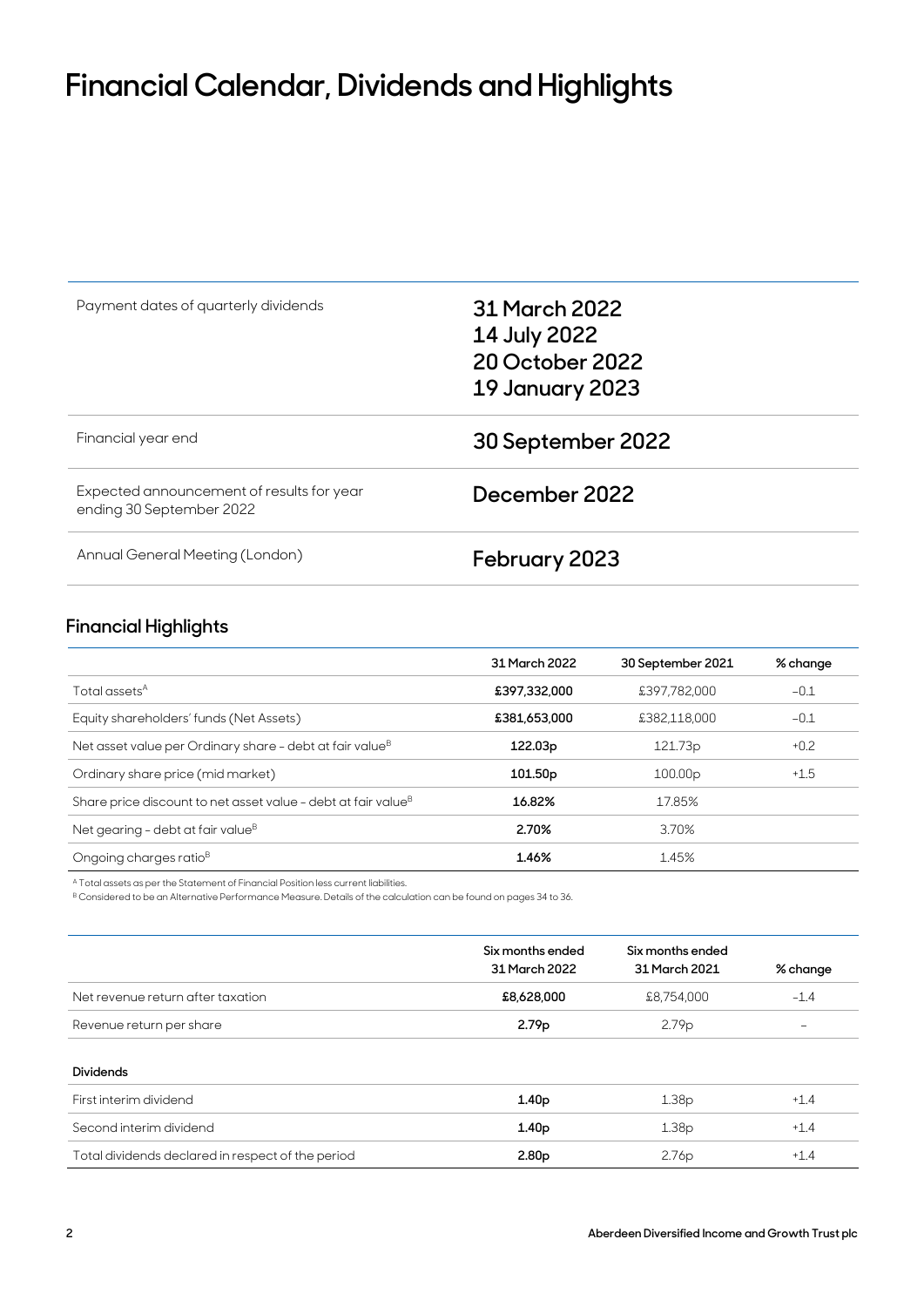"The Board believes the Company's strategy, which seeks to provide capital growth and a dependable quarterly dividend from a diversified portfolio, is well positioned to deliver an attractive total return with lower volatility to our shareholders over the medium term."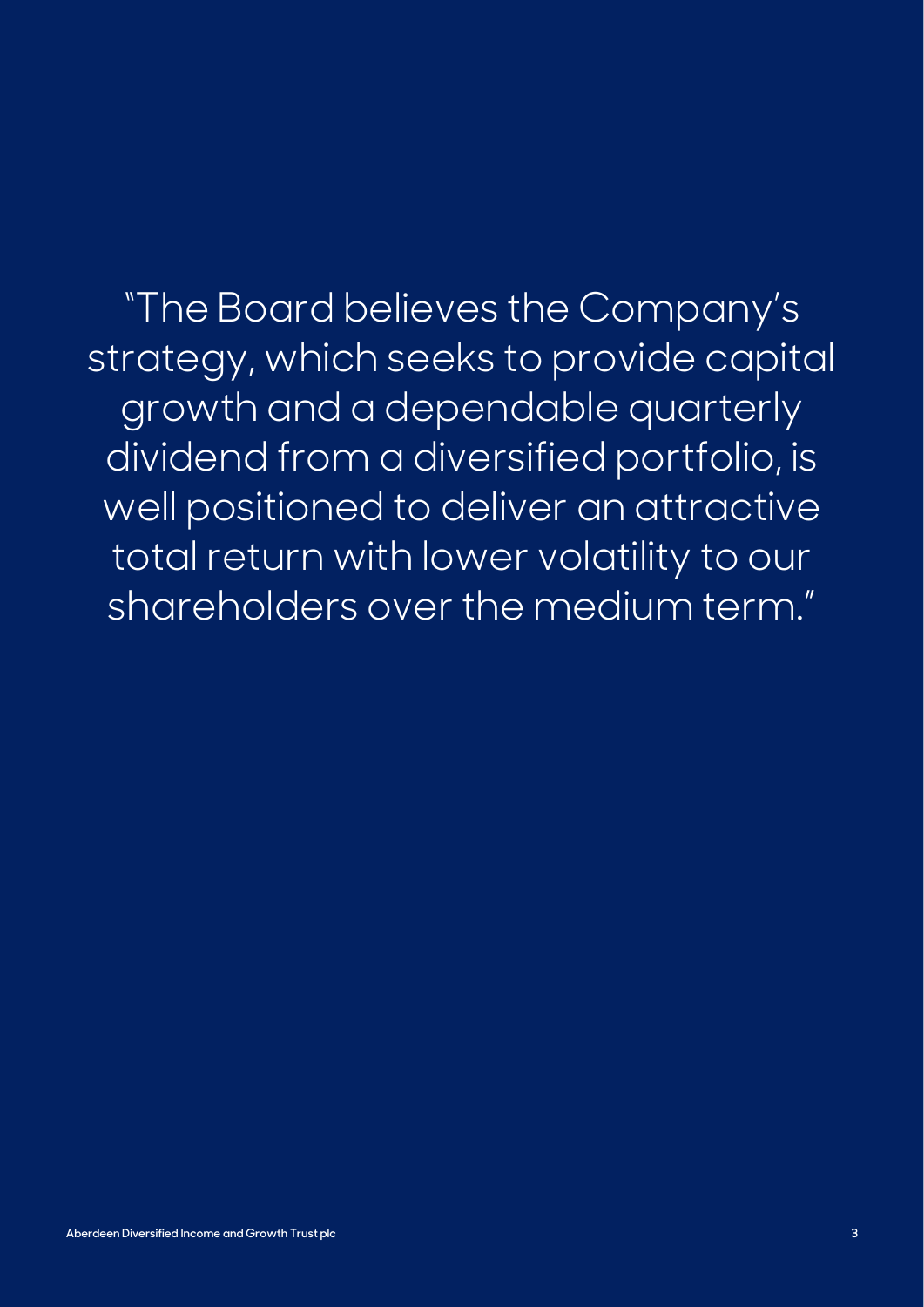## **Chairman's Statement**

#### **Performance**

Global equity markets have experienced greatly increased volatility over the six months under review to 31 March 2022 as a number of negative factors have combined to create sharply increasing inflationary pressures and uncertain economic growth. Supply chain constraints, an infectious variant of Covid-19, causing staffing issues, and rising energy prices in the latter part of 2021 then combined with the Russia/Ukraine conflict in early 2022 to fuel further sharp rises in energy, commodity and food prices. Against this backdrop central banks have been reacting to sharp increases in inflation by raising interest rates which has meant government bonds have not provided capital protection over this period.

Given the challenging period for global equity markets and the volatility that we have witnessed, coupled with the fall in bond markets, it is pleasing to report that the Company experienced a relatively steady period of performance with low volatility. Over the six months' period ended 31 March 2022, the Company's net asset value per share ("NAV") total return, with debt at fair value and including income reinvested, was 3.8%. The Company's share price increased by 1.5% while the share price total return (assuming dividends are reinvested) was 4.4%. Over the 12 months ended 31 March 2022, the Company's NAV, with debt at fair value, increased by 12.2% while the Company's share price total return was 12.9%. Although the 12 month returns compare favourably with the Company's revised performance target of 6% per annum, it should be noted that this needs to be judged over rolling five year periods, not just over one year.

#### **Dividend**

Part of our investment proposition to shareholders is to offer a dependable quarterly dividend. The Company's revenue return for the six months ended 31 March 2022 was 2.79 pence per share (2021 - 2.79 pence). For the year to 30 September 2022, a first interim dividend of 1.40 pence (2021 - 1.38 pence) per share was paid to shareholders on 31 March 2022. The Board declared on 8 June 2022 a second interim dividend per share of 1.40 pence (2021 - 1.38 pence) to be paid on 14 July 2022 to shareholders on the register on 17 June 2022 with an exdividend date of 15 June 2022. On an annualised basis, a quarterly dividend of 1.40 pence per share is equivalent to a dividend yield of 5.5% based on the period end share price of 101.5 pence.

#### **Share buybacks and Treasury shares policy**

During the period, the Company bought back 221,379 shares into treasury at a cost of £221,000. The Company's discount (calculated with debt at fair value) narrowed from 17.9% at 30 September 2021 to 16.8% at 31 March 2022.

The Board has agreed that in the event of the share price trading at a premium to the NAV per share, Ordinary shares can be re-issued out of treasury as this is less expensive than issuing new Ordinary shares. Although shares may be held in treasury indefinitely the Board has decided to adopt a policy such that, in the event the number of treasury shares represents more than 10% of the Company's issued share capital (excluding treasury shares) at the end of any financial year, the Company will cancel a proportion of its treasury shares such that the remaining balance will equal 7.5% of the issued share capital (excluding treasury shares).

#### **Gearing**

The Company's net gearing was 2.7% at 31 March 2022 (2021 - 3.7%), with its £16.1million 6.25% Bonds due 2031 priced at fair value. The Board continues to keep the overall level of gearing under review but, in the prevailing economic environment, there is no current intention to introduce further fixed rate gearing.

### **Environmental, social and governance ("ESG")**

Taking account of ESG factors is now an integral part of the investment process at abrdn as well as ongoing monitoring after investments are included in the portfolio. Equally as important the investment teams undertake constructive engagement with the management of the investments held, in both public and private markets, on ESG issues and related risks. More detail on the approach to ESG can be found in the Company's 2021 annual report on pages 38 to 40. It is an evolutionary process and the Board continues to review closely the Manager's approach to, and adherence with, its ESG philosophy and policies. Further information may be found in the Investment Manager's Report on pages 10 and 11.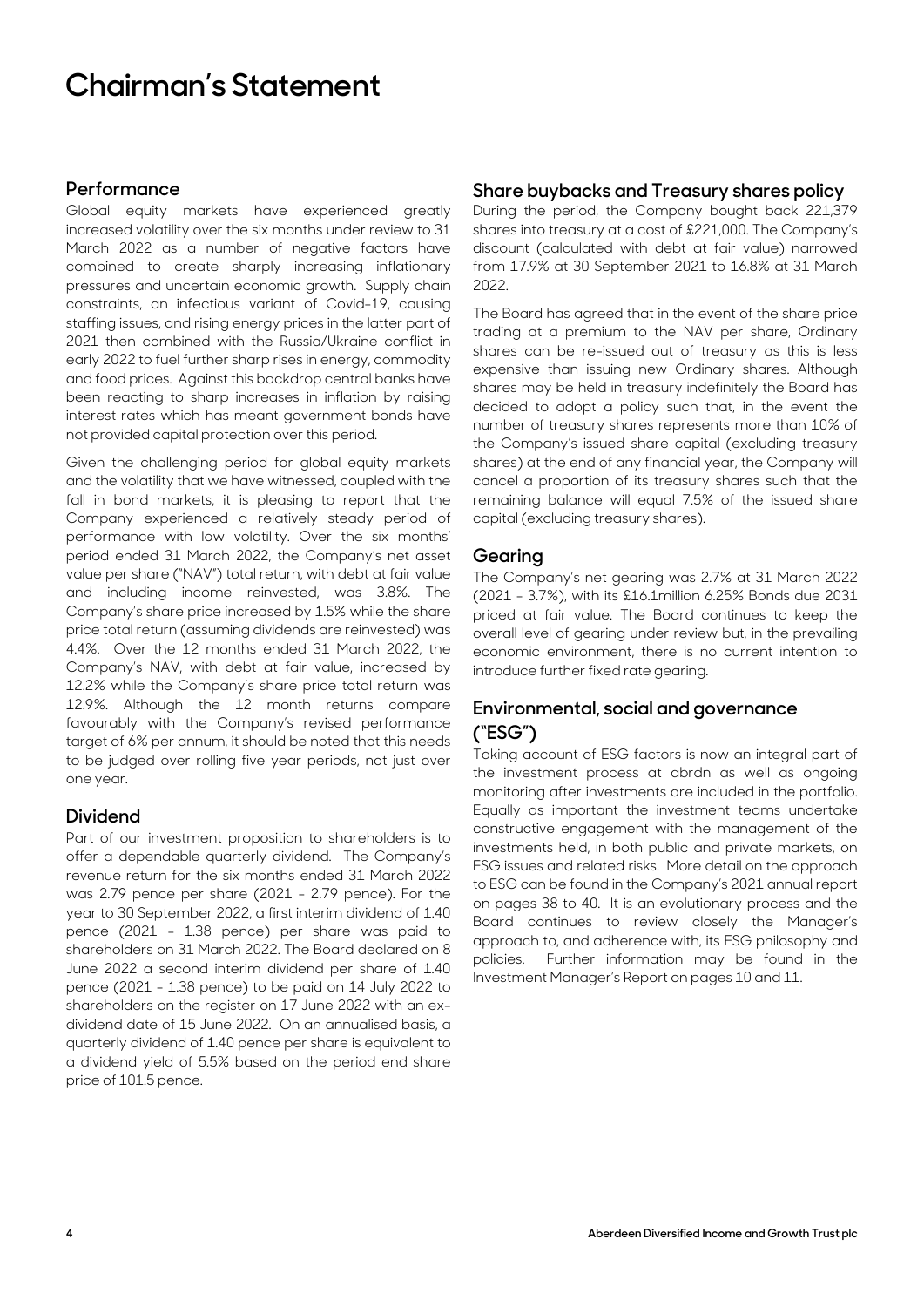#### **Outlook**

Whilst uncertainty prevails over markets, especially in terms of the inflationary outlook, economic growth and the Russia/Ukraine conflict, the Board believes the Company's strategy, which seeks to provide capital growth and a dependable quarterly dividend from a diversified portfolio, is well positioned to deliver an attractive total return with lower volatility to our shareholders over the medium term. There have certainly been early fears expressed of recession. Whilst such uncertainty exists, we remain mindful of the challenges ahead and your Board together with the Manager continue to review asset allocation on a regular basis with this heightened risk prompting the Manager to reduce equities and emerging market debt exposure as a result. The portfolio incorporates a degree of inflation-linkage through its infrastructure assets while the renewable investments offer a degree of income protection. The diversification in the portfolio, provided through investment in a broad range of asset classes, both listed and unlisted, should offer some confidence that the Company is well-placed and will continue to take advantage of investment opportunities that arise from the volatility we are seeing in the markets.



**Davina Walter** Chairman 14 June 2022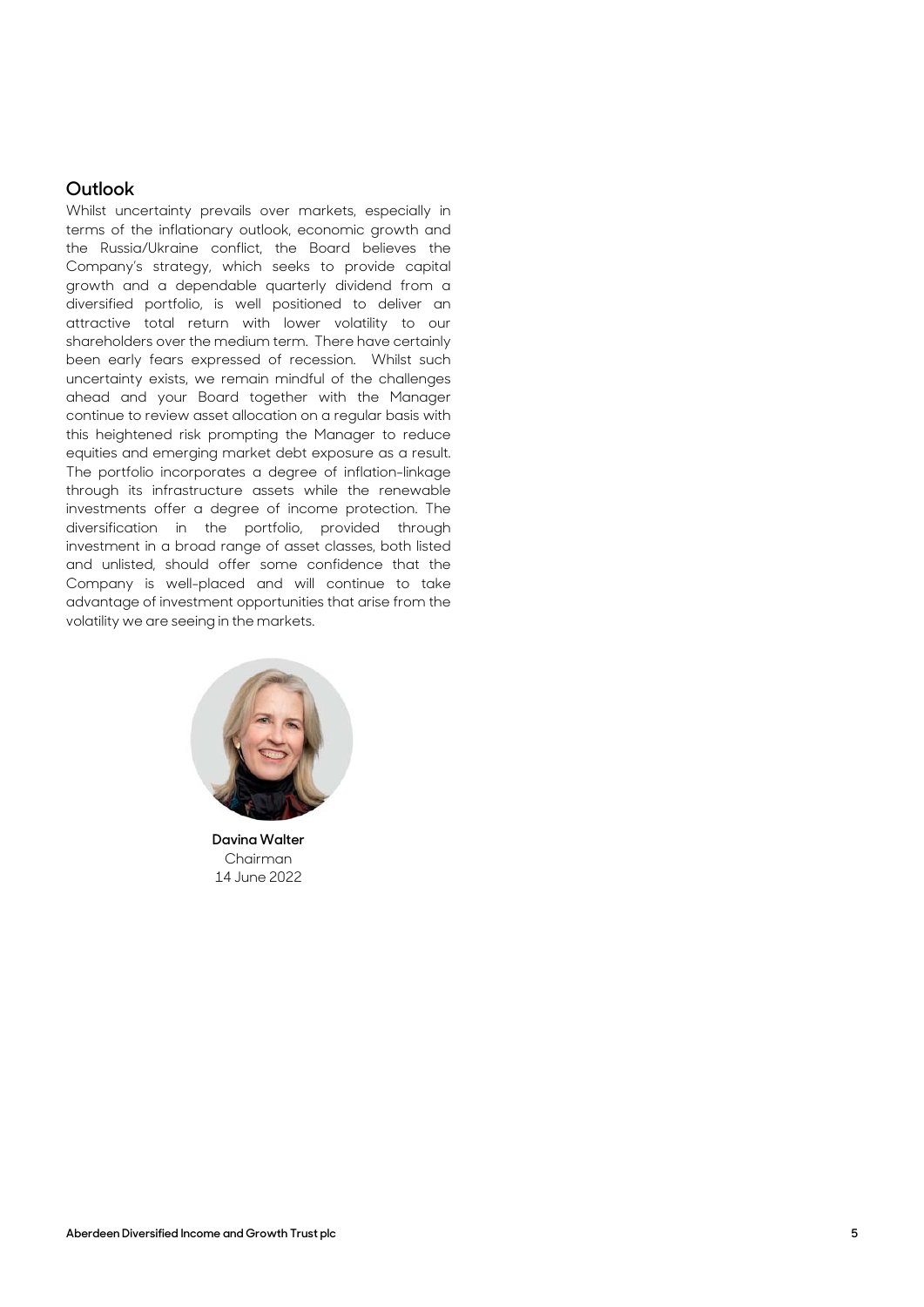## **Interim Management Report and Directors' Responsibility Statement**

The Chairman's Statement on pages 4 and 5 and the Investment Manager's Report on pages 8 to 11 provide details of the important events which have occurred during the period and their impact on the financial statements.

### **Principal Risks and Uncertainties**

The principal risks faced by the Company can be divided into various areas as follows:

- · Performance;
- · Portfolio;
- · Gearing;
- · Income/dividend;
- · Regulatory;
- · Operational;
- · Market; and
- · Financial.

The Board reported on the principal risks and uncertainties faced by the Company in the Annual Report and Financial Statements (the "Annual Report") for the year ended 30 September 2021; a detailed explanation can be found in the Strategic Report on pages 11 to 14 of the Annual Report which is available on the Company's website: **aberdeendiversified.co.uk**

The Board is monitoring the increasing political and economic uncertainty which emerged in the period and could affect markets, particularly the reaction to higher interest rates and the volatility associated with the conflict in Ukraine, both of which are expected to endure over the six months to 30 September 2022.

The Board is also conscious of the elevated threat posed by climate change and continues to monitor, through its Investment Manager, the potential risk that its portfolio investments may fail to adapt to the requirements imposed by climate change.

In the view of the Board, there have not been any other changes to the fundamental nature of the principal risks and uncertainties facing the Company since the previous Annual Report, which are considered to be equally applicable to the remaining six months of the financial year to 30 September 2022 as they were to the six months under review.

#### **Going Concern**

The Financial Statements of the Company have been prepared on a going concern basis. The Directors have assessed the financial position of the Company as outlined above and in the Chairman's Statement on pages 4 and 5. The Board takes comfort from the Manager's construction of an actively managed portfolio of diversified assets which is designed to provide both a level of resilience in the face of shorter term volatility and the potential for an attractive return over the medium and longer return.

The forecast projections and actual performance are reviewed on a regular basis throughout the period and the Directors believe that this is the appropriate basis and that the Company is financially sound with adequate resources to continue in operational existence for the foreseeable future (being a period of twelve months from the date that these financial statements were approved). The Company is able to meet all of its liabilities from its assets, including its ongoing operating expenses.

Whilst the Company is obliged to hold an annual continuation vote at the AGM, as an ordinary resolution, the Directors do not believe this should automatically trigger the adoption of a basis other than going concern in line with the Association of Investment Companies ("AIC") Statement of Recommended Practice ("SORP") which states that it is more appropriate to prepare financial statements on a going concern basis unless a continuation vote has already been triggered and shareholders have voted against continuation.

### **Related Party Disclosures and Transactions with the Alternative Investment Fund Manager and Investment Manager**

Aberdeen Standard Fund Managers Limited ("ASFML") has been appointed as the Company's Alternative Investment Fund Manager ("AIFM").

ASFML has (with the Company's consent) delegated certain portfolio and risk management services, and other ancillary services, to Aberdeen Asset Managers Limited and Aberdeen Asset Management PLC which are regarded as related parties under the UKLA's Listing Rules. Details of the fees payable to ASFML are set out in note 3 to the condensed financial statements.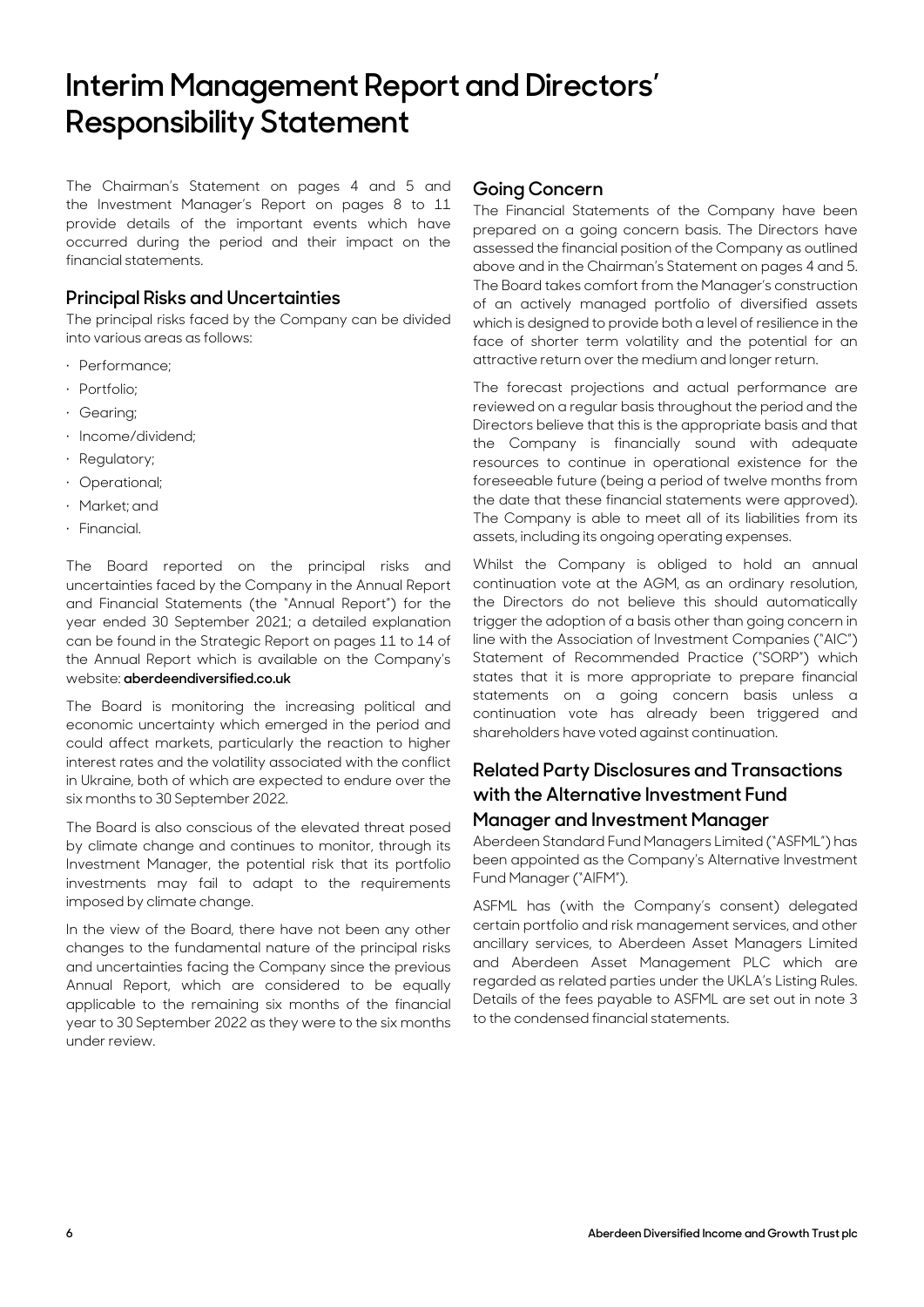#### **Directors' Responsibility Statement**

The Disclosure and Transparency Rules of the UK Listing Authority require the Directors to confirm their responsibilities in relation to the preparation and publication of the Interim Management Report and Financial Statements.

The Directors confirm to the best of their knowledge that:

- · the condensed set of financial statements contained within the half yearly financial report has been prepared in accordance with applicable UK Accounting Standard FRS 104 'Interim Financial Reporting' and give a true and fair view of the assets, liabilities, financial position and return of the Company for the period ended 31 March 2022; and
- · the Interim Management Report, together with the Chairman's Statement and Investment Manager's Report, include a fair review of the information required by 4.2.7R and 4.2.8R of the FCA's Disclosure and Transparency Rules.

This Half-Yearly Financial Report has been reviewed by the Company's auditor, PricewaterhouseCoopers LLP, and their report is set out on page 37.

The Half-Yearly Financial Report was approved by the Board and the above Director's Responsibility Statement was signed on its behalf by the Chairman.

**For and on behalf of the Board Davina Walter** Chairman 14 June 2022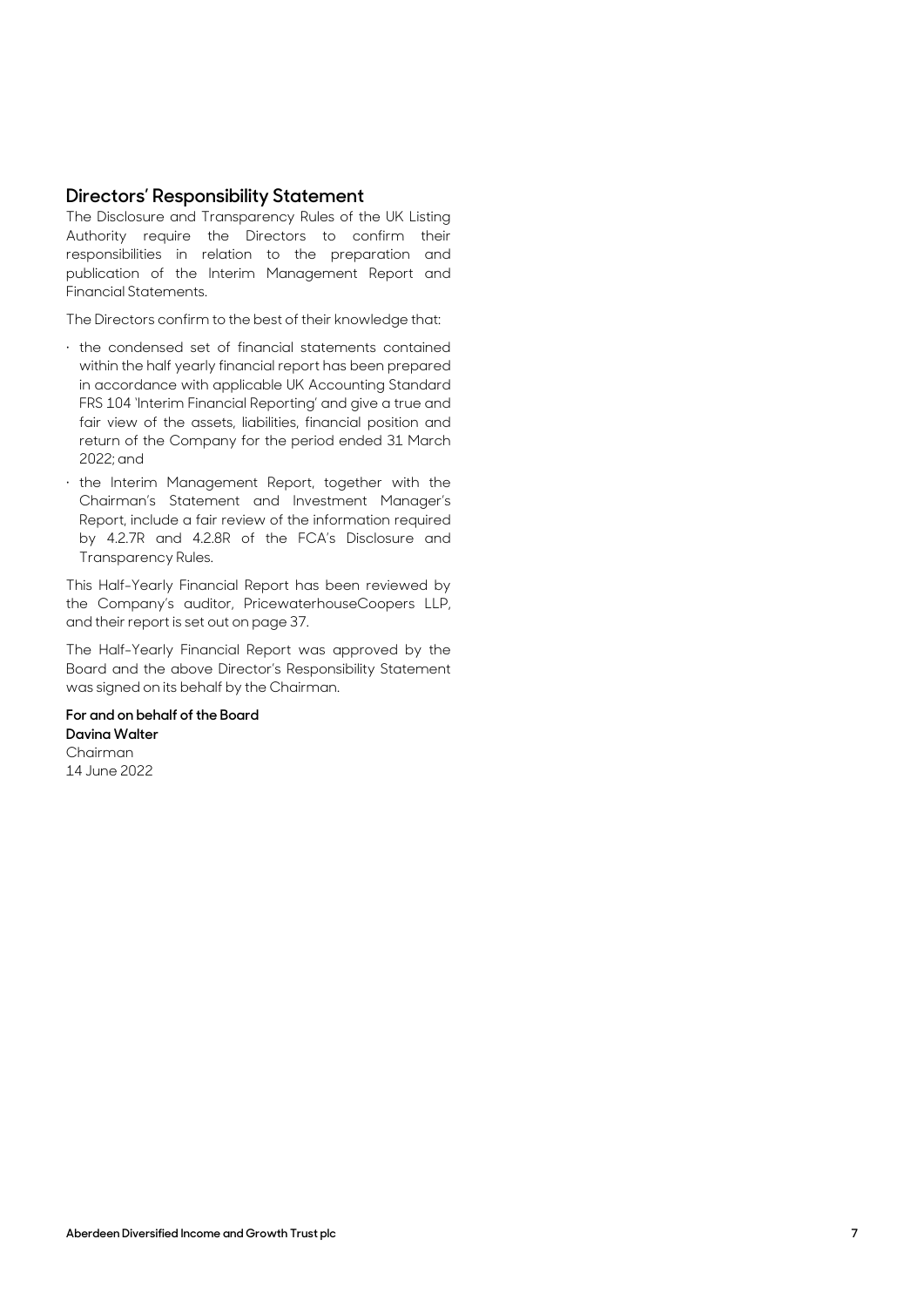## **Investment Manager's Report**

The last six months have been one of the most volatile and dramatic periods in equities and bond markets that we can remember. The saying 'may you live in interesting times' could not be more appropriate – we have had dramatic inflation increases in the West and we are now experiencing war in Europe – something that was almost unthinkable when we last wrote. Our thoughts are with any readers who have connections with Ukraine.

### **A dramatic period, both in terms of politics & economics, and market performance**

As we wrote the last Annual Report in the third quarter of 2021 we noted that a new Covid-19 variant - Omicron appeared to be much more infectious and observed that the effect on the global economy could be significant. The impact of Omicron turned out to be very significant as restrictions were ramped up and countries raced to vaccinate populations, for a third time in many cases.

The impact on supply chains, concurrent with labour shortages and commodity price increases, deepened inflation that had taken hold as a result of the reopening of economies.

As inflation became more broad-based, market participants fretted about developed market central banks being late to adopt the appropriate monetary policy to tackle it. The result was an enormous, and swift, rotation out of growth stocks within equities markets. At the same time there was an equally dramatic sell off in government bonds as expectations of interest rate rises increased.

Finally, Russia took the decision to invade its neighbour Ukraine. This action was met with unprecedented sanctions by Western governments, including the removal of access by Russia to both its US dollar reserves and the ability of its most systemically important banks to use the global SWIFT payments system.

As the horror of war unfolded, companies and governments began to refuse to trade with Russia. Commodities prices soared due to Russia's importance as an energy and metals exporter, and Ukraine's importance as a wheat exporter. This served to cement the inflationary forces into place, meaning that central banks had no choice but to act, and began to raise interest rates, finally dispensing with the notion that inflation could possibly be transitory.

#### **Capital protection in a challenging environment**

On an absolute and relative basis return on net asset value ("NAV"), with debt at fair value and including income, has been reasonable during the period. The Company delivered a total return of 3.8% with 2.6% volatility, a good risk adjusted return per unit of risk taken. The compared with a 4.7% return in equities as measured by the FTSE All-Share Index with 11.8% volatility, and -5.2% in government bonds as measured by the ICE BofA UK Gilt Index with a volatility of 14.8%. The share price total return was 4.4% during the period.

The Company has been able to protect capital in a very challenging market environment, with Private Market investments driving returns. Equities also performed well. Whilst Fixed Income & Credit detracted from returns, the loss was relatively muted.

In Private Markets, the standout performers were infrastructure and private equity. **Aberdeen Global Infrastructure Partners II** was marked up significantly on a better than initially forecast outlook for the I77 Express Lane asset's revenue. **SL Capital Infrastructure II** benefitted as revenues increased due to inflation linkage across the portfolio and increased power prices for its solar investment in Poland. **Andean Social Infrastructure Fund I** also enjoyed positive performance due to the inflation linkage of its revenues.

Within Private Equity, **Maj Equity Fund IV** sold Svendsen Sports, a Scandinavian fishing tackle specialist retailer, for a higher than forecast price. The **Aberdeen Standard Secondary Opportunities Fund IV** benefited from strong performance from the investments acquired off-market via the abrdn origination network, driven by Vitruvian II, a European high growth, tech enabled private equity fund.

We discuss performance, gross of management fees and expenses directly attributable to the Company, in greater detail below.

### **How did the Company produce returns during such a volatile period?**

#### **Private Markets**

Private Markets led return generation, contributing 3.9% to performance. As mentioned in our opening comments, infrastructure assets performed particularly well, contributing 2.5% to performance.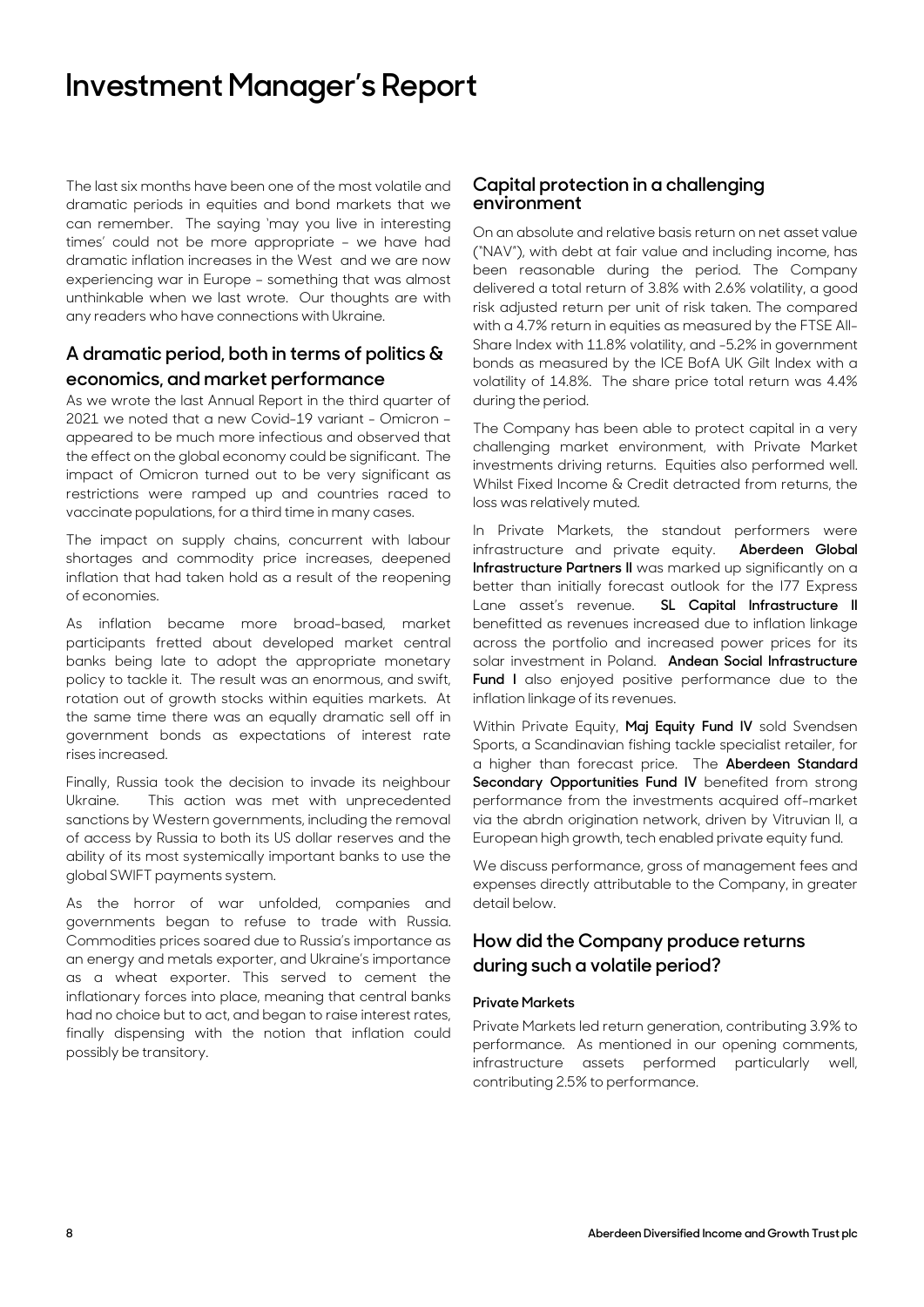The core infrastructure positions in the Company's portfolio have in place long term revenue contracts with inflation linkage built in, so the current inflationary environment has been positive for their cashflows and valuations, allowing the Company to deliver steady performance through a time of inflationary and volatile markets. The long term contracts also ensure that future revenues are already secured, so that the infrastructure portfolio at the heart of the Company is well positioned to continue to deliver value throughout the economic cycle.

In addition, there can be opportunities for uplifts in capital values of these assets. For example, the Company benefitted from a significant uplift in valuation of an asset held within the **Aberdeen Global Infrastructure Partners II** holding. The Interstate 77 express lane toll road asset, connecting West Virginia and South Carolina, which feeds traffic to and from Charlotte, North Carolina in the eastern USA, gained in value as the revenue per mile forecast increased (see case study section on page 20).

Furthermore, the longer term trend of increased demand for renewable energy has been amplified by the need to move away from energy produced by Russia, which has driven improved cashflows and valuations at the Company's operational solar and wind assets in the UK and Europe. The value of the Company's stake in the largest solar platform in Poland was up over 10%, and the UK solar and wind portfolio provided its largest quarterly cash distribution to date in Q1 2022.

We continue to increase the Company's exposure to the privately held infrastructure sector as commitments made previously are called by managers, including the significant drawdown from the **Andean Social Infrastructure Fund** in March to develop a new port facility in Colombia (see more detail on this investment in the Investment Case Study on page 19).

Private Equity was also a positive driver of performance during the period contributing 0.7% to performance. Further to the gains made by **Aberdeen Standard Secondary Opportunities Fund IV** and **Maj Equity Fund IV** mentioned above, there was growth from the venture capital investments held in the **Aberdeen Standard Global Private Markets Fund**. While some tech names in the listed markets have seen sharp drops in value on concerns around user growth, the innovation cycle which drives growth in the Venture Capital (VC) market has remained strong. The current VC portfolio is tilted towards names at the forefront of Web 3.0 (the decentralisation of the internet where individuals can own their own data) which is a significant shift in the tech landscape and is expected to drive further idiosyncratic growth.

The Company's exposure to Private Credit was a marginal positive over the period due to the floating rate nature of the majority of the underlying investments, providing protection in a rising interest rate environment.

Finally, the Special Opportunities basket provided positive performance as the investment in **Healthcare Royalty**  Partners IV continued to provide strong income for the Company. The income is linked to sales of medical treatments, and as such is non-economically linked, and should continue to perform steadily through periods of volatile market performance.

#### **Equities**

Equities returned 1.2% during the period driven predominantly by infrastructure names, but also from our Core Sustainable Equity exposure. The infrastructure names were particularly resilient to the inflationary environment, and bucked the trend towards increased equity market volatility during the period.

The Core Sustainable Equity sleeve exposure contributed 0.3% to returns during the period, whilst the **ASI UK Mid Cap Fund** exposure suffered during the rotation away from growth stocks and towards value stocks, which was particularly aggressive and unfavourable towards the quality, growth, and momentum focused style of investing pursued by the team. This loss was partly offset by the Company's exposure to the FTSE 100 Future held to balance out the factor risks of that holding.

#### **Fixed Income & Credit**

Fixed Income and Credit contributed -0.8% to returns during the period. Whilst Asset Backed Securities delivered a marginally negative return during the period, Emerging Market Debt led the negative contribution made by the Fixed Income & Credit allocation. Inflation concerns, which have been a key concern for some time in many emerging markets, particularly in the case of food price inflation, led some central banks to continue to raise interest rates. This led to a sell-off in some bond markets, particularly earlier in the period, although prices recovered over the turn of the year as market participants began to expect fewer rate hikes going forward. The currency hedging basket contributed positively to performance during the period, as did interest payments.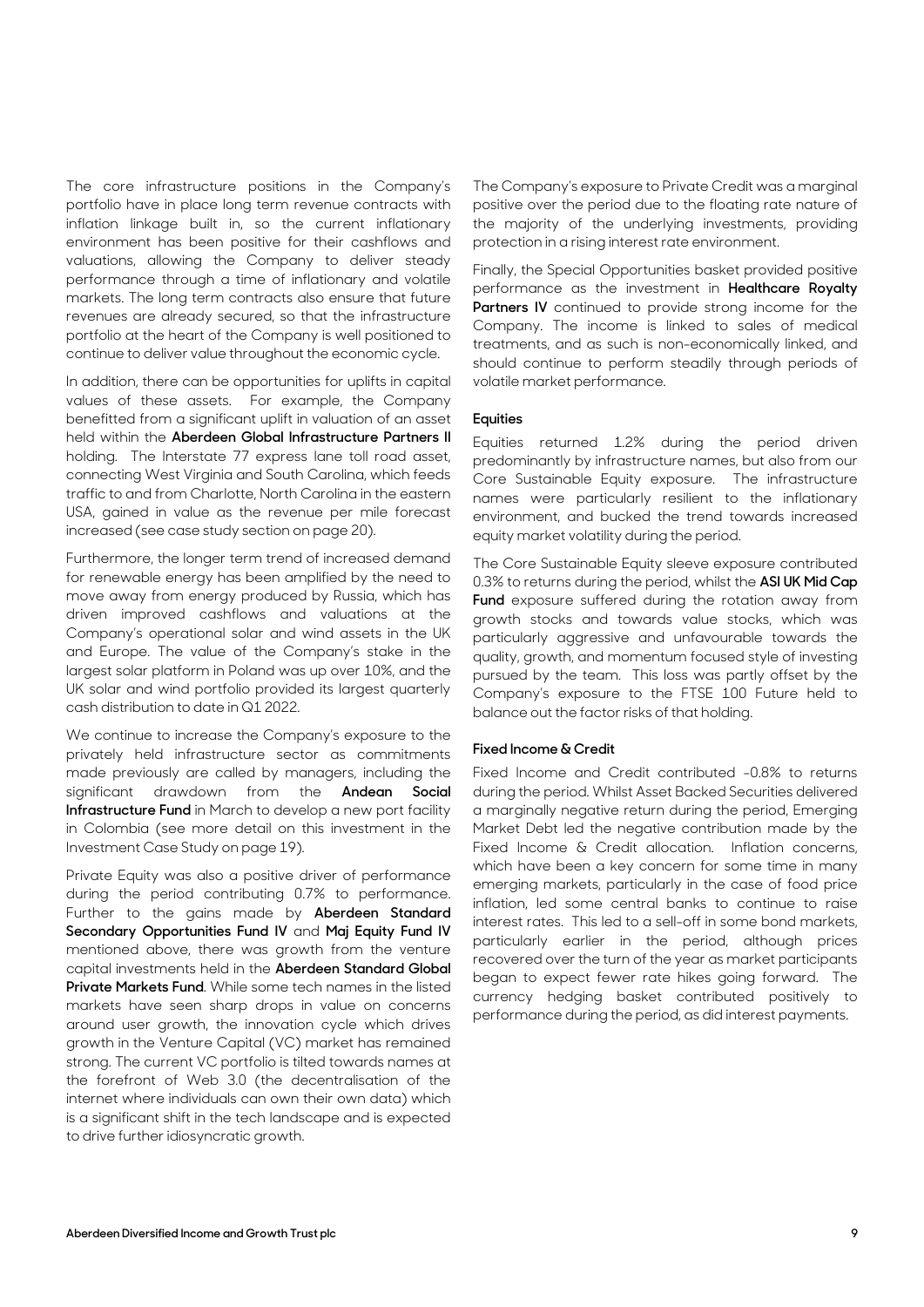## **Investment Manager's Report**

## **Continued**

Sadly, Russia initiating a full scale invasion of Ukraine led to losses within the Emerging Market Debt sleeve during February and March. We had been reducing exposure to Russia and Ukraine ahead of the invasion as we anticipated some form of conflict, but like most others, we did not expect a full scale invasion, so had retained some exposure. The subsequent impact on the debt of both Russia and Ukraine, in addition to that of Belarus as a facilitator of the invasion, contributed negative performance of -0.7% during February and March. Positive performance in the rest of the sleeve was not enough to offset these losses.

Russian debt was written down to zero within the portfolio so there will be no further negative performance impact. Whilst the Ukraine local currency market is closed due to capital controls interest payments continue to be made, and the Company had an exposure of 0.3% at the end of March.

### **What portfolio changes did we make?**

#### **Private Market Capital Calls & Distributions**

We continued to increase exposure to Private Markets with increased allocations to Infrastructure and Private Equity in particular. Several notable capital calls were received from Private Market managers as they identified new investment opportunities.

**Bonaccord Capital**, the Private Equity fund focusing on investing in alternative investment management firms, drew down further capital as it made investments in four new managers in December, meaning the portfolio is now finalised and generating income, as well as providing the opportunity for growth.

In addition, there were significant capital calls from the **Andean Social Infrastructure Fund** (see the case study on page 19), and from **Hark III**, the Private Credit fund.

There were also several significant distributions paid back to the Company from its Private Market investments during the period.

The **DWS Pan European Infrastructure Fund I** sold its stake in Peel Ports and distributed the proportionate share of the proceeds (c. €3.2m) back to the Company (see the Investment Case Study on page 20).

The **Aberdeen Property Secondaries Fund** distributed c. €3.6m back to the Company from the proceeds of its investment in the TCAP Gemlife fund, the final remaining asset of which was a mezzanine loan secured against a portfolio of 13 retirement villages in Australia.

Finally, the **Aberdeen Standard Secondary Opportunities Fund IV** distributed \$1.9m to the Company in November, from gains made in the three diversified portfolios acquired in previous transactions.

#### **Listed market portfolio changes**

As capital calls from Private Market managers were received during November, we chose to fund these from developed market corporate credit and core equities. We aimed to keep credit exposure broadly neutral but favoured reducing equities exposure as we had less conviction in the outlook for growth and have become more circumspect on the prospects for the revenue growth that we considered necessary to defend margins.

In December, we reduced our long Japanese yen position in favour of the US dollar. We felt that was a better hedge to the downside risks we saw as increasingly apparent.

At the beginning of the year we trimmed our emerging market debt exposure as it had performed well relative to other assets, and our view became more neutral as a result. At the same time, within that sleeve, we had been trimming Russian exposure as rhetoric around Ukraine became less favourable, but like most others, we didn't anticipate a full scale invasion and so had maintained some exposure.

Finally, following the bounce off the lows witnessed in February, we trimmed equity exposure by removing the FTSE 100 future during March and funded a further private market drawdown from a Private Credit manager from our loans exposure. We also closed the remaining long Japanese yen position in favour of the US dollar.

Whilst we have confidence in the asset allocation, the overarching view has been to reduce exposure to Equities and Emerging Market Debt at the margin as the risks to the economy from inflation and potential recession have built up, whilst allowing the Company to be in a position to participate in upside scenarios to the extent that they present themselves.

#### **Further ESG integration**

Since we last wrote, we have evolved the way we consider developments in ESG, and in particular climate change, into our strategic asset allocation process.

Our standard long-term expected return forecasts now include climate change scenario analysis outputs for equities, which consider the impact on equity valuations in light of plausible technological, energy mix and policy developments.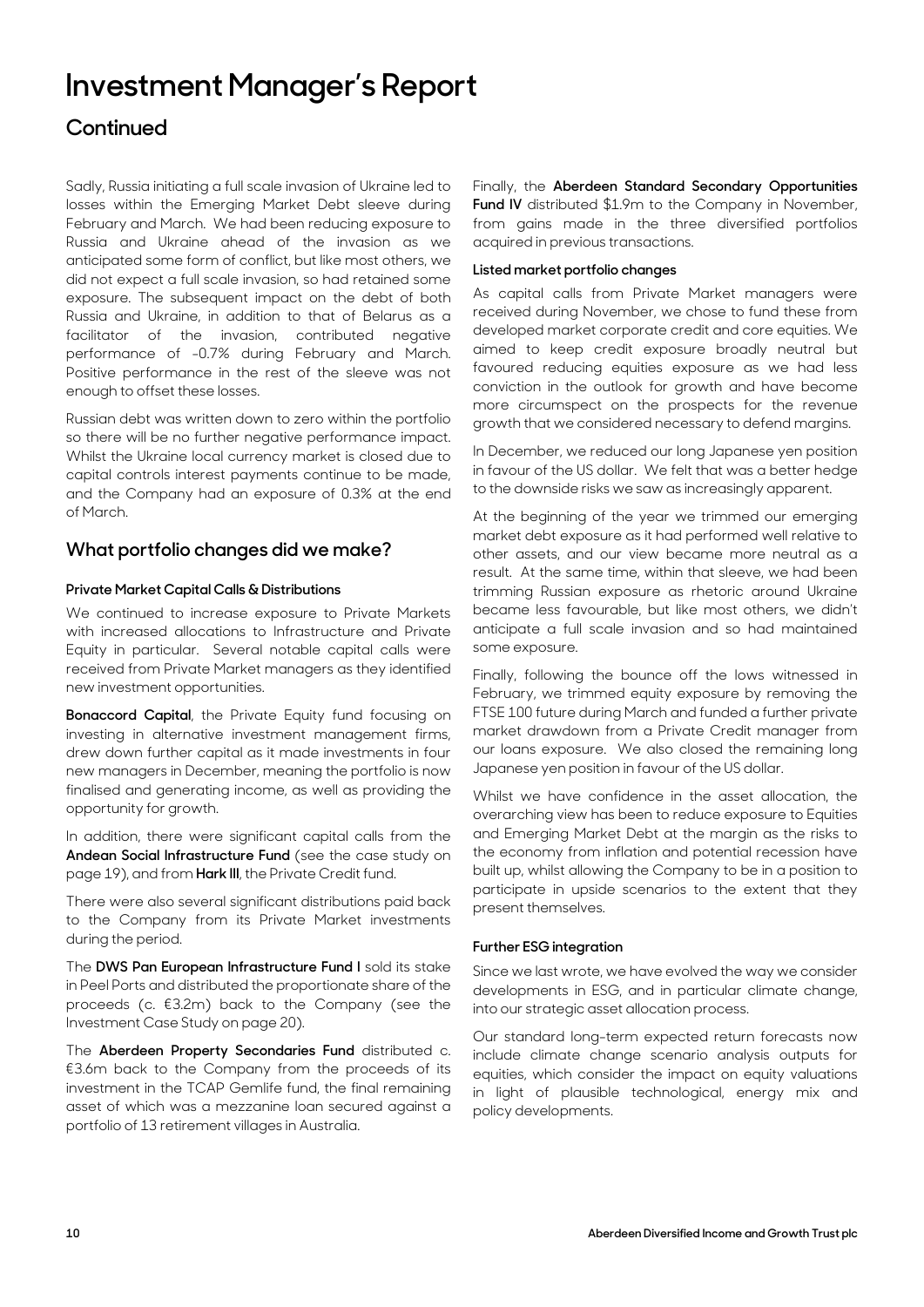The relatively short maturity of credit assets and their position in the capital structure make aggregate index level impairments very small so we do not include such considerations in our credit forecasts.

Government bond returns require the forecasting of yield curves, and the interplay between climate change policy and monetary/fiscal policy is a topic of ongoing debate.

### **Where do we go from here?**

Omicron continues to weigh on supply chains, exacerbated further by China's zero Covid strategy. At the same time the war in Ukraine compounds these issues and we expect continued disruption as a result. The combination of conflict and monetary tightening will slow growth below trend.

The probability of a recession in the US during the next 24 months is undoubtedly increasing. As this risk is elevated we have trimmed our equities and emerging market debt exposure. We have also added US dollar exposure as we suspect this will continue to do well in the current environment of tightening policy in the US.

We expect credit to be more resilient than it would ordinarily be in this environment as a result of the balance sheet clean up during the depths of the Covid-19 crisis, and whilst we do not expect the recession to be shallow, neither will it be deep or protracted.

There will be continued inflation upside risk due to supply chain issues and elevated commodities prices. Underlying inflation pressures are mounting, but we think the Company is insulated to a degree as we have inflation sensitive assets such as infrastructure and floating rate credit.

Policy makers will struggle to look through the energy price shock and underlying inflation pressures will mean tighter financial conditions. We are watching real interest rates (which are rates after adjusting for inflation) closely.

In terms of the terrible events occurring in Ukraine, history suggests markets can rebound sharply when geopolitical shocks resolve, but the conflict continues to become more entrenched, sadly.

The Company has a well-diversified portfolio, and has proven to be resilient in the recent challenging environment. While we expect market conditions to remain challenging, we believe the Company is well placed to continue to navigate what is proving to be a difficult environment. We hope to be able to continue to deliver differentiated returns to shareholders by holding Private Market assets that are uncorrelated, or less correlated to economic events, as well as listed assets that can provide good cash flows, whilst also maintaining exposure to certain assets that can participate to the upside in more constructive market environments.

**Nalaka De Silva Jennifer Mernagh Nic Baddeley Aberdeen Asset Managers Limited**  Investment Manager 14 June 2022

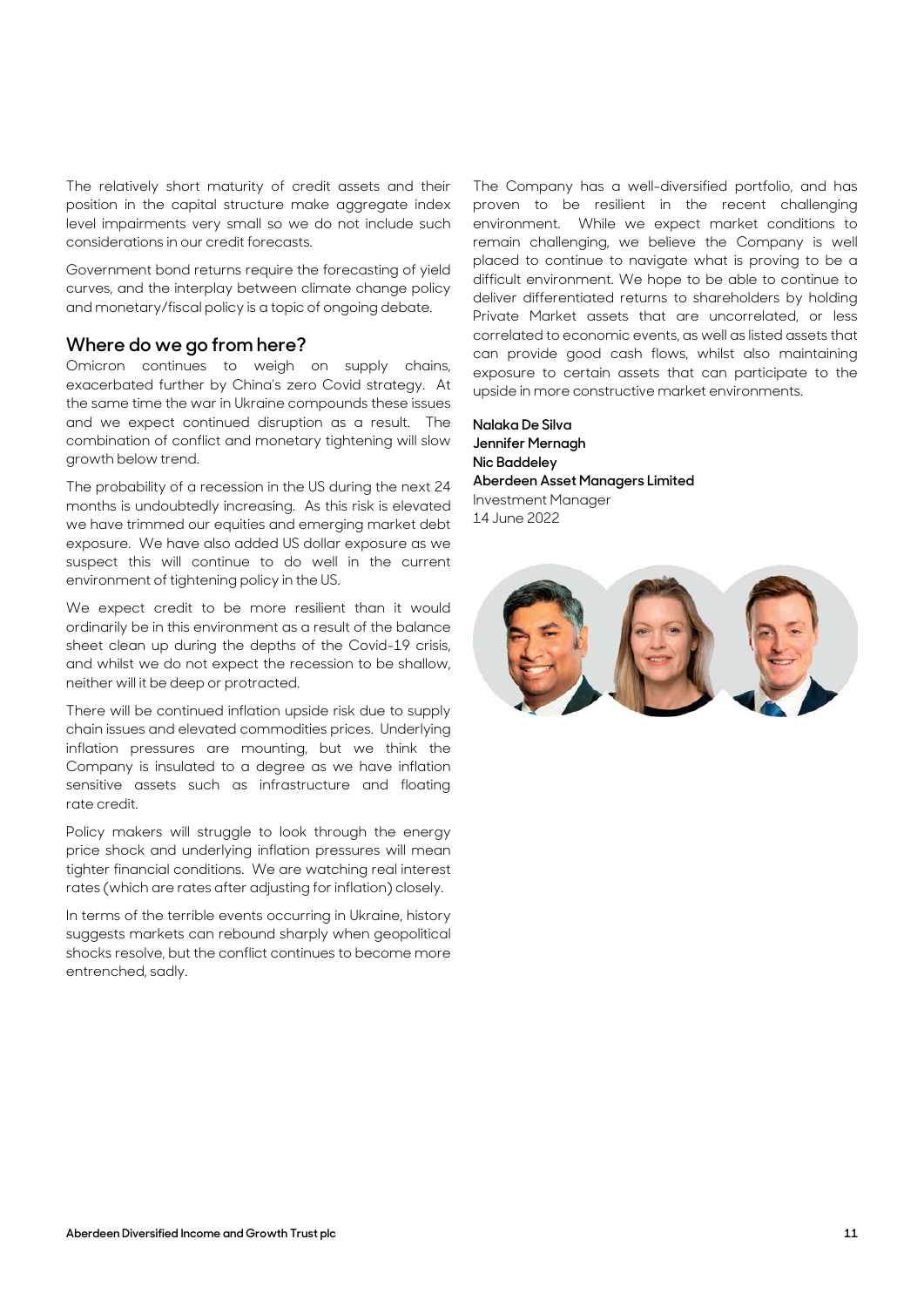# **Ten Largest Investments**

## **As at 31 March 2022**

|                                                                                  | At<br>31 March<br>2022<br>% of Total investments | At<br>30 September<br>2021<br>% of Total investments |
|----------------------------------------------------------------------------------|--------------------------------------------------|------------------------------------------------------|
| TwentyFour Asset Backed Opportunities Fund                                       | 6.7                                              | 6.8                                                  |
| Investments in mortgages, SME loans originated in Europe                         |                                                  |                                                      |
| Aberdeen Standard Global Private Markets Fund <sup>A</sup>                       | 4.8                                              | 4.4                                                  |
| Multi-strategy private markets exposure                                          |                                                  |                                                      |
| SL Capital Infrastructure IIAB                                                   | 4.4                                              | 3.8                                                  |
| European economic infrastructure                                                 |                                                  |                                                      |
| Neuberger Berman CLO Income Fund                                                 | 3.8                                              | 4.0                                                  |
| Floating-rate exposure to securitised non-investment grade corporate bonds       |                                                  |                                                      |
| Aberdeen Global Infrastructure Partners II (USD) <sup>AB</sup>                   | 3.8                                              | 2.5                                                  |
| Invests in social infrastructure projects, in Australia, the USA and New Zealand |                                                  |                                                      |
| Burford Opportunity Fund <sup>B</sup>                                            | 3.5                                              | 3.3                                                  |
| Diverse portfolio of litigation finance investments initiated by Burford Capital |                                                  |                                                      |
| Aberdeen European Residential Opportunities Fund <sup>AB</sup>                   | 2.8                                              | 3.1                                                  |
| Conversion of commercial property into residential                               |                                                  |                                                      |
| Andean Social Infrastructure Fund IAB                                            | 2.7                                              | 1.5                                                  |
| Infrastructure project investments in the Andean region of South America         |                                                  |                                                      |
| Aberdeen Property Secondaries Partners II <sup>AB</sup>                          | 2.5                                              | 3.2                                                  |
| Realisation of value from property funds which are in run-off                    |                                                  |                                                      |
| Healthcare Royalty Partners IV <sup>B</sup>                                      | 2.5                                              | 2.8                                                  |
| Invests in healthcare royalty streams primarily in the US                        |                                                  |                                                      |

<sup>A</sup> Denotes abrdn plc managed products

<sup>B</sup> Unlisted holdings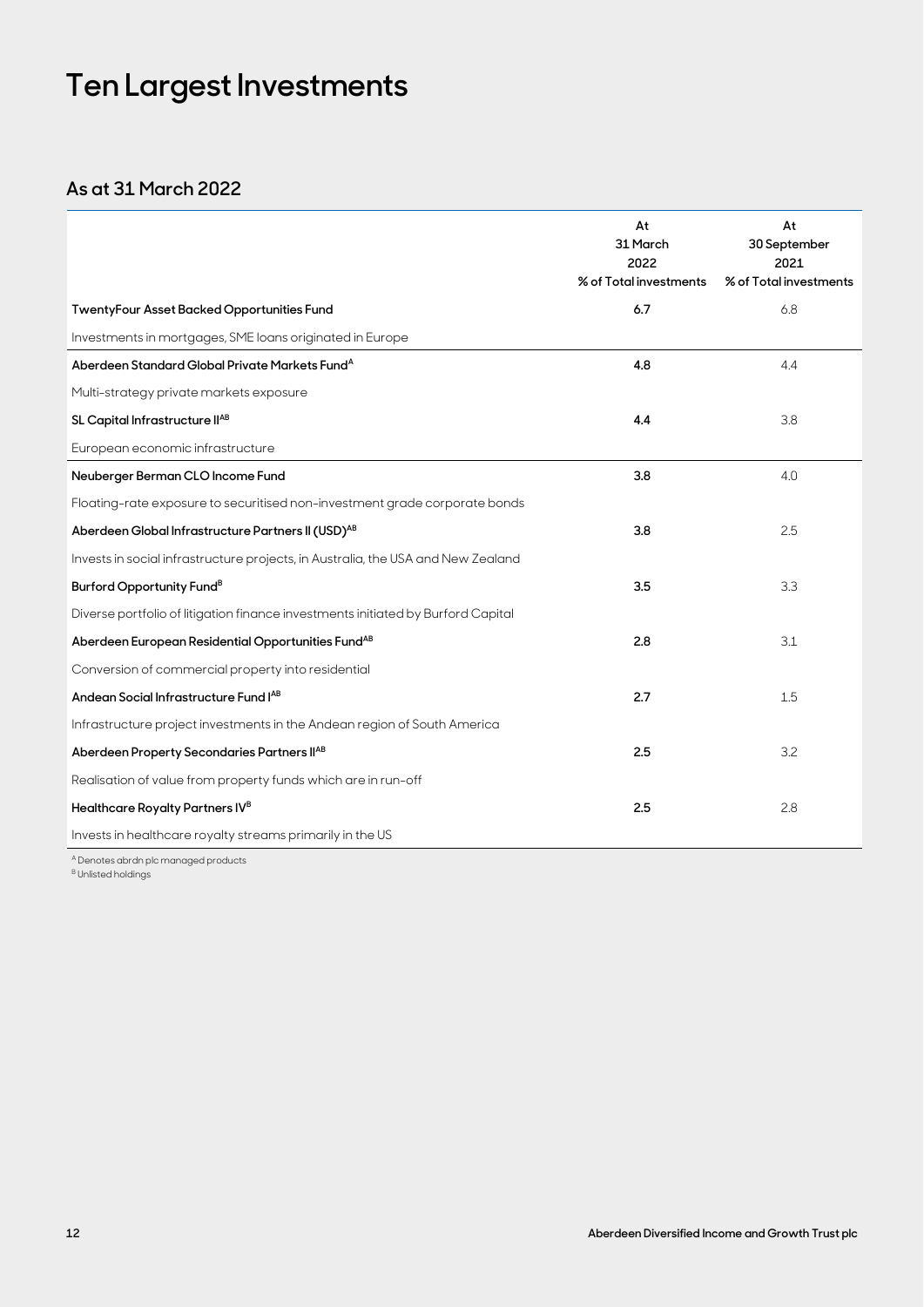## **Investment Portfolio – Private Markets**

## **As at 31 March 2022**

|                                                                | Valuation<br>31 March 2022 | Valuation<br>31 March 2022 | Valuation<br>30 September 2021 |
|----------------------------------------------------------------|----------------------------|----------------------------|--------------------------------|
| Company                                                        | £'000                      | %                          | £'000                          |
| <b>Private Equity</b>                                          |                            |                            |                                |
| Bonaccord Capital Partners I-A <sup>B</sup>                    | 9,453                      | 2.4                        | 6,274                          |
| Truenoord Co-Investment <sup>B</sup>                           | 8,558                      | 2.2                        | 8,011                          |
| Aberdeen Standard Secondary Opportunities Fund IVAB            | 5,572                      | 1.4                        | 5,478                          |
| Harbour Vest International Private Equity VIB                  | 2,616                      | 0.7                        | 3,020                          |
| Maj Invest Equity 5 <sup>B</sup>                               | 2,415                      | 0.6                        | 1,785                          |
| ASI Hark III <sup>AB</sup>                                     | 2,150                      | 0.5                        | $\overline{\phantom{a}}$       |
| Maj Invest Equity 4 <sup>B</sup>                               | 1,633                      | 0.4                        | 2,806                          |
| Mesirow Financial Private Equity IV <sup>B</sup>               | 1,071                      | 0.3                        | 1,272                          |
| HarbourVest VIII Buyout Fund <sup>B</sup>                      | 300                        | 0.1                        | 353                            |
| HarbourVest VIII Venture Fund <sup>B</sup>                     | 198                        | 0.1                        | 210                            |
| Top ten holdings                                               | 33,966                     | 8.7                        |                                |
| Other holdings                                                 | 334                        | 0.1                        |                                |
| <b>Total Private Equity</b>                                    | 34,300                     | 8.8                        |                                |
| <b>Real Estate</b>                                             |                            |                            |                                |
| Aberdeen European Residential Opportunities Fund <sup>AB</sup> | 10,834                     | 2.8                        | 11,869                         |
| Aberdeen Property Secondaries Partners IIAB                    | 9,940                      | 2.5                        | 12,568                         |
| Cheyne Social Property Impact Fund <sup>B</sup>                | 5,014                      | 1.3                        | 5,196                          |
| <b>Total Real Estate</b>                                       | 25,788                     | 6.6                        |                                |
| Infrastructure                                                 |                            |                            |                                |
| SL Capital Infrastructure IIAB                                 | 17,347                     | 4.4                        | 14,745                         |
| Aberdeen Global Infrastructure Partners II (USD) <sup>AB</sup> | 14,722                     | 3.8                        | 9,705                          |
| Andean Social Infrastructure Fund IAB                          | 10,145                     | 2.7                        | 5,886                          |
| BlackRock Renewable Income - UKB                               | 8,113                      | 2.1                        | 8,055                          |
| Aberdeen Global Infrastructure Partners II (AUD) <sup>AB</sup> | 6,715                      | 1.7                        | 5,949                          |
| Pan European Infrastructure Fund <sup>B</sup>                  | 1,727                      | 0.4                        | 4,352                          |
| <b>Total Infrastructure</b>                                    | 58,769                     | 15.1                       |                                |
| <b>Natural Resources</b>                                       |                            |                            |                                |
| Agriculture Capital Management Fund II <sup>B</sup>            | 3,762                      | 1.0                        | 3,575                          |
| <b>Total Natural Resources</b>                                 | 3,707                      | 1.0                        |                                |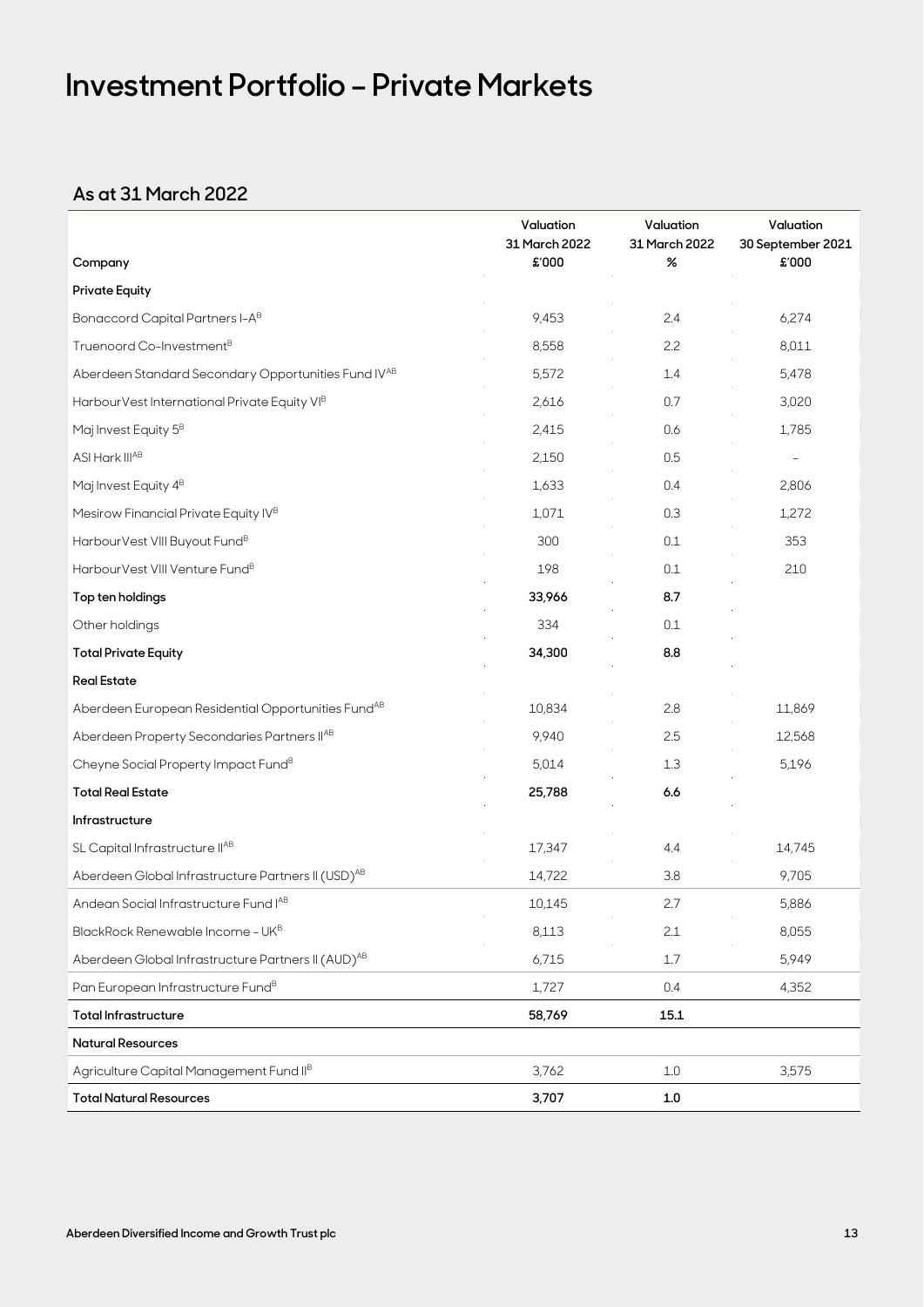## **Investment Portfolio – Private Markets**

## **Continued**

## **As at 31 March 2022**

|                                                             | Valuation<br>31 March 2022 | Valuation<br>31 March 2022 | Valuation<br>30 September 2021 |
|-------------------------------------------------------------|----------------------------|----------------------------|--------------------------------|
| Company                                                     | £'000                      | %                          | £'000                          |
| <b>Private Credit</b>                                       |                            |                            |                                |
| Mount Row Credit Fund II <sup>B</sup>                       | 9,453                      | 2.4                        | 9,850                          |
| PIMCO Private Income Fund Offshore Feeder I LPB             | 7,634                      | 2.0                        | 7,416                          |
| <b>Total Private Credit</b>                                 | 17,087                     | 4.4                        |                                |
| Other                                                       |                            |                            |                                |
| Aberdeen Standard Global Private Markets Fund <sup>AB</sup> | 18,781                     | 4.8                        | 17,251                         |
| Burford Opportunity Fund <sup>B</sup>                       | 13,609                     | 3.5                        | 12,794                         |
| Healthcare Royalty Partners IV <sup>B</sup>                 | 9,762                      | 2.5                        | 10,779                         |
| Markel CATCo Reinsurance Fund Ltd - LDAF 2018 SPIB          | 1,586                      | 0.4                        | 1,058                          |
| Markel CATCo Reinsurance Fund Ltd - LDAF 2019 SPIB          | 1,361                      | 0.3                        | 1,305                          |
| Blue Capital Alternative Income <sup>B</sup>                | 36                         |                            | 46                             |
| <b>Total Other</b>                                          | 45,135                     | 11.5                       |                                |
| <b>Total Private Markets</b>                                | 184,786                    | 47.4                       |                                |

A Denotes abrdn plc managed products

**B** Unlisted holdings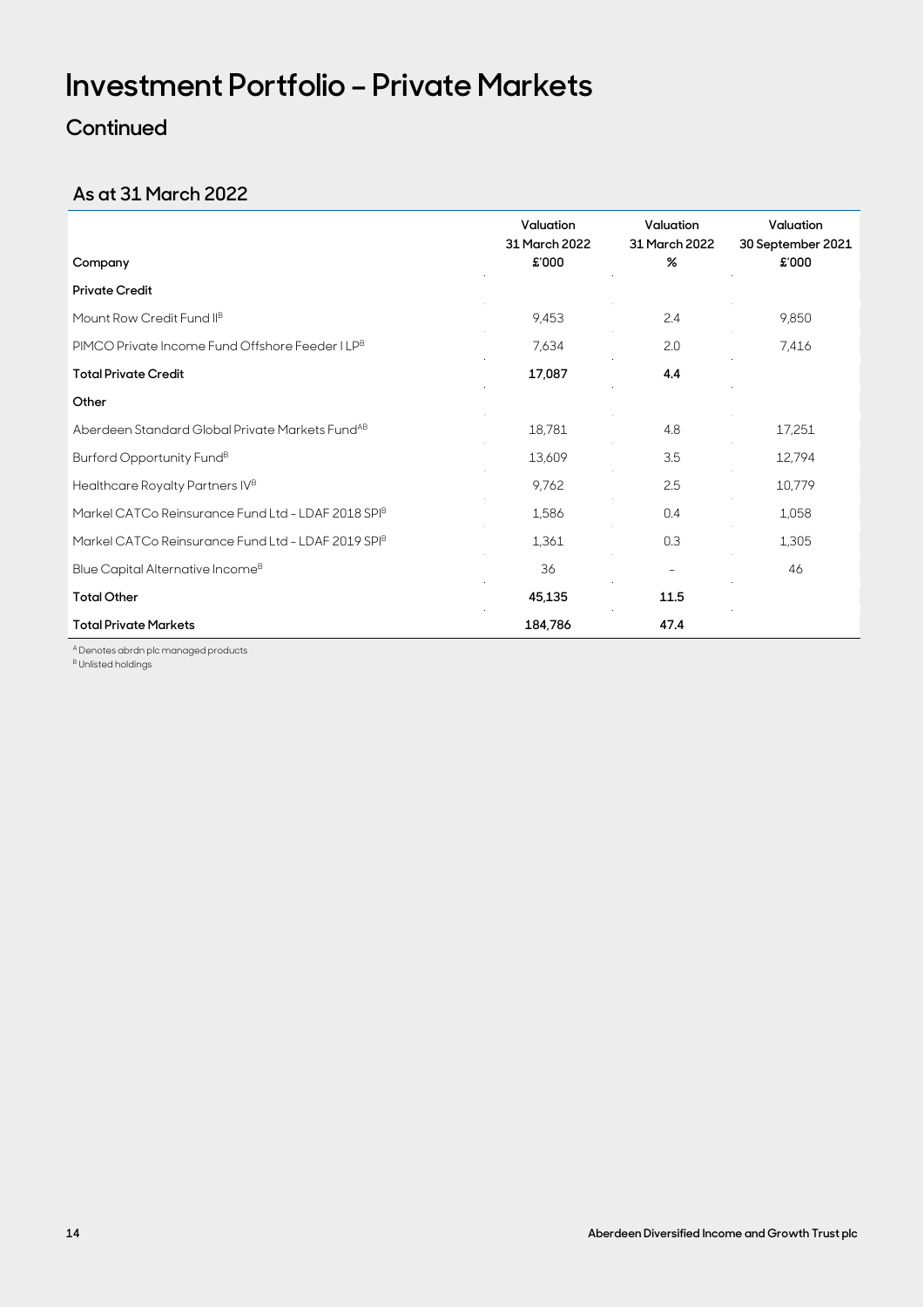## **Investment Portfolio – Equities**

## **As at 31 March 2022**

|                                                    | Valuation              | Valuation          | Valuation                  |
|----------------------------------------------------|------------------------|--------------------|----------------------------|
| Company                                            | 31 March 2022<br>£'000 | 31 March 2022<br>% | 30 September 2021<br>£'000 |
| <b>UK Equities</b>                                 |                        |                    |                            |
| ASI UK Mid-Cap Equity <sup>A</sup>                 | 9,877                  | 2.5                | 10,895                     |
|                                                    |                        |                    |                            |
| Core Growth Sustainable Equity Sleeve              |                        |                    |                            |
| Apple                                              | 1,444                  | 0.4                | 1,248                      |
| Microsoft                                          | 1,068                  | 0.3                | 1,031                      |
| Alphabet                                           | 648                    | 0.2                | 555                        |
| Amazon.com                                         | 626                    | 0.2                | 638                        |
| Tesla                                              | 410                    | 0.1                | 303                        |
| Top five holdings                                  | 4,196                  | 1.2                |                            |
| Other holdings                                     | 25,213                 | 6.5                |                            |
| <b>Total Core Growth Sustainable Equity Sleeve</b> | 29,409                 | 7.7                |                            |
| Total European Green Infrastructure Sleeve         | 551                    | 0.1                |                            |
| <b>Infrastructure Sleeve</b>                       |                        |                    |                            |
| 31 Infrastructure                                  | 4,033                  | 1.0                | 4,771                      |
| <b>HICL</b> Infrastructure                         | 3,073                  | 0.8                | 3,876                      |
| Sequoia Economic Infrastructure Income             | 2,846                  | 0.7                | 1,900                      |
| Cordiant Digital Infrastructure                    | 2,037                  | 0.5                | 935                        |
| International Public Partnerships                  | 1,077                  | 0.3                | 1,009                      |
| Top five holdings                                  | 13,066                 | 3.3                |                            |
| Other holdings                                     | 1,012                  | 0.3                |                            |
| <b>Total Infrastructure Sleeve</b>                 | 14,078                 | 3.6                |                            |
| <b>Real Estate Sleeve</b>                          |                        |                    |                            |
| Assura                                             | 2,837                  | 0.7                | 1,860                      |
| Supermarket Income REIT                            | 2,125                  | 0.5                | 1,965                      |
| Civitas Social Housing                             | 1,486                  | 0.4                | 1,488                      |
| Urban Logistics                                    | 1,078                  | 0.3                | 383                        |
| Residential Secure Income                          | 1,065                  | 0.3                | 1,984                      |
| Top five holdings                                  | 8,591                  | 2.2                |                            |
| Other holdings                                     | 3,973                  | $1.0\,$            |                            |
| <b>Total Real Estate Sleeve</b>                    | 12,564                 | 3.2                |                            |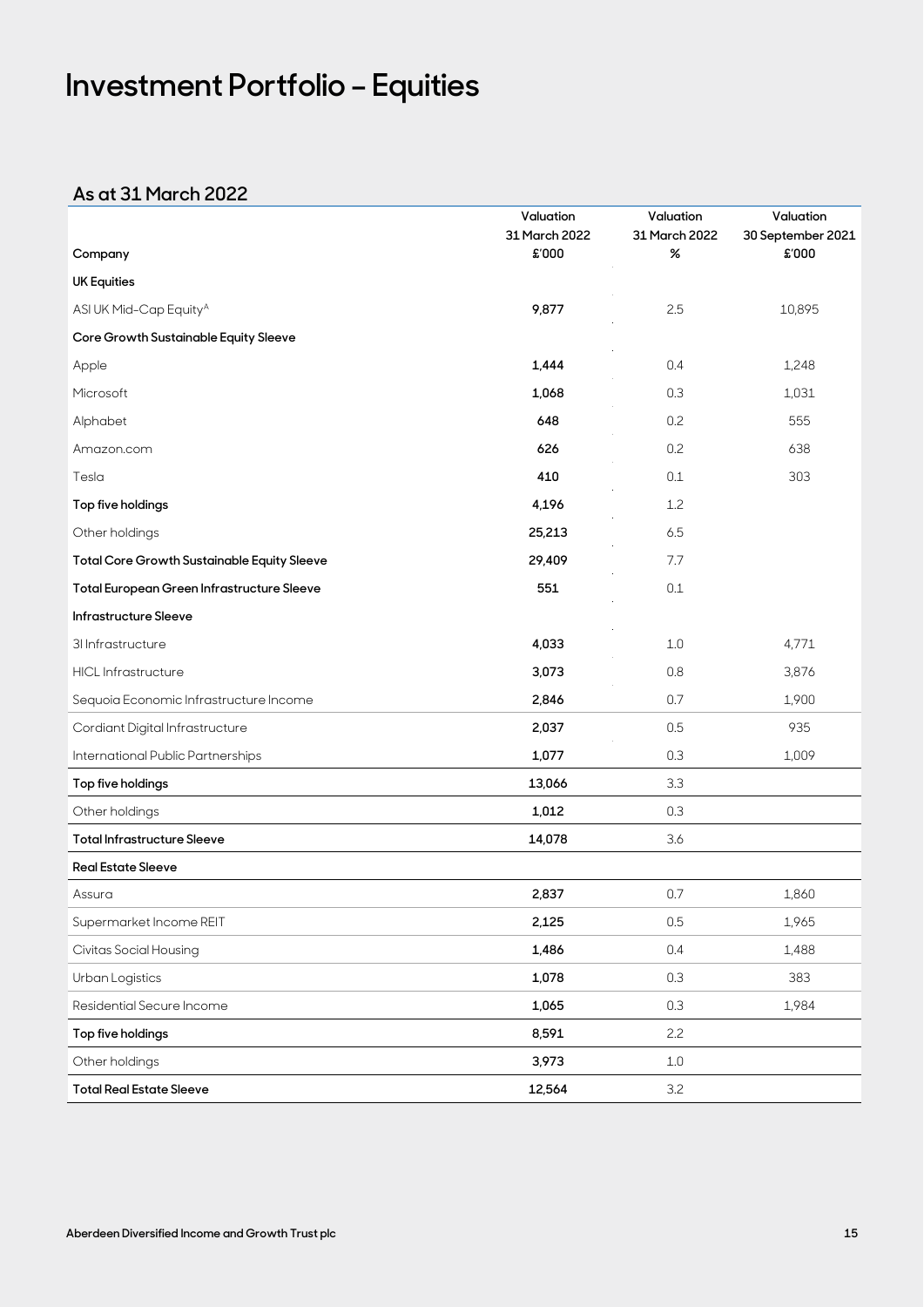## **Investment Portfolio – Equities**

## **Continued**

## **As at 31 March 2022**

|                                               | Valuation<br>31 March 2022 | Valuation<br>31 March 2022 | Valuation<br>30 September 2021 |
|-----------------------------------------------|----------------------------|----------------------------|--------------------------------|
| Company                                       | £'000                      | $\%$                       | £'000                          |
| Alternative Income Sleeve                     |                            |                            |                                |
| BioPharma Credit                              | 9,709                      | 2.5                        | 10,071                         |
| Honeycomb Investment Trust                    | 3,770                      | 1.0                        | 4,769                          |
| Round Hill Music Royalty Fund                 | 3,674                      | 0.9                        | 3,644                          |
| <b>Tufton Oceanic Assets</b>                  | 3,060                      | 0.8                        | 3,444                          |
| GCP Asset Backed Income Fund                  | 2,911                      | 0.6                        | 2,761                          |
| Top five holdings                             | 23,124                     | 5.8                        |                                |
| Other holdings                                | 872                        | 0.2                        |                                |
| <b>Total Alternative Income Sleeve</b>        | 23,996                     | 6.0                        |                                |
| Renewables Infrastructure Sleeve              |                            |                            |                                |
| Greencoat Renewables                          | 3,985                      | 1.0                        | 2,798                          |
| Greencoat UK Wind                             | 2,967                      | 0.8                        | 5,751                          |
| The Renewables Infrastructure Group           | 2,919                      | 0.7                        | 1,548                          |
| <b>Bluefield Solar Income Fund</b>            | 2,092                      | 0.6                        | 2,597                          |
| Pantheon Infrastructure                       | 2,042                      | 0.5                        |                                |
| Top five holdings                             | 14,005                     | 3.6                        |                                |
| Other holdings                                | 11,275                     | 2.9                        |                                |
| <b>Total Renewables Infrastructure Sleeve</b> | 25,280                     | 6.5                        |                                |
| <b>Reinsurance Sleeve</b>                     |                            |                            |                                |
| CATCo Reinsurance Opportunities Fund          | 1,443                      | 0.4                        | 953                            |
| <b>Blue Capital Reinsurance Holdings</b>      | $\overline{7}$             | $\overline{\phantom{a}}$   | 10                             |
| <b>Total Reinsurance Sleeve</b>               | 1,450                      | 0.4                        |                                |
| <b>Total Equities</b>                         | 117,205                    | 30.0                       |                                |

A Denotes abrdn plc managed products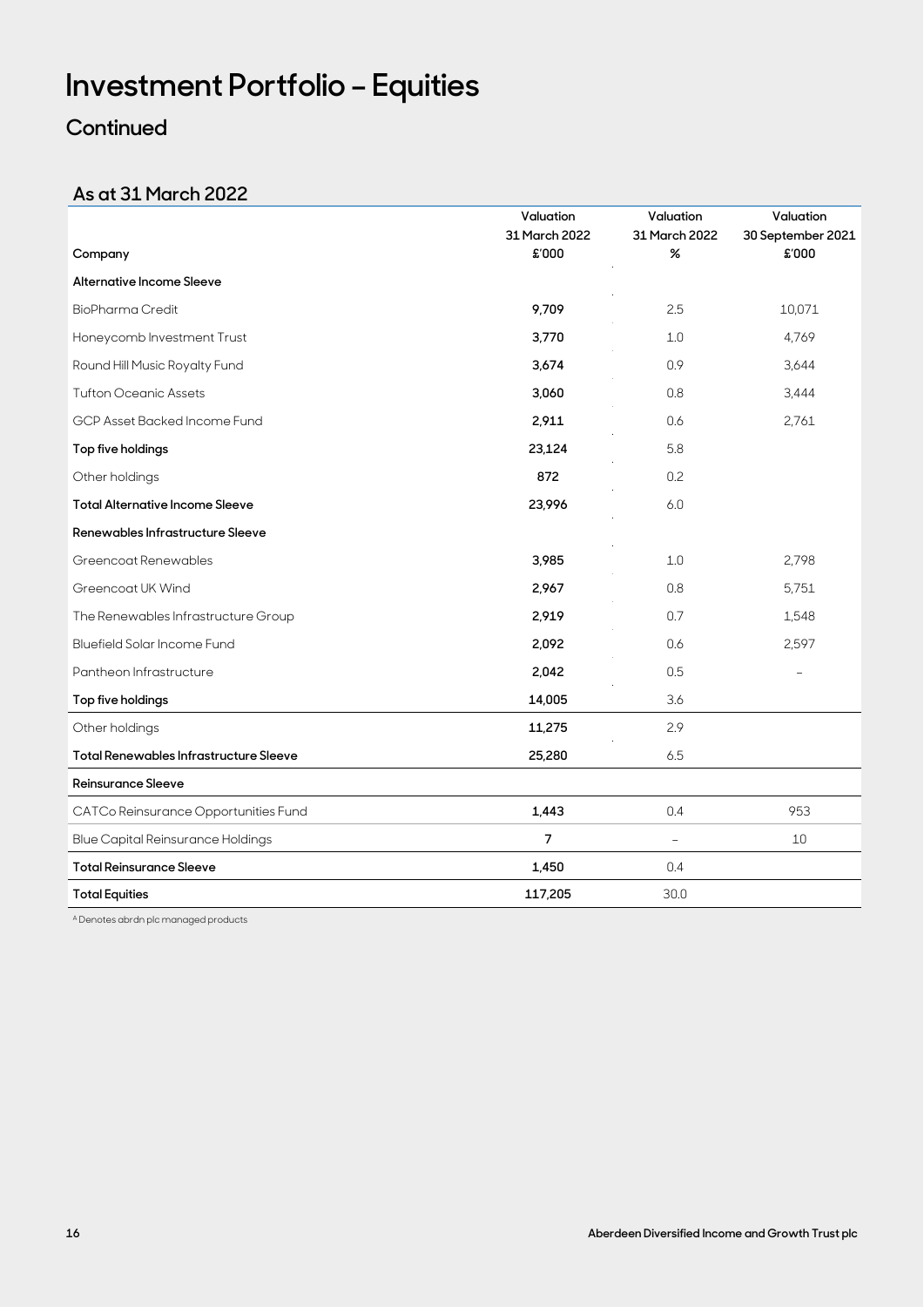## **Investment Portfolio - Fixed Income & Credit**

## **As at 31 March 2022**

|                                                                     | Valuation<br>31 March 2022 | Valuation<br>31 March 2022 | Valuation<br>30 September 2021 |
|---------------------------------------------------------------------|----------------------------|----------------------------|--------------------------------|
| Company                                                             | £'000                      | %                          | £'000                          |
| <b>Structured Credit</b>                                            |                            |                            |                                |
| TwentyFour Asset Backed Opportunities Fund                          | 25,996                     | 6.7                        | 26,708                         |
| Neuberger Berman CLO Income Fund                                    | 14,936                     | 3.8                        | 15,499                         |
| Blackstone/GSO Loan Financing                                       | 5,920                      | 1.5                        | 6,878                          |
| Fair Oaks Income Fund                                               | 1,865                      | 0.5                        | 1,971                          |
| <b>Total Structured Credit</b>                                      | 48,717                     | 12.5                       |                                |
| <b>Syndicated Loans</b>                                             |                            |                            |                                |
| Aberdeen Standard Alpha - Global Loans Fund <sup>A</sup>            | 4,060                      | 1.0                        | 5,042                          |
| <b>Total Syndicated Loans</b>                                       | 4,060                      | 1.0                        |                                |
| <b>Emerging Market Debt</b>                                         |                            |                            |                                |
| Aberdeen Standard SICAV I - Frontier Markets Bond Fund <sup>A</sup> | 4,287                      | 1.1                        | 5,974                          |
| Country                                                             |                            |                            |                                |
| Mexico Bonos Desarr Fix Rt 10% 05/12/24                             | 1,891                      | 0.5                        | 1,895                          |
| Brazil (Fed Rep of) 10% 01/01/25                                    | 1,265                      | 0.3                        | 1,107                          |
| Indonesia (Rep of) 8.375% 15/03/34                                  | 1,253                      | 0.3                        | 1,265                          |
| Indonesia (Rep of) 8.125% 15/05/24                                  | 1,229                      | 0.3                        | 1,224                          |
| South Africa (Rep of) 8.75% 31/01/44                                | 1,196                      | 0.3                        | 1,040                          |
| Brazil (Fed Rep of) 10% 01/01/27                                    | 1,157                      | 0.3                        | 1,952                          |
| Mexico (United Mexican States) 6.5% 09/06/22                        | 1,131                      | 0.3                        | 2,056                          |
| South Africa (Rep of) 8% 31/01/30                                   | 1,107                      | 0.3                        | 1,067                          |
| Malaysia (Govt of) 3.828% 05/07/34                                  | 1,050                      | 0.3                        | 888                            |
| Colombia (Rep of) 10% 24/07/24                                      | 1,049                      | 0.3                        | 1,287                          |
| Top ten holdings                                                    | 12,328                     | 3.2                        |                                |
| Other holdings                                                      | 18,794                     | 4.8                        |                                |
| <b>Total Emerging Market Debt</b>                                   | 35,409                     | 9.1                        |                                |
| Total Fixed Income & Credit                                         | 88,186                     | 22.6                       |                                |

A Denotes abrdn plc managed products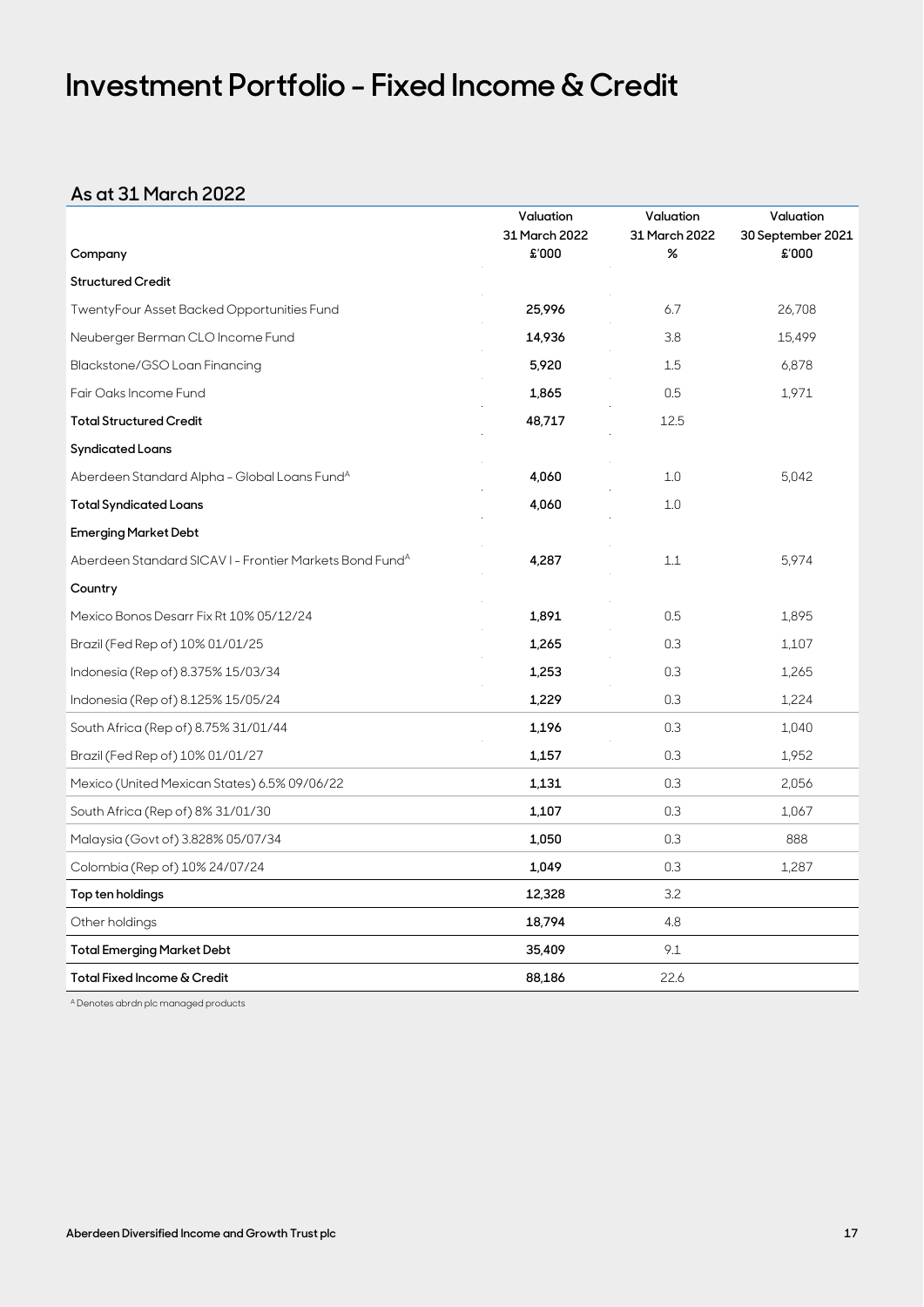## **Investment Portfolio – Net Assets Summary**

## **As at 31 March 2022**

|                                        | Valuation<br>31 March 2022<br>£'000 | Net assets<br>31 March 2022<br>% | Valuation<br>30 September 2021<br>£'000 | Net assets<br>30 September 2021<br>% |
|----------------------------------------|-------------------------------------|----------------------------------|-----------------------------------------|--------------------------------------|
| <b>Total investments</b>               | 390.177                             | 102.2                            | 390.446                                 | 102.2                                |
| Cash and cash equivalents <sup>A</sup> | 9.774                               | 2.6                              | 7,315                                   | 1.9                                  |
| Forward contracts                      | (5,038)                             | (1.3)                            | (2,917)                                 | (0.8)                                |
| 6.25% Bonds 2031                       | (15,679)                            | (4.1)                            | (15,664)                                | (4.1)                                |
| Other net assets                       | 2,419                               | 0.6                              | 2.938                                   | 0.8                                  |
| Net assets                             | 381.653                             | 100.0                            | 382.118                                 | 100.0                                |

A Includes outstanding settlements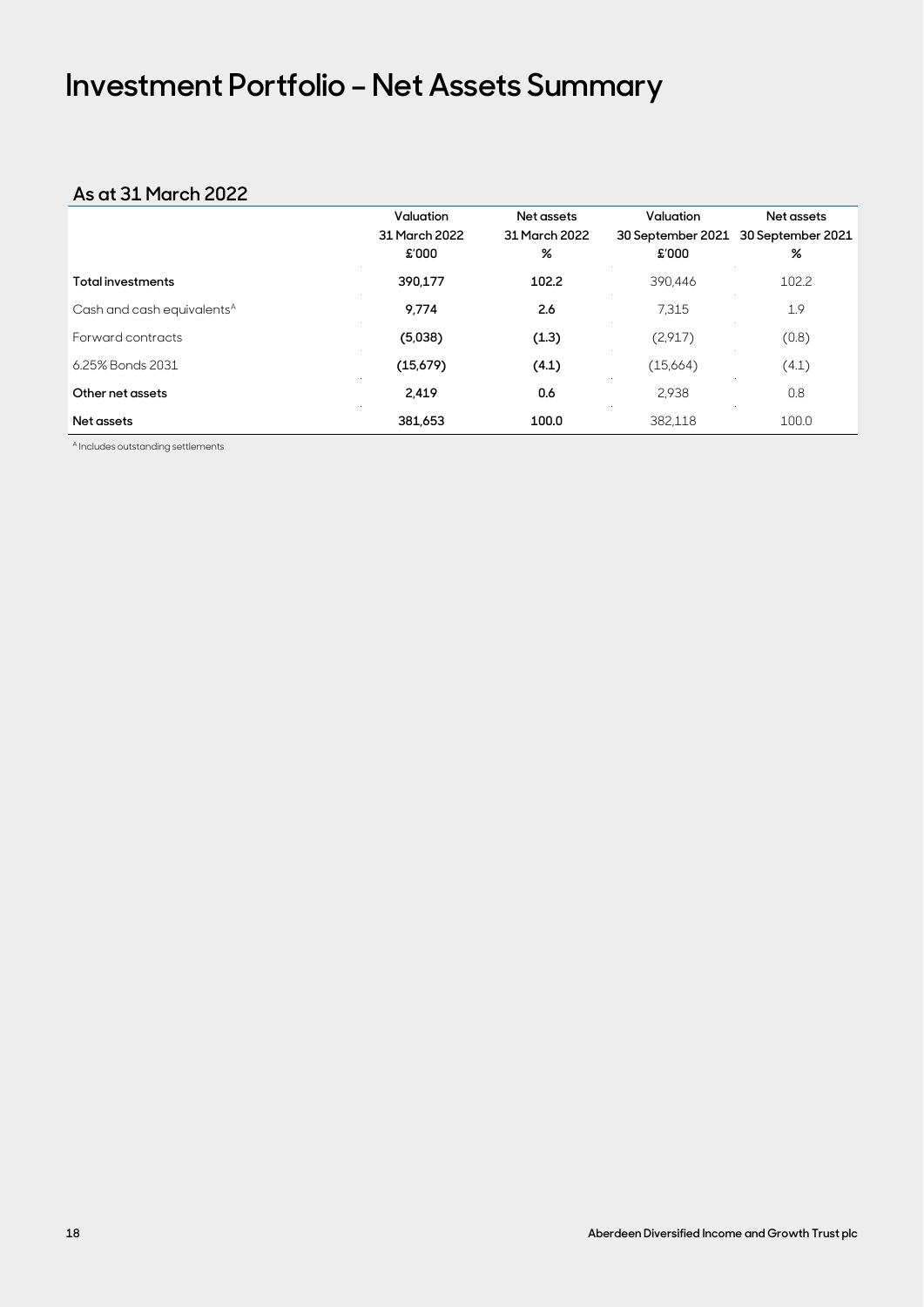## **Investment Case Studies**

### **Andean Social Infrastructure I**

In March, \$5.3m was called from the Company by Andean Social Infrastructure I (the "Fund"), which is a private fund that invests in social infrastructure assets in the Andean region of South America, working in conjunction with local governments. To date, the fund has invested in two assets, a Uruguayan custodial facility and a low-sulphur oil refinery in Mexico, a key facility in the country's path to meet their emissions target.

The cash drawn down in March by the Fund will be invested into the build and operation of a new port facility at Puerto Antioquia, on the Atlantic coast of Colombia. The build will include an offshore deck capable of handling super post-Panama Canal vessels (such as MSC Bettina, pictured, one of the largest container ships in the world), with a viaduct and 38 ha of modern inland terminal facilities. The port is a critical asset, improving access to sea for the 2nd largest regional economy in Colombia. There is already captive traffic from major shipping lines at the existing port, despite the lack of modern facilities, with 35% of the port's total capacity having signed commitments already. Significant additional traffic is expected to be diverted to the new port as it will create a shorter and cheaper overland route to the production centres of Medellin and Bogota (resulting in an estimated decrease of 70m km/year of truck travel and a decrease of 21.6m kg/yr of resulting CO2 emissions). The port is expected to have a range of knock-on social benefits, but in the first instance will directly create 1,000 new jobs in the Uraba region, where unemployment is at 25% and 50% of inhabitants live below the poverty line. The build is expected to take three years, and the concession on tariffs from port users obtained by the Fund has a term of 30 years.

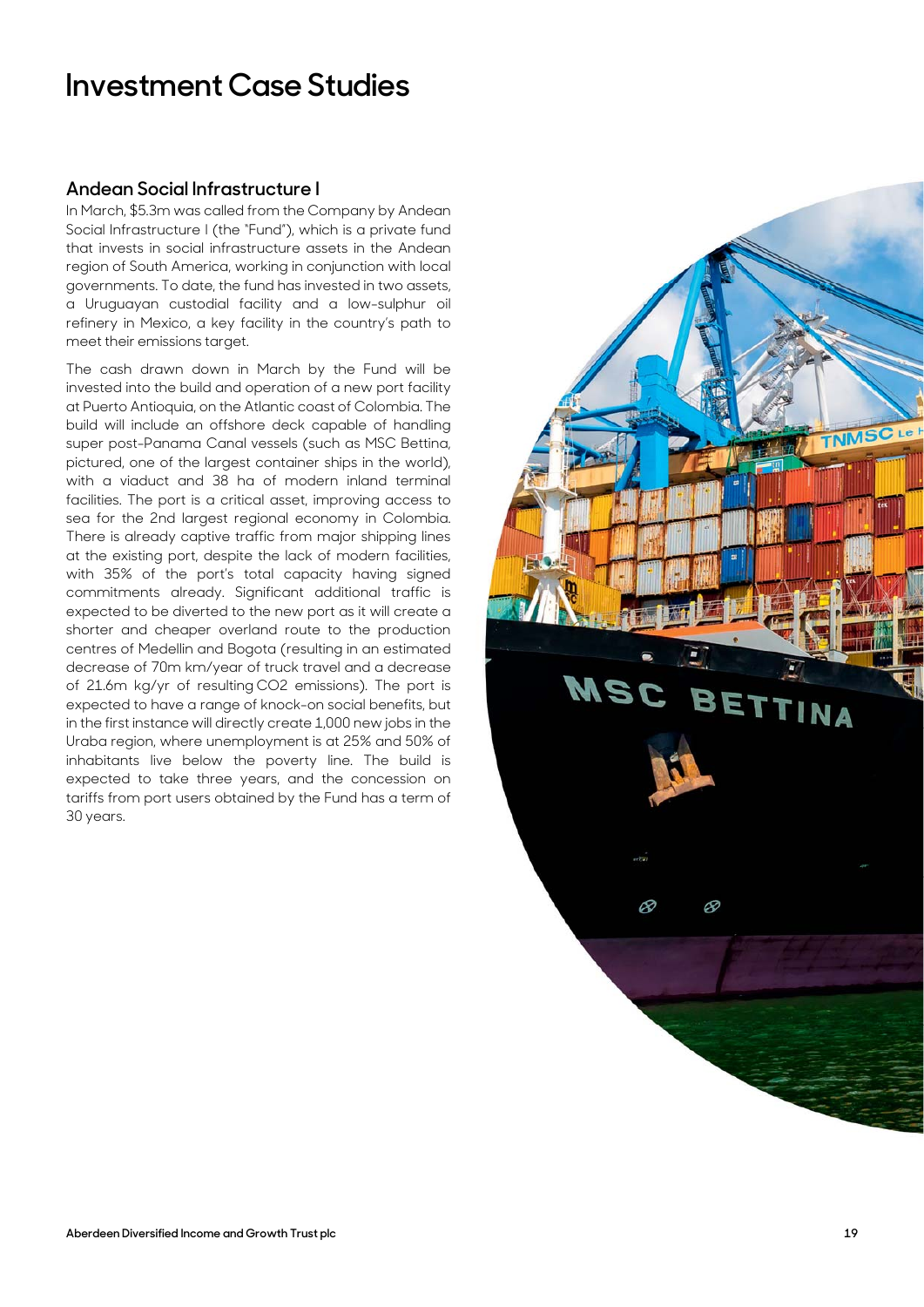## **Investment Case Studies**

## **Continued**



### **Aberdeen Global Infrastructure II ("AGIP II")**

AGIP II invests in public private partnerships in the US and Australia, with a portfolio of assets including Perth Stadium, a group of eight schools in Western Australia, Canberra Light Railway, and a series of express lanes on the I77 into Charlotte, North Carolina (pictured).

The Q1 2022 valuation for the I77 toll road was marked up significantly, driving over 100bps of performance gain at the Company level. The increase in valuation was due to a significantly higher forecast of revenue over the life of the project. The toll road has the ability to change price every 5 minutes to reflect changing demand, to maintain a 48mph minimum speed. Based on driver behaviour over the first years of the asset life, the average price that can be charged per mile is \$0.42, vs the previous assumption of \$0.31. There is also forecast to be a slight increase in estimated traffic volume in the period from 2030 to 2045. In addition for Q1 there was a refinance and slight change in the discount rate of WA Schools project to reflect the completion of another phase of construction (with only one school now left to be completed), which was ahead of schedule and resulted in an uplift in the value of this asset.

## **DWS Pan European Infrastructure Fund**

In H1 2022, the Company received EUR 3.3m from the PEIF 1 investment, realising a large portion of the over 40% gains made since entering the investment in December 2020. As a reminder, this deal was an off-market transaction in a mature infrastructure fund with two remaining assets, sourced through the abrdn origination network. The Company was able to purchase the position at a significant discount to NAV, and the portfolio has produced income and capital growth since investment. The H1 2022 cashflow to the Company was the distribution of proceeds from the sale of the stake in Peel Ports, a UK port group behind Liverpool2 and the Manchester Ship Canal. Peel Ports had invested over £400m in Liverpool2 in recent years to create a new deepwater terminal, turning the port into one of Europe's most advanced container terminals. DWS PEIF 1 first invested in Peel Ports in 2006, and the value of their stake has grown 6-fold since then. The Fund has 1 asset left, a stake in a UK water utility company, the sale of which is expected to complete later this year.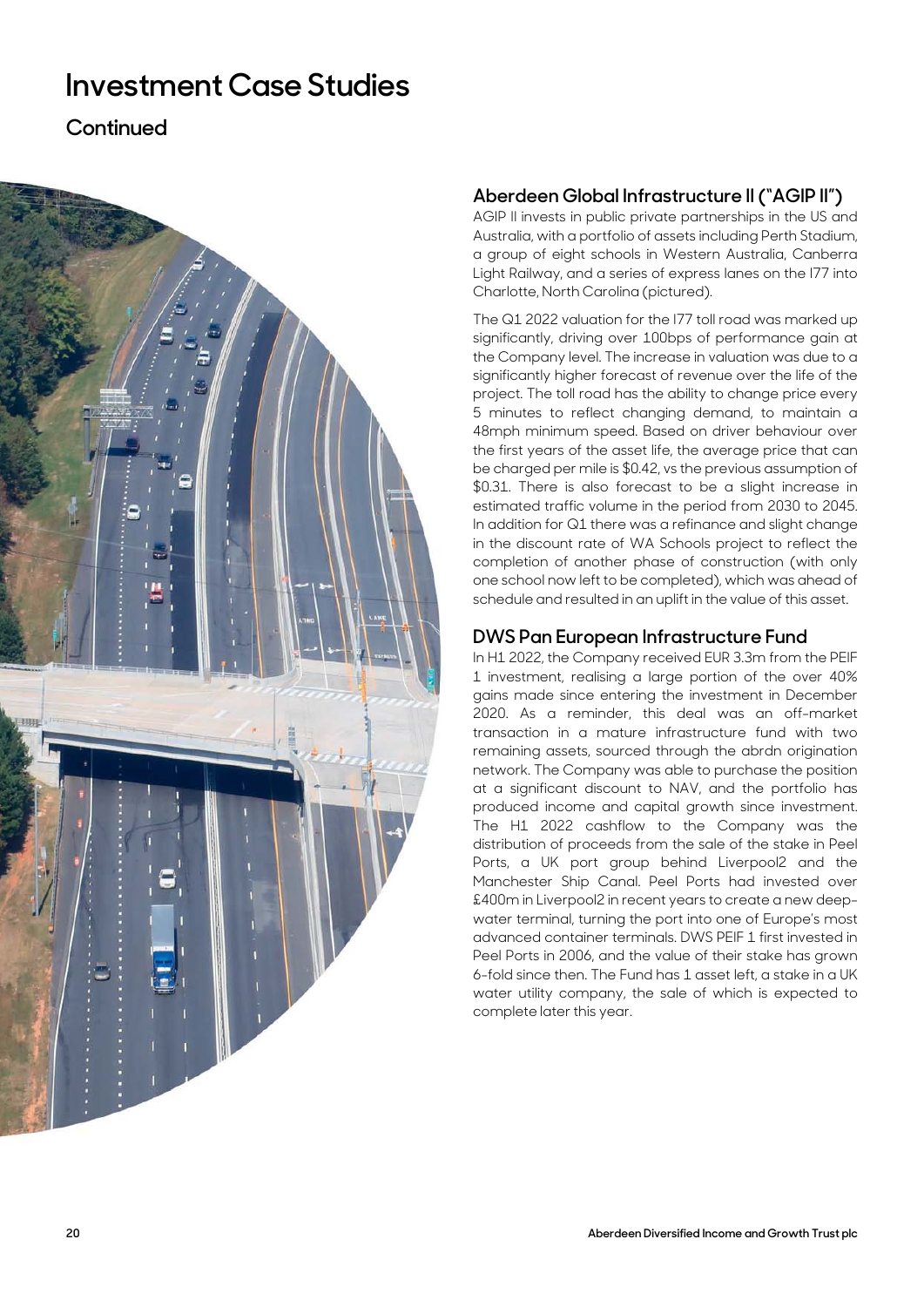## **Condensed Statement of Comprehensive Income (unaudited)**

|                                                   |              | Six months ended<br>31 March 2022 |                  | (*Restated)<br>Six months ended<br>31 March 2021 |                   |                          |                |
|---------------------------------------------------|--------------|-----------------------------------|------------------|--------------------------------------------------|-------------------|--------------------------|----------------|
|                                                   | <b>Notes</b> | Revenue<br>£'000                  | Capital<br>£'000 | Total<br>£'000                                   | Revenue<br>£'000  | Capital<br>£'000         | Total<br>£'000 |
| Gains/(losses) on investments                     |              | $\overline{\phantom{a}}$          | 8,537            | 8,537                                            | $\qquad \qquad -$ | (1,761)                  | (1,761)        |
| Foreign exchange (losses)/gains                   |              | $\overline{\phantom{a}}$          | (3,023)          | (3,023)                                          | $\qquad \qquad -$ | 9,892                    | 9,892          |
| Income                                            | 2            | 9,757                             | -                | 9,757                                            | 10,235            | $\overline{\phantom{a}}$ | 10,235         |
| Investment management fee                         | 3            | (264)                             | (397)            | (661)                                            | (264)             | (395)                    | (659)          |
| Administrative expenses                           |              | (476)                             | (13)             | (489)                                            | (445)             | (9)                      | (454)          |
| Net return before finance costs and taxation      |              | 9,017                             | 5,104            | 14,121                                           | 9,526             | 7,727                    | 17,253         |
| Finance costs*                                    | 4            | (210)                             | (314)            | (524)                                            | (352)             | (24,279)                 | (24,631)       |
| Net return/(loss) before taxation                 |              | 8,807                             | 4,790            | 13,597                                           | 9,174             | (16, 552)                | (7,378)        |
| Taxation                                          | 5            | (179)                             | (798)            | (977)                                            | (420)             | 445                      | 25             |
| Return/(loss) attributable to equity shareholders |              | 8,628                             | 3,992            | 12,620                                           | 8,754             | (16, 107)                | (7, 353)       |
| Return/(loss) per share (pence)                   | 6            | 2.79                              | 1.29             | 4.08                                             | 2.79              | (5.14)                   | (2.35)         |

\* Further details of the restatement can be found in note 4 on page 26.

The total column of the Condensed Statement of Comprehensive Income is the profit and loss account of the Company. There has been no other comprehensive income during the period, accordingly, the return/(loss) attributable to equity shareholders is equivalent to the total comprehensive income/(loss) for the period.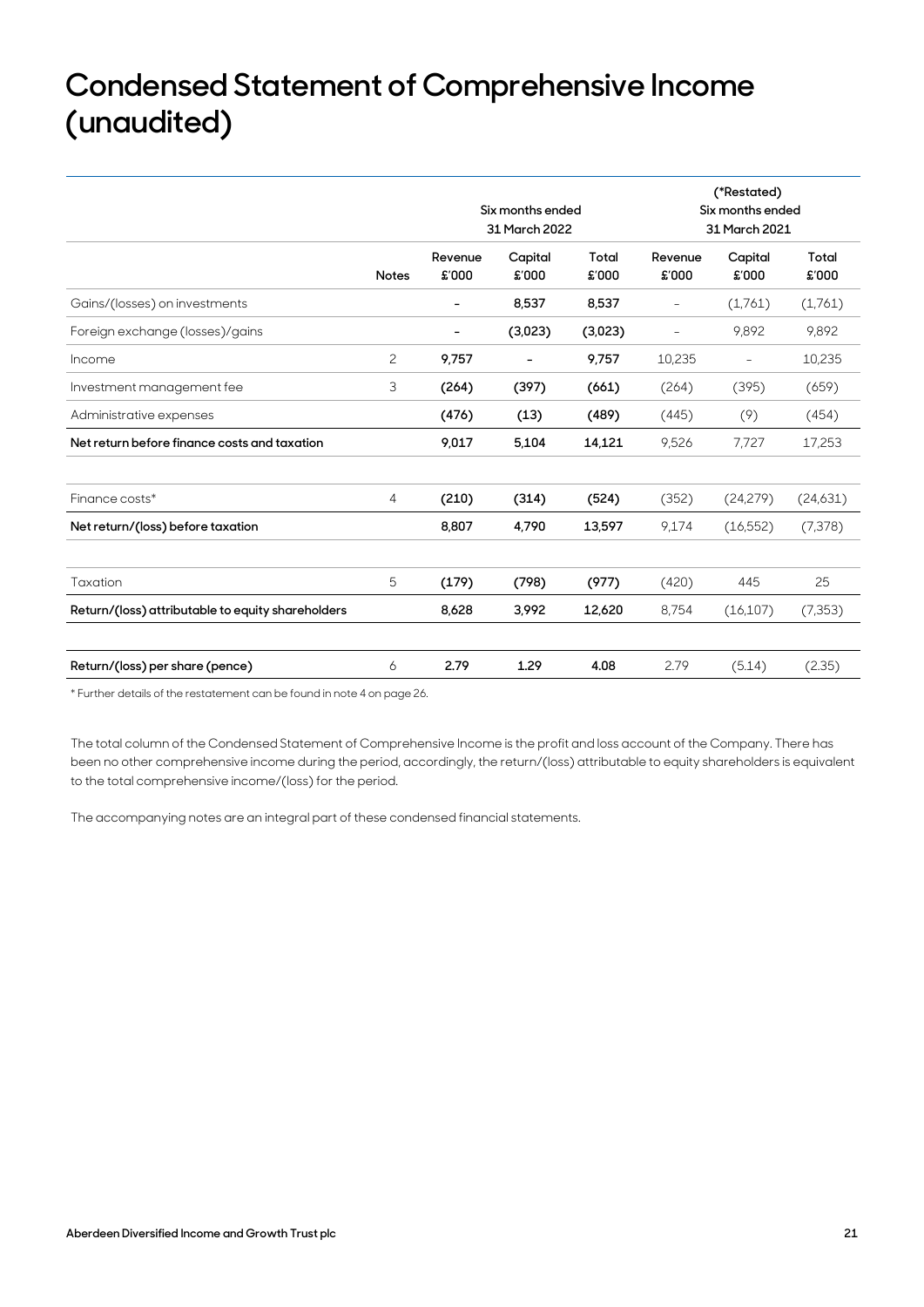## **Condensed Statement of Financial Position (unaudited)**

|                                                  | <b>Notes</b> | As at<br>31 March 2022<br>(unaudited)<br>£'000 | As at<br>30 September 2021<br>(audited)<br>£'000 |
|--------------------------------------------------|--------------|------------------------------------------------|--------------------------------------------------|
| Non-current assets                               |              |                                                |                                                  |
| Investments at fair value through profit or loss |              | 390,177                                        | 390,446                                          |
| Deferred taxation asset                          | 5            | 1,856                                          | 2,655                                            |
|                                                  |              | 392,033                                        | 393,101                                          |
| <b>Current assets</b>                            |              |                                                |                                                  |
| Debtors                                          |              | 5,439                                          | 1,234                                            |
| Derivative financial instruments                 |              | 412                                            | 332                                              |
| Cash and cash equivalents                        |              | 6,439                                          | 7,201                                            |
|                                                  |              | 12,290                                         | 8,767                                            |
| Creditors: amounts falling due within one year   |              |                                                |                                                  |
| Derivative financial instruments                 |              | (5,450)                                        | (3,249)                                          |
| Other creditors                                  |              | (1,541)                                        | (837)                                            |
|                                                  |              | (6,991)                                        | (4,086)                                          |
| Net current assets                               |              | 5,299                                          | 4,681                                            |
| Total assets less current liabilities            |              | 397,332                                        | 397,782                                          |
| Non-current liabilities                          |              |                                                |                                                  |
| 6.25% Bonds 2031                                 | 8            | (15,679)                                       | (15,664)                                         |
| Net assets                                       |              | 381,653                                        | 382,118                                          |
| <b>Capital and reserves</b>                      |              |                                                |                                                  |
| Called-up share capital                          | $10\,$       | 91,352                                         | 91,352                                           |
| Share premium account                            |              | 116,556                                        | 116,556                                          |
| Capital redemption reserve                       |              | 26,629                                         | 26,629                                           |
| Capital reserve                                  |              | 110,343                                        | 106,572                                          |
| Revenue reserve                                  |              | 36,773                                         | 41,009                                           |
| Equity shareholders' funds                       |              | 381,653                                        | 382,118                                          |
| Net asset value per share (pence)                | 11           |                                                |                                                  |
| - with Bonds at par value                        |              | 123.47                                         | 123.54                                           |
| - with Bonds at fair value                       |              | 122.03                                         | 121.73                                           |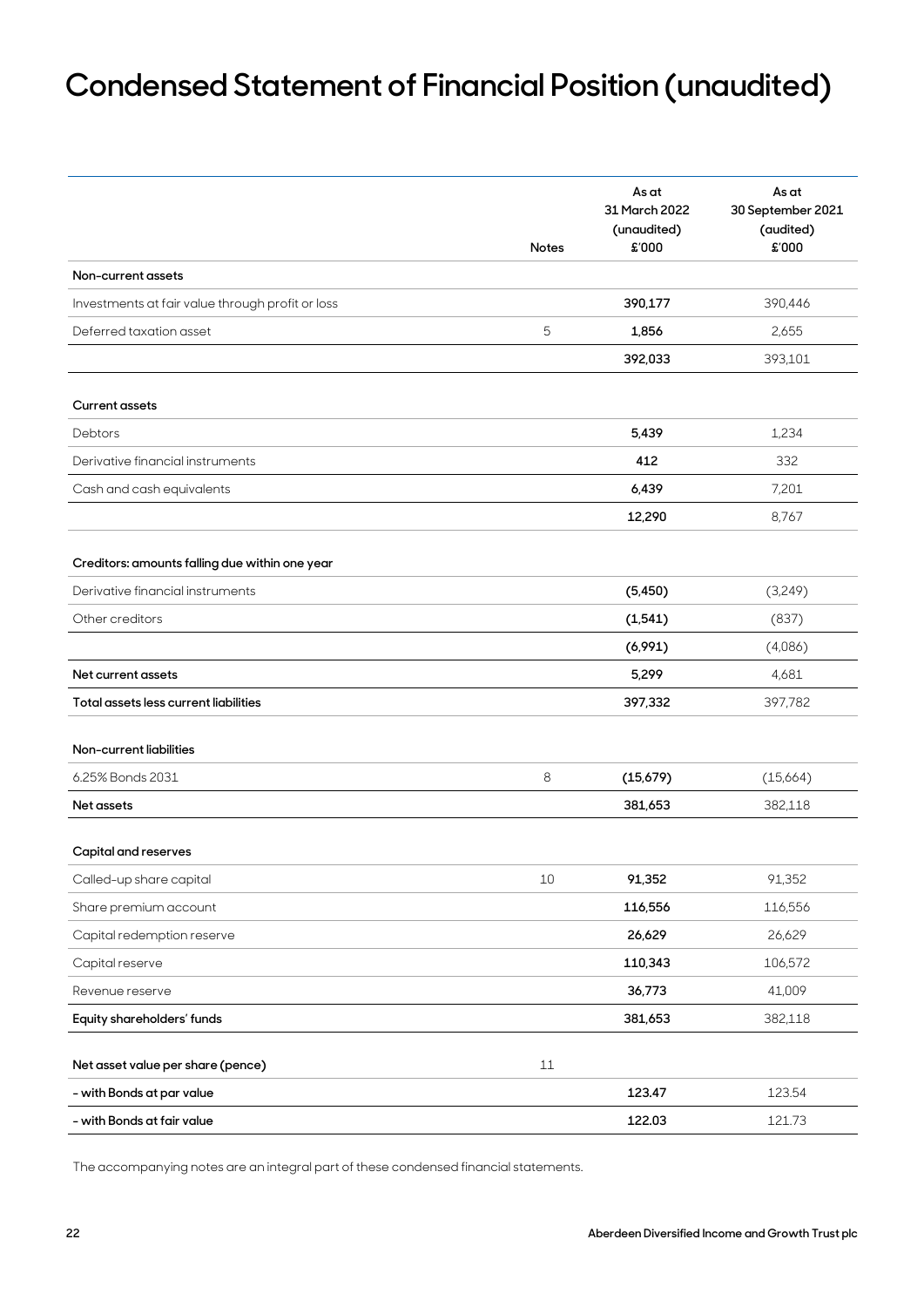## **Condensed Statement of Changes in Equity (unaudited)**

### **Six months ended 31 March 2022**

| At 1 October 2021                      | <b>Notes</b> | Share<br>capital<br>£'000<br>91.352 | Share<br>premium<br>account<br>£'000<br>116,556 | Capital<br>redemption<br>reserve<br>£'000<br>26.629 | Capital<br>reserve<br>£'000<br>106,572 | Revenue<br>reserve<br>£'000<br>41.009 | Total<br>£'000<br>382,118 |
|----------------------------------------|--------------|-------------------------------------|-------------------------------------------------|-----------------------------------------------------|----------------------------------------|---------------------------------------|---------------------------|
| Ordinary shares purchased for treasury | 9            | $\overline{\phantom{a}}$            | $\overline{\phantom{a}}$                        | -                                                   | (221)                                  | ٠                                     | (221)                     |
| (Loss)/return after taxation           |              | $\overline{\phantom{0}}$            | $\overline{\phantom{a}}$                        |                                                     | 3,992                                  | 8.628                                 | 12,620                    |
| Dividends paid                         | 6            | $\overline{\phantom{a}}$            | $\overline{\phantom{a}}$                        | -                                                   | -                                      | (12, 864)                             | (12, 864)                 |
| At 31 March 2022                       |              | 91,352                              | 116,556                                         | 26,629                                              | 110.343                                | 36,773                                | 381,653                   |

## **Six months ended 31 March 2021**

|                                                     | <b>Notes</b>   | Share<br>capital<br>£'000 | Share<br>premium<br>account<br>£'000 | Capital<br>redemption<br>reserve<br>£'000 | (*Restated)<br>Capital<br>reserve<br>£'000 | Revenue<br>reserve<br>£'000 | Total<br>£'000 |
|-----------------------------------------------------|----------------|---------------------------|--------------------------------------|-------------------------------------------|--------------------------------------------|-----------------------------|----------------|
| At 1 October 2020                                   |                | 91,352                    | 116,556                              | 26,629                                    | 109,551                                    | 42,142                      | 386,230        |
| Ordinary shares purchased for treasury              | 9              | $\overline{\phantom{a}}$  |                                      | $\overline{\phantom{0}}$                  | (6,944)                                    | $\overline{\phantom{a}}$    | (6,944)        |
| Return after taxation (pre restatement)*            | 4              | $\overline{\phantom{a}}$  |                                      | -                                         | 7,643                                      | 8.754                       | 16,397         |
| Prior year restatement*                             | $\overline{4}$ | $\overline{\phantom{m}}$  |                                      |                                           | (23,750)                                   | $\qquad \qquad -$           | (23,750)       |
| (Loss)/return after taxation (post<br>restatement)* | 4              | -                         |                                      | -                                         | (16, 107)                                  | 8,754                       | (7, 353)       |
| Dividends paid                                      | 6              | $\overline{\phantom{0}}$  |                                      |                                           | -                                          | (12, 857)                   | (12, 857)      |
| At 31 March 2021                                    |                | 91,352                    | 116,556                              | 26,629                                    | 86,500                                     | 38,039                      | 359,076        |

\* Further details of the restatement can be found in note 4.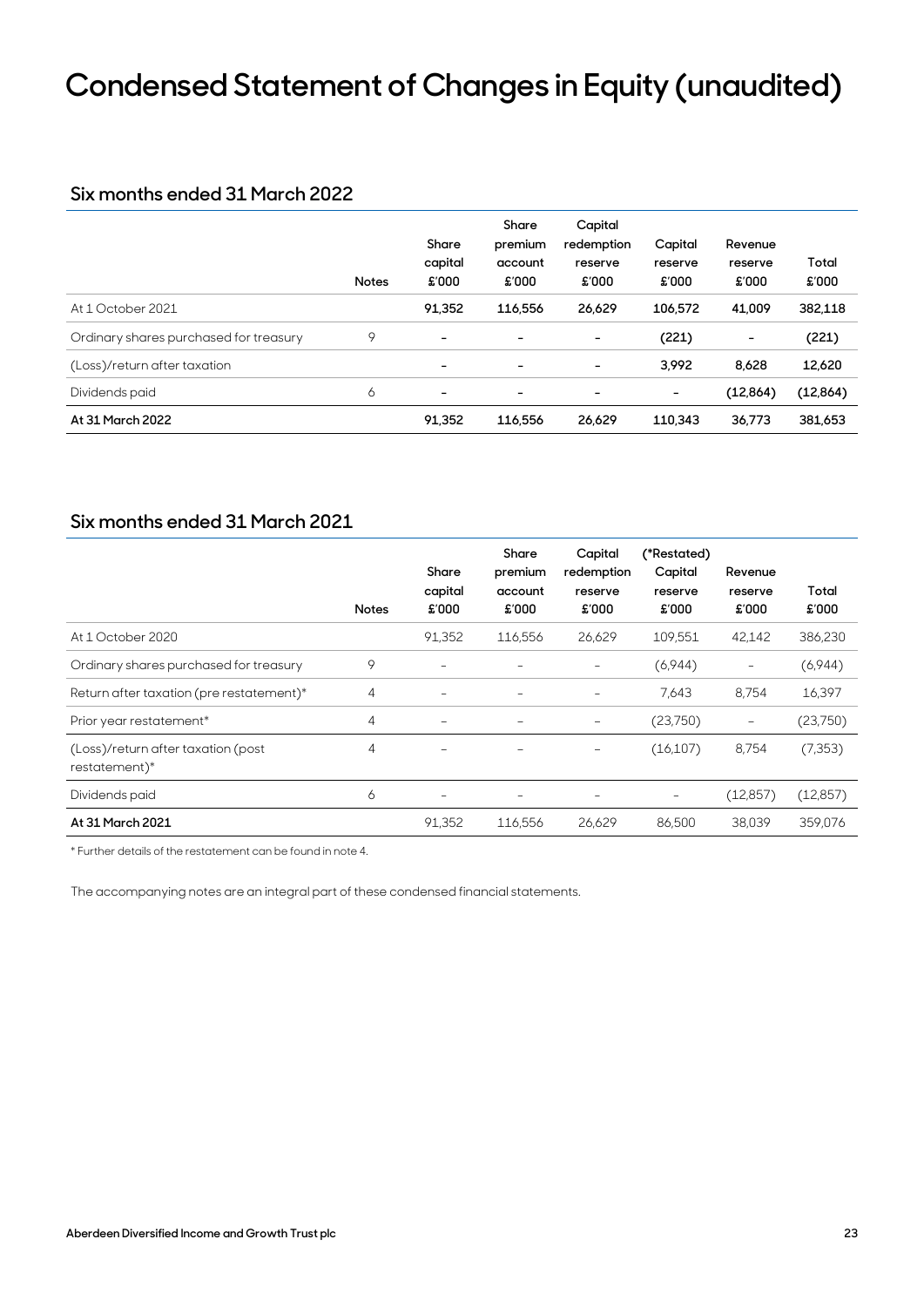## **Condensed Statement of Cash Flows (unaudited)**

|                                                                    | Six months ended<br>31 March 2022<br>£'000 | Six months ended<br>31 March 2021<br>£'000 |
|--------------------------------------------------------------------|--------------------------------------------|--------------------------------------------|
| <b>Operating activities</b>                                        |                                            |                                            |
| Net return before finance costs and taxation                       | 14,121                                     | 17,253                                     |
| Adjustments for:                                                   |                                            |                                            |
| Dividend income                                                    | (8, 379)                                   | (8,769)                                    |
| Fixed interest income                                              | (1, 340)                                   | (1, 465)                                   |
| Interest income                                                    | $\overline{\phantom{a}}$                   | (1)                                        |
| Dividends received                                                 | 8,384                                      | 6,457                                      |
| Fixed interest income received                                     | 1,199                                      | 1,813                                      |
| Interest received                                                  |                                            | 1                                          |
| Unrealised loss/(gain) on forward contracts                        | 2,121                                      | (3,896)                                    |
| Foreign exchange losses                                            | 217                                        | 266                                        |
| (Gains)/losses on investments                                      | (8,537)                                    | 1.761                                      |
| Decrease/(increase) in other debtors                               | 2                                          | (32)                                       |
| Increase/(decrease) in accruals                                    | 121                                        | (188)                                      |
| Corporation tax paid                                               | (273)                                      | (86)                                       |
| <b>Taxation withheld</b>                                           | (82)                                       | (120)                                      |
| Net cash flow from operating activities                            | 7,554                                      | 12,994                                     |
| Investing activities                                               |                                            |                                            |
| Purchases of investments                                           | (30, 549)                                  | (93,880)                                   |
| Sales of investments and return of capital                         | 36,045                                     | 171,765                                    |
| Net cash flow from investing activities                            | 5,496                                      | 77,885                                     |
|                                                                    |                                            |                                            |
| <b>Financing activities</b>                                        |                                            |                                            |
| Purchase of own shares to treasury                                 | (221)                                      | (6,944)                                    |
| Repurchase of bond                                                 |                                            | (67,654)                                   |
| Interest paid                                                      | (510)                                      | (1,021)                                    |
| Equity dividends paid (note 6)                                     | (12, 864)                                  | (12,862)                                   |
| Net cash flow used in financing activities                         | (13, 595)                                  | (88, 481)                                  |
| (Decrease)/increase in cash and cash equivalents                   | (545)                                      | 2,398                                      |
| Analysis of changes in cash and cash equivalents during the period |                                            |                                            |
| Opening balance                                                    | 7,201                                      | 17,413                                     |
| Foreign exchange                                                   | (217)                                      | (266)                                      |
| (Decrease)/increase in cash and cash equivalents as above          | (545)                                      | 2,398                                      |
| <b>Closing balance</b>                                             | 6,439                                      | 19,545                                     |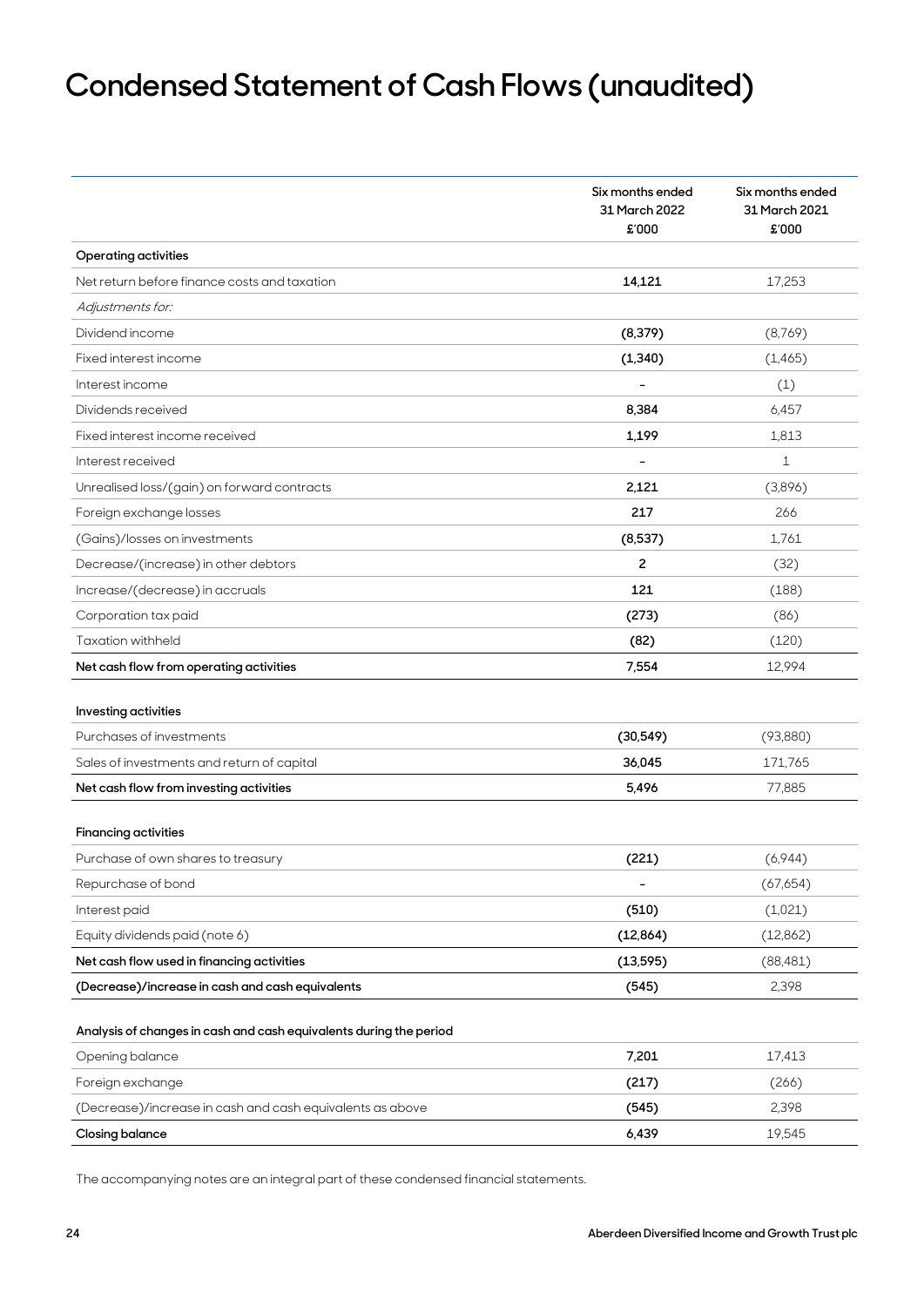## **Notes to the Financial Statements (unaudited)**

**For the year ended 31 March 2022** 

## **1. Accounting policies - Basis of accounting**

 The condensed financial statements have been prepared in accordance with Financial Reporting Standard 104 (Interim Financial Reporting) and with the Statement of Recommended Practice for 'Financial Statements of Investment Trust Companies and Venture Capital Trusts' issued in April 2021 and with the Disclosure Transparency Rules issued by the Financial Reporting Council. Given the Company's portfolio comprises a significant proportion of "Level 1" and "Level 2" assets (listed on recognisable exchanges and realisable within a short timescale), and the Company's relatively low level of gearing, the Directors believe that adopting a going concern basis of accounting remains appropriate. The condensed financial statements have also been prepared on the assumption that approval as an investment trust will continue to be granted by HMRC and that the annual continuation vote will be passed at the Company's Annual General Meeting. Annual financial statements are prepared under Financial Reporting Standard 102.

 The interim financial statements have been prepared using the same accounting policies as the preceding annual financial statements. There have been no new standards, amendments or interpretations effective for the first time for this interim period that require a change in accounting policies.

 Significant accounting judgements, estimates and assumptions. The preparation of financial statements requires the use of certain significant accounting judgements, estimates and assumptions which requires Directors to exercise their judgement in the process of applying the accounting policies. The area where judgements, estimates and assumptions have the most significant effect on the amounts recognised in the financial statements is the determination of the fair value of unlisted investments (Level 3 assets in the Fair Value Hierarchy table in note 13 on pages 30 and 31) and the recognition of a deferred tax asset, details of which can be found in note 5 on page 26.

### **2. Income**

|                                     | Six months ended<br>31 March 2022<br>£'000 | Six months ended<br>31 March 2021<br>£'000 |
|-------------------------------------|--------------------------------------------|--------------------------------------------|
| Income from investments             |                                            |                                            |
| UK listed dividends                 | 1,566                                      | 2,003                                      |
| Overseas listed dividends           | 2,327                                      | 3,000                                      |
| Unquoted Limited Partnership income | 4,485                                      | 3,538                                      |
| Stock dividends                     | 1                                          | 228                                        |
| Treasury bill income                | 9                                          |                                            |
| Fixed interest income               | 1,340                                      | 1,465                                      |
|                                     | 9,728                                      | 10,234                                     |
| Other income                        |                                            |                                            |
| Interest                            | -                                          | 1                                          |
| Rebates                             | 29                                         |                                            |
| <b>Total income</b>                 | 9,757                                      | 10,235                                     |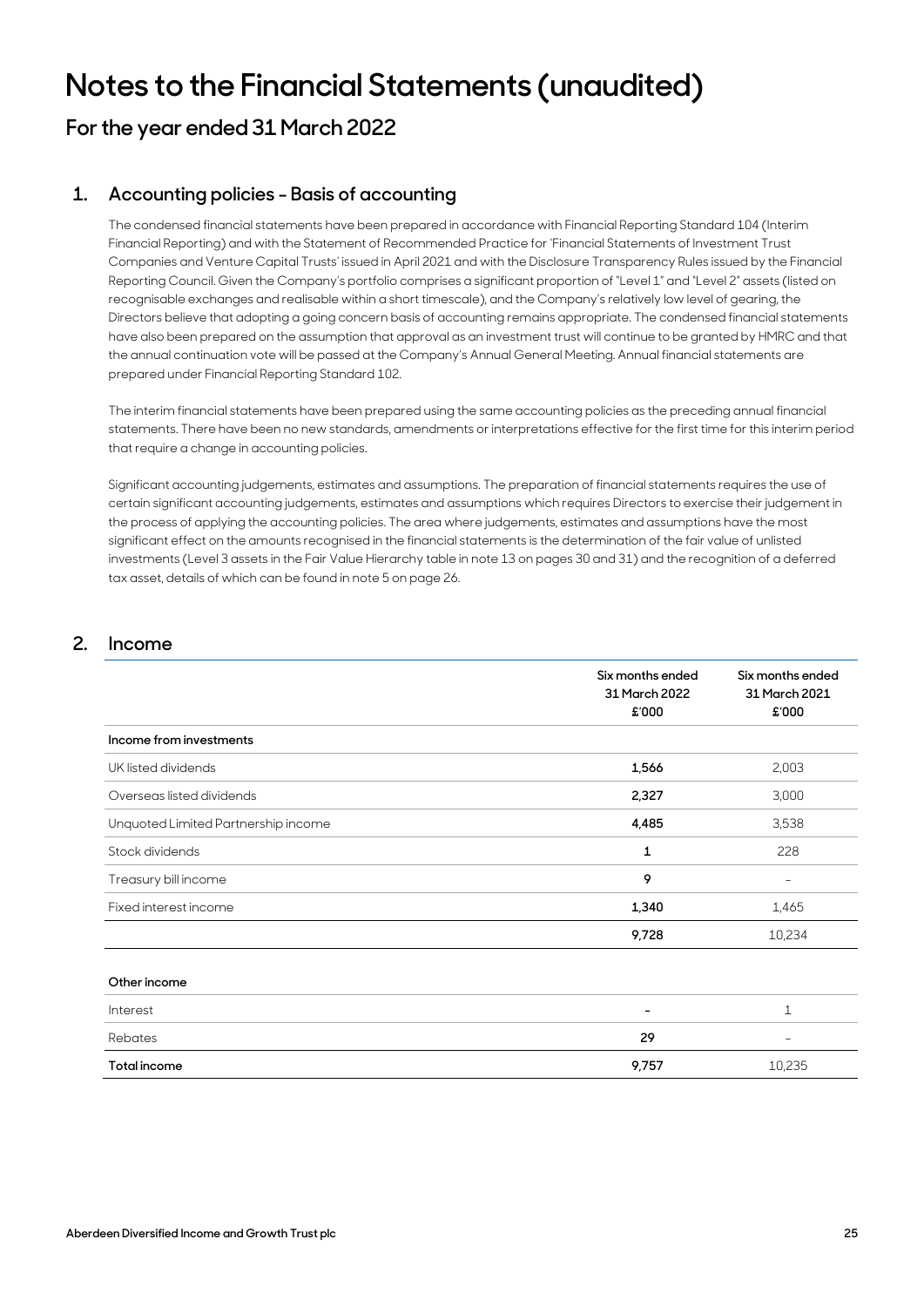## **Notes to the Financial Statements (unaudited)**

## **Continued**

### **3. Investment management fee**

|                           |                  | Six months ended<br>31 March 2022 |                | Six months ended<br>31 March 2021 |                  |                |
|---------------------------|------------------|-----------------------------------|----------------|-----------------------------------|------------------|----------------|
|                           | Revenue<br>£'000 | Capital<br>£'000                  | Total<br>£'000 | Revenue<br>£'000                  | Capital<br>£'000 | Total<br>£'000 |
| Investment management fee | 264              | 397                               | 661            | 264                               | 395              | 659            |

 The investment management fee is levied by ASFML at the following tiered levels and allocated 60% to capital and 40% to revenue, in line with the Company's expected long-term returns:

- 0.50% per annum in respect of the first £300 million of the net asset value (with debt at fair value);

- 0.45% per annum in respect of the balance of the net asset value (with debt at fair value).

 At the period end, an amount of £216,000 (31 March 2021 - £327,000) was outstanding in respect of management fees due by the Company.

 The Company also receives rebates in respect of underlying investments in other funds managed by the Group (where an investment management fee is charged by the Group on that fund) in the normal course of business to ensure that no double counting occurs. Any investments made in funds managed by the Manager which themselves invest directly into alternative investments including, but not limited to, infrastructure and property are charged at the Manager's lowest institutional fee rate. To avoid double charging, such investments are excluded from the overall management fee calculation.

### **4. Prior year restatement**

 The Condensed Statement of Comprehensive Income for the six months ended 31 March 2021 and Condensed Statement of Changes in Equity for the six months ended 31 March 2021 have been restated to reallocate the premium of £23,750,000 paid above amortised cost on the early repayment of a portion of the bonds to finance costs. This treatment was changed to align to the presentation requirements of the accounting standards as disclosed in the 2021 annual report.

 Consequently, in the Condensed Statement of Comprehensive Income for the six months ended 31 March 2021, finance costs have increased from £881,000 to £24,631,000. In the Condensed Statement of Changes in Equity for the six months ended, the return after taxation allocated to the capital reserve has decreased from a gain of £7,643,000 to a loss of £16,107,000 and the previously separately stated premium of £23,750,000 paid on repurchase of bonds has decreased to £nil.

### **5. Taxation**

 The taxation charge for the period represents withholding tax suffered on overseas dividend income and fixed interest income and applicable corporation tax.

 The Company has a deferred tax asset of £1,856,000 as it is considered likely that accumulated unrelieved management expenses and loan relationship deficits will be extinguished in future years. In arriving at the amount recognised, the Company has taken account of current year and future levels of taxable income forecast to be generated.

The Company does not apply the marginal method of allocation of tax relief.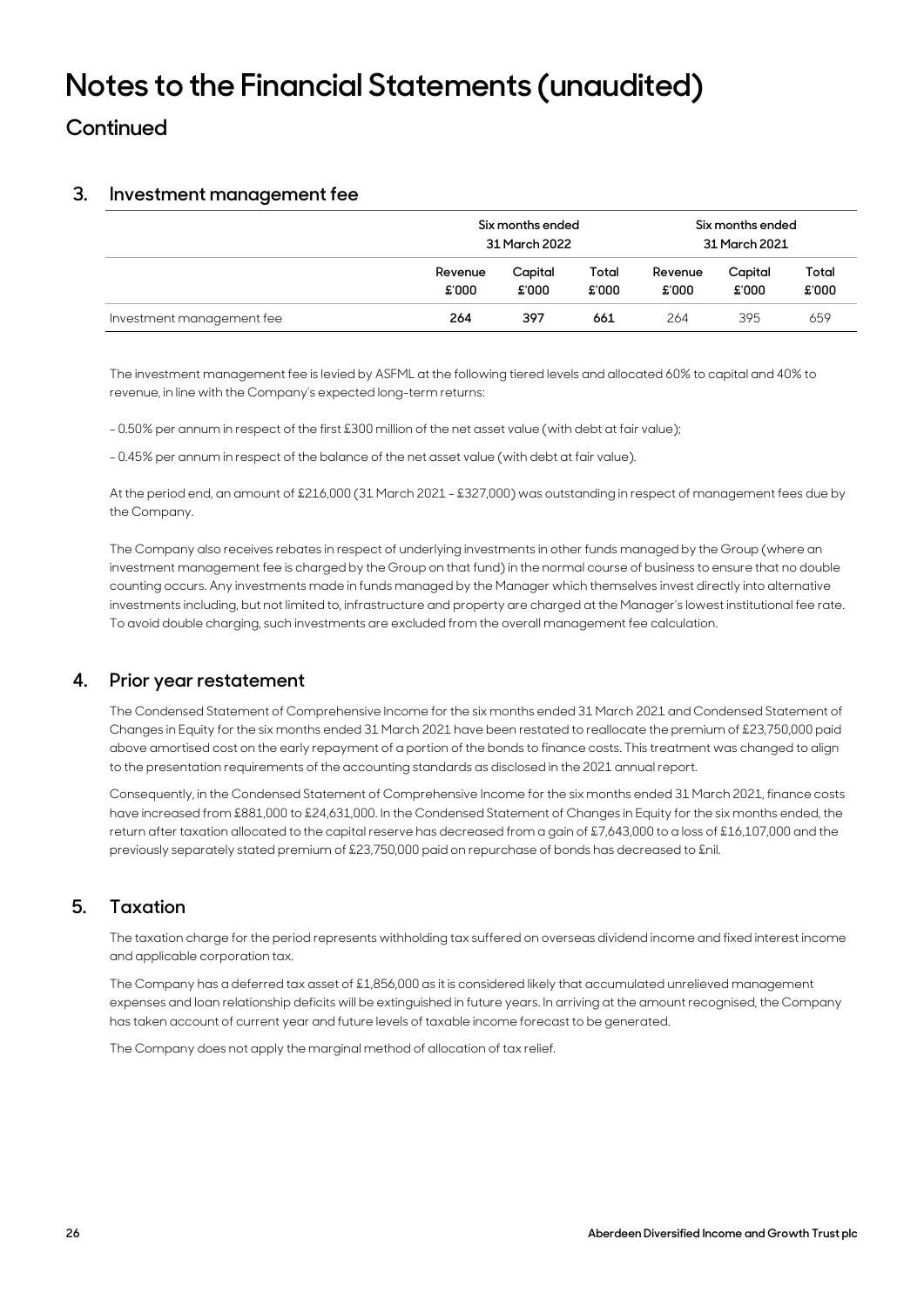### **6. Return per Ordinary share**

|                     | Six months ended<br>31 March 2022 | Six months ended<br>31 March 2021 |
|---------------------|-----------------------------------|-----------------------------------|
|                     | p                                 | р                                 |
| Revenue return      | 2.79                              | 2.79                              |
| Capital return      | 1.29                              | (5.14)                            |
| <b>Total return</b> | 4.08                              | (2.35)                            |

The figures above are based on the following:

|                                                         | Six months ended<br>31 March 2022<br>£'000 | Six months ended<br>31 March 2021<br>£'000 |
|---------------------------------------------------------|--------------------------------------------|--------------------------------------------|
| Revenue return                                          | 8,628                                      | 8,754                                      |
| Capital return                                          | 3,992                                      | (16, 107)                                  |
| <b>Total return</b>                                     | 12,620                                     | (7, 353)                                   |
| Weighted average number of shares in issue <sup>A</sup> | 309,200,265                                | 313,377,395                                |

A Calculated excluding shares held in treasury.

## **7. Dividends**

|                                                         | Six months ended<br>31 March 2022<br>£'000 | Six months ended<br>31 March 2021<br>£'000 |
|---------------------------------------------------------|--------------------------------------------|--------------------------------------------|
| Third interim dividend for 2021 - 1.38p (2020 - 1.36p)  | 4.269                                      | 4.317                                      |
| Fourth interim dividend for 2021 - 1.38p (2020 - 1.36p) | 4.267                                      | 4,255                                      |
| First interim dividend for 2022 - 1.40p (2021 - 1.38p)  | 4.328                                      | 4.285                                      |
|                                                         | 12.864                                     | 12.857                                     |

 On 20 September 2021, the Board declared a third interim dividend of 1.38 pence per share which was paid on 28 October 2021 to shareholders on the register on 1 October 2021. On 9 December 2021, the Board declared a fourth interim dividend of 1.38 pence per share which was paid on 20 January 2022 to shareholders on the register on 24 December 2021. On 22 February 2022, the Board declared a first interim dividend of 1.40 pence per share (2021 - 1.38p) which was paid on 31 March 2022 to shareholders on the register on 4 March 2022.

 Subsequent to the period end, the Board declared a second interim dividend of 1.40p per share (2021 – 1.38p), which will be paid on 14 July 2022 to shareholders on the register as at 17 June 2022. The total cost of this dividend, based on 308,787,349 as the number of shares in issue, excluding treasury shares, as at the date of this Report, will be £4,323,000 (2021 - £4,275,000).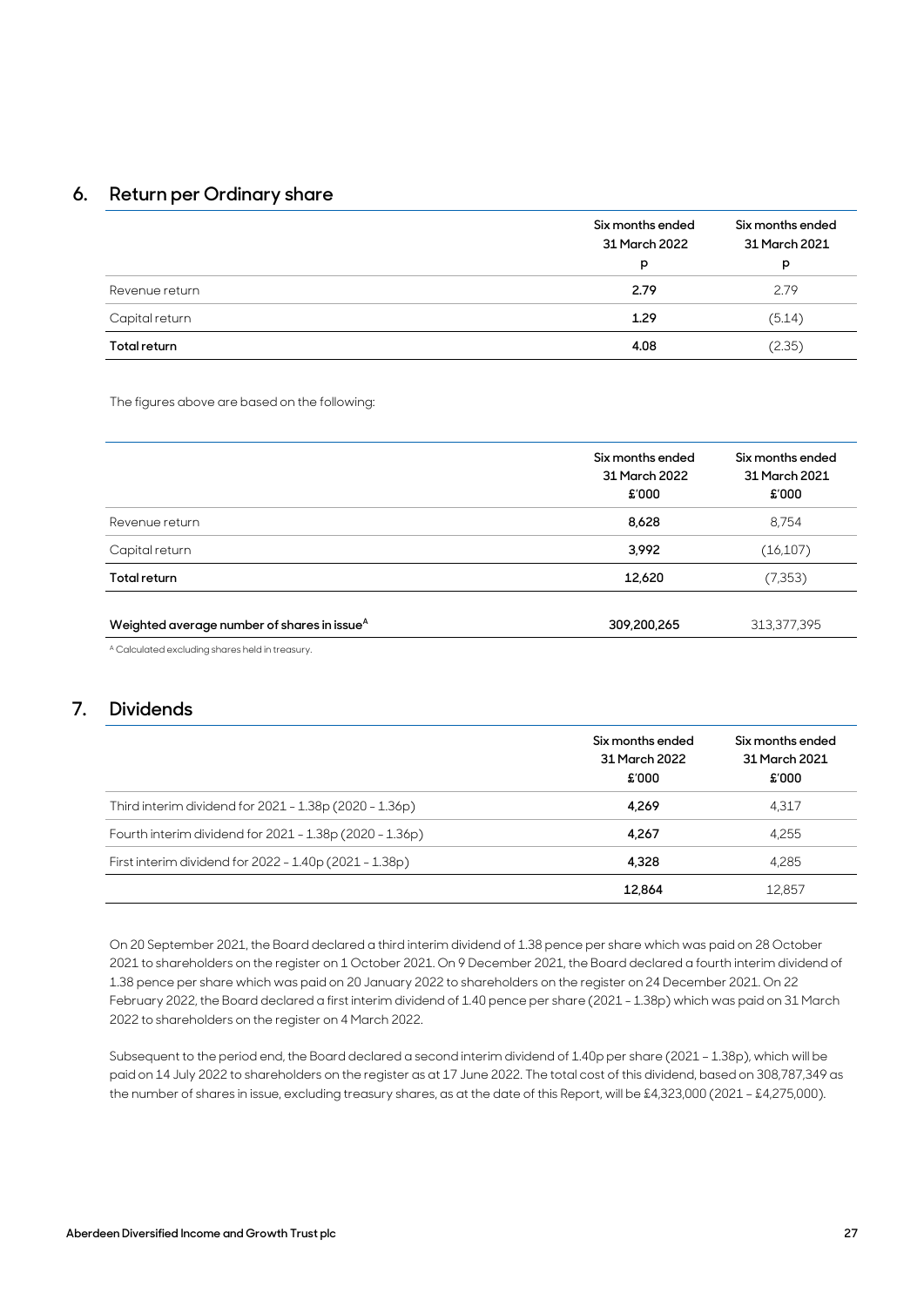## **Notes to the Financial Statements (unaudited)**

## **Continued**

## **8. 6.25% Bonds 2031**

|                                             | Six months ended<br>31 March 2022<br>£'000 | Year ended<br>30 September 2021<br>£'000 |
|---------------------------------------------|--------------------------------------------|------------------------------------------|
| Balance at beginning of period              | 15,664                                     | 59,540                                   |
| Amortisation of discount and issue expenses | 15                                         | 28                                       |
| Repurchase of bonds                         | -                                          | (43,904)                                 |
| Balance at end of period                    | 15,679                                     | 15,664                                   |

 The Company has in issue £16,096,000 Bonds 2031 which were issued at 99.343%. During the prior period to 31 March 2021, the Company repurchased £43,904,000 bonds at a cost of £67,654,000. The bonds have been accounted for in accordance with accounting standards, which require any discount or issue costs to be amortised over the life of the bonds. The bonds are secured by a floating charge over all of the assets of the Company with interest paid in March and September each year.

 Under the covenants relating to the bonds, the Company is to ensure that, at all times, the aggregate principal amount outstanding in respect of monies borrowed by the Company does not exceed an amount equal to its share capital and reserves.

 The fair value of the 6.25% Bonds using the last available quoted offer price from the London Stock Exchange as at 31 March 2022 of 125.12p (30 September 2021 - 131.92p) per bond was £20,139,000 (30 September 2021 - £21,233,000).

### **9. Analysis of changes in net debt**

|                           | At<br>30 September 2021<br>£000 | Currency<br>differences<br>£000 | Cash flows<br>£000       | Non-cash<br>movements<br>£000 | At<br>31 March 2022<br>£000 |
|---------------------------|---------------------------------|---------------------------------|--------------------------|-------------------------------|-----------------------------|
| Cash and cash equivalents | 7.201                           | (217)                           | (545)                    | ۰                             | 6,439                       |
| Forward contracts         | (2,917)                         | (2,121)                         | $\overline{\phantom{0}}$ | ۰                             | (5,038)                     |
| Debt due after one year   | (15,664)                        | $\overline{\phantom{0}}$        | ٠                        | (15)                          | (15,679)                    |
| Total                     | (11, 380)                       | (2,338)                         | (545)                    | (15)                          | (14, 278)                   |

|                           | At<br>30 September 2020<br>£000 | Currency<br>differences<br>£000 | Cash flows<br>£000 | Non-cash<br>movements<br>£000 | At<br>30 September 2021<br>£000 |
|---------------------------|---------------------------------|---------------------------------|--------------------|-------------------------------|---------------------------------|
| Cash and cash equivalents | 17,413                          | 5.411                           | (15,623)           | ۰                             | 7,201                           |
| Forward contracts         | (3,999)                         | 1.082                           |                    |                               | (2,917)                         |
| Debt due after one year   | (59, 540)                       | $\overline{\phantom{0}}$        | 43.904             | $^{\prime}28)$                | (15,664)                        |
| Total                     | (46,126)                        | 6.493                           | 28.281             | 28)                           | (11,380)                        |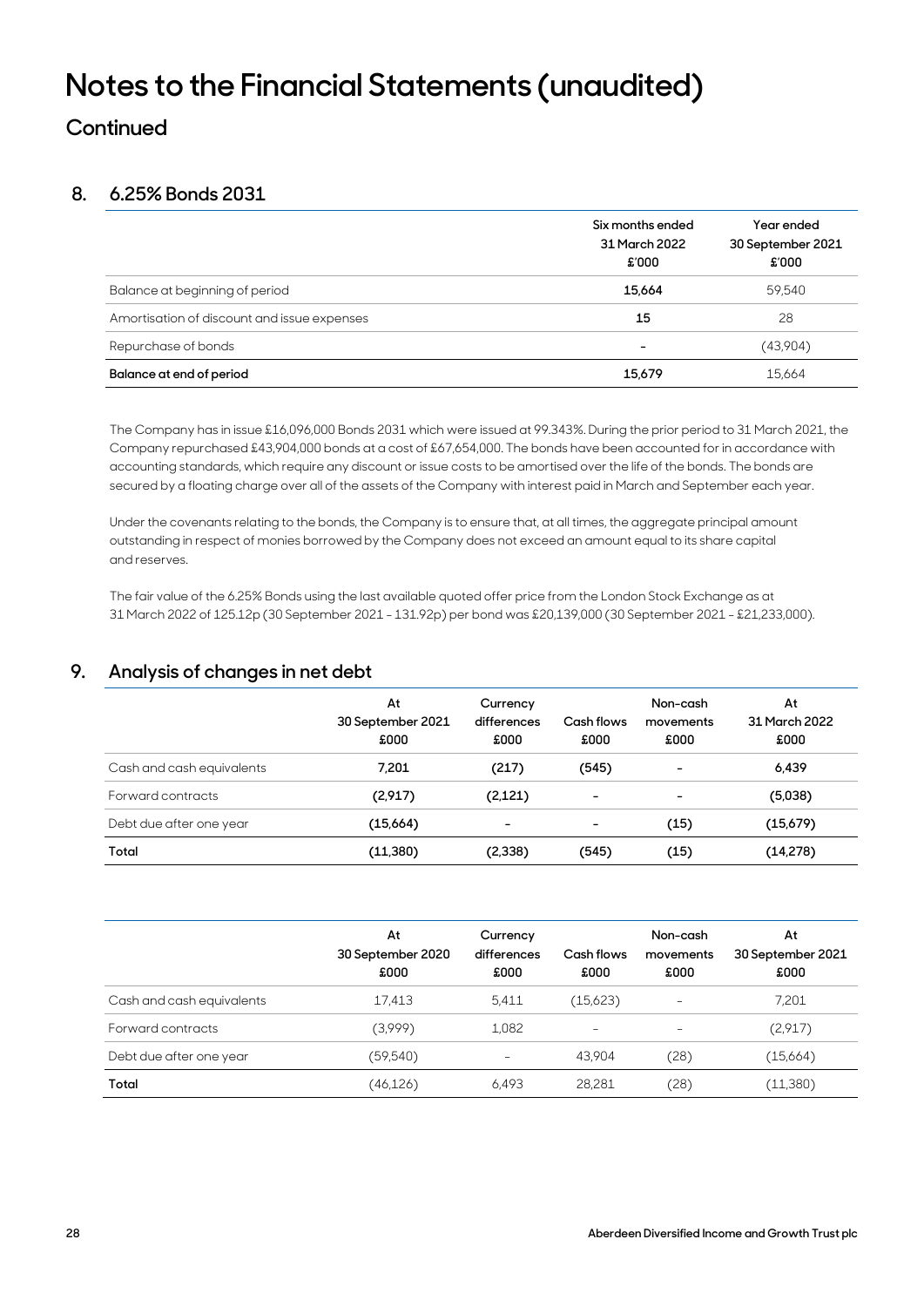### **10. Called-up share capital**

 During the period the Company purchased 221,379 Ordinary shares to be held in treasury (year ended 30 September 2021 - 8,011,500 Ordinary shares purchased to be held in treasury) at a cost of £221,000 (year ended 30 September 2021 - £7,748,000) including expenses.

 At the end of the period there were 309,097,359 (30 September 2021 - 309,318,738) Ordinary shares in issue and 28,654,447 (30 September 2021 - 28,433,068) shares held in treasury.

## **11. Net asset value per share**

|                                                       | As at<br>31 March 2022 | As at<br>30 September 2021 |
|-------------------------------------------------------|------------------------|----------------------------|
| Debt at par                                           |                        |                            |
| Net asset value attributable (£'000)                  | 381,653                | 382,118                    |
| Number of Ordinary shares in issue excluding treasury | 309,097,359            | 309,318,738                |
| Net asset value per share (p)                         | 123.47                 | 123.54                     |
|                                                       |                        |                            |
| Debt at fair value                                    | £'000                  | £'000                      |
| Net asset value attributable                          | 381,653                | 382,118                    |
| Add: Amortised cost of 6.25% Bonds 2031               | 15,679                 | 15,664                     |
| Less: Market value of 6.25% Bonds 2031                | (20, 139)              | (21, 233)                  |
|                                                       | 377,193                | 376,549                    |
|                                                       |                        |                            |
| Number of Ordinary shares in issue excluding treasury | 309,097,359            | 309,318,738                |
| Net asset value per share (p)                         | 122.03                 | 121.73                     |

### **12. Transaction costs**

 During the period expenses were incurred in acquiring or disposing of investments classified as fair value though profit or loss. These have been expensed through capital and are included within gains on investments in the Condensed Statement of Comprehensive Income. The total costs were as follows:

|           | Six months ended<br>31 March 2022<br>£'000 | Six months ended<br>31 March 2021<br>£'000 |
|-----------|--------------------------------------------|--------------------------------------------|
| Purchases | 23                                         | 59                                         |
| Sales     | 31                                         | 30                                         |
|           | 54                                         | 89                                         |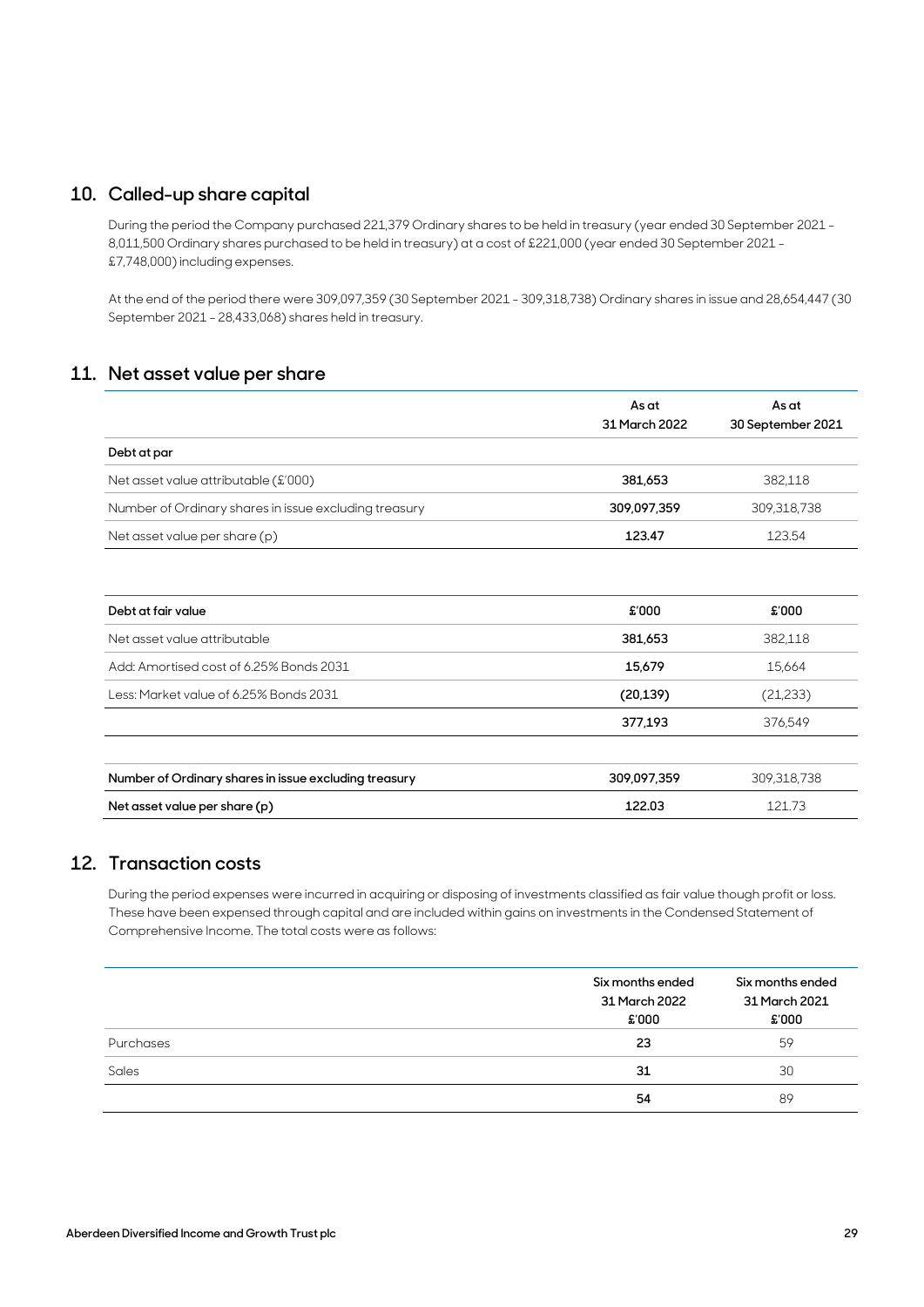## **Notes to the Financial Statements (unaudited)**

**Continued** 

## **13. Fair value hierarchy**

 FRS 102 requires an entity to classify fair value measurements using a fair value hierarchy that reflects the significance of the inputs used in making the measurements. The fair value hierarchy has the following classifications:

 Level 1 – Quoted prices in active markets for identical instruments. A financial instrument is regarded as quoted in an active market if quoted prices are readily and regularly available from an exchange, dealer, broker, industry group, pricing service or regulatory agency, and those prices represent actual and regularly occurring market transactions on an arm's length basis. The Company does not adjust the quoted price for these instruments.

 Level 2 – Valuation techniques using observable inputs. This category includes instruments valued using quoted prices for similar instruments in markets that are considered less than active; or other valuation techniques where all significant inputs are directly or indirectly observable from market data.

 Valuation techniques used for non-standardised financial instruments such as over-the-counter derivatives, include the use of comparable recent arm's length transactions, reference to other instruments that are substantially the same, discounted cash flow analysis, option pricing models and other valuation techniques commonly used by market participants making the maximum use of market inputs and relying as little as possible on entity specific inputs.

Level 3 – Valuation techniques using significant unobservable inputs. This category includes all instruments where the valuation technique includes inputs not based on observable data and the unobservable inputs could have a significant impact on the instrument's valuation.

 This category also includes instruments that are valued based on quoted prices for similar instruments where significant entity determined adjustments or assumptions are required to reflect differences between the instruments and instruments for which there is no active market. The investment manager considers observable data to be that market data that is readily available, regularly distributed or updated, reliable and verifiable, not proprietary, and provided by independent sources that are actively involved in the relevant market.

 The level in the fair value hierarchy within which the fair value measurement is categorised in its entirety is determined on the basis of the lowest level input that is significant to the fair value measurement. For this purpose, the significance of an input is assessed against the fair value measurement in its entirety. If a fair value measurement uses observable inputs that require significant adjustment based on unobservable inputs, that measurement is a Level 3 measurement.

 Assessing the significance of a particular input to the fair value measurement in its entirety requires judgement, considering factors specific to the asset or liability.

 The financial assets and liabilities measured at fair value in the Condensed Statement of Financial Position are grouped into the fair value hierarchy at the reporting date as follows:

| As at 31 March 2022                                                 | Level 1<br>£'000 | Level 2<br>£'000 | Level 3<br>£'000         | Total<br>£'000 |
|---------------------------------------------------------------------|------------------|------------------|--------------------------|----------------|
| Financial assets/(liabilities) at fair value through profit or loss |                  |                  |                          |                |
| Equity investments                                                  | 124.874          | 25,996           | 184.786                  | 335.656        |
| Fixed interest instruments                                          |                  | 35,525           |                          | 35,525         |
| Loan investments                                                    |                  | 18.996           |                          | 18.996         |
| Forward currency contracts - financial assets                       |                  | 412              | $\overline{\phantom{0}}$ | 412            |
| Forward currency contracts - financial liabilities                  |                  | (5,450)          |                          | (5,450)        |
| Net fair value                                                      | 124.874          | 75.479           | 184.786                  | 385.139        |
|                                                                     |                  |                  |                          |                |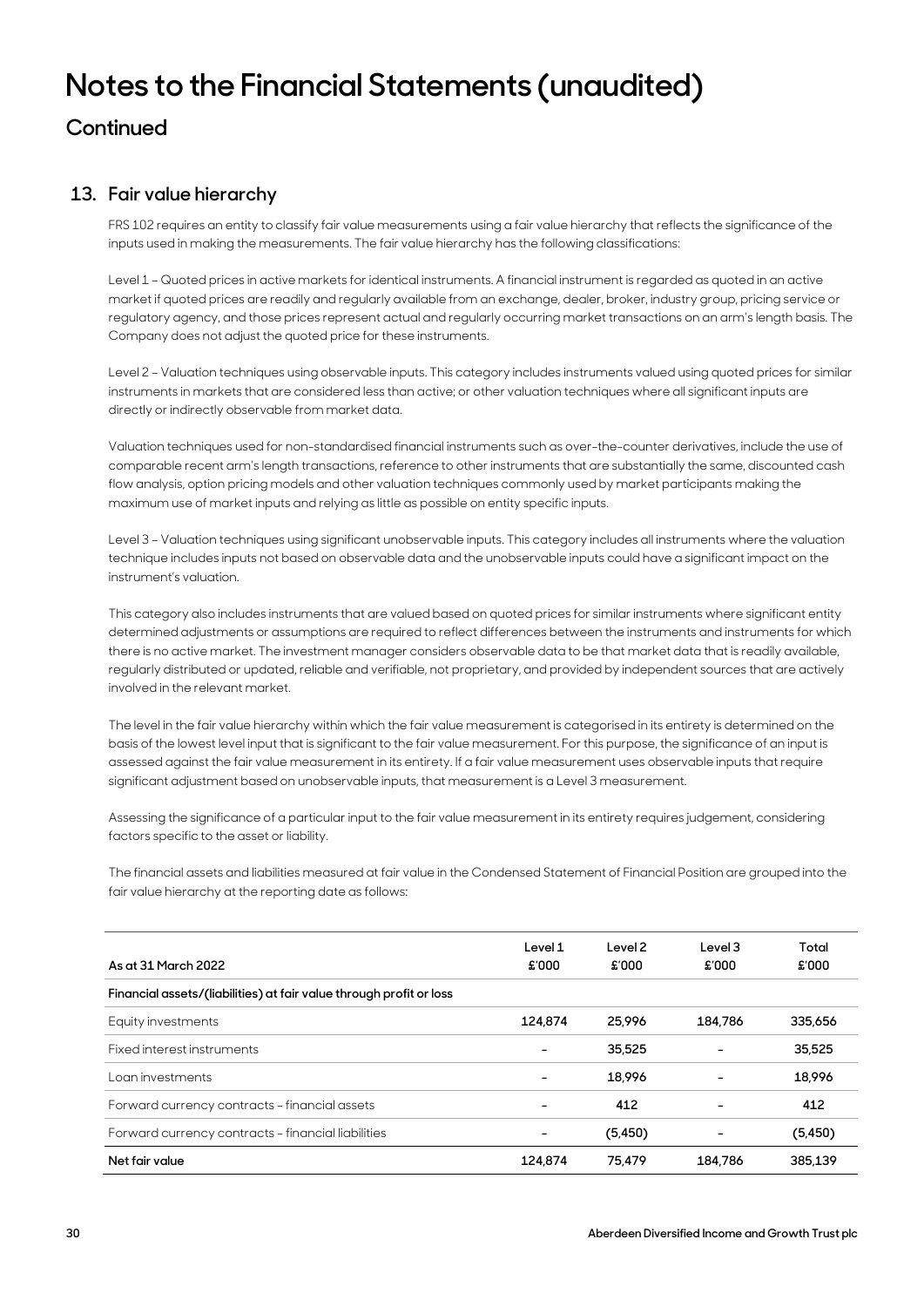| As at 30 September 2021                                             | Level 1<br>£'000 | Level 2<br>£'000 | Level 3<br>£'000         | Total<br>£'000 |
|---------------------------------------------------------------------|------------------|------------------|--------------------------|----------------|
| Financial assets/(liabilities) at fair value through profit or loss |                  |                  |                          |                |
| Equity investments                                                  | 131,049          | 26.708           | 172.108                  | 329.865        |
| Fixed interest instruments                                          |                  | 20.541           |                          | 20,541         |
| Loan investments                                                    |                  | 40.040           | $\overline{\phantom{0}}$ | 40.040         |
| Forward currency contracts - financial assets                       |                  | 332              |                          | 332            |
| Forward currency contracts - financial liabilities                  |                  | (3,249)          |                          | (3,249)        |
| Net fair value                                                      | 131.049          | 84.372           | 172.108                  | 387.529        |
|                                                                     |                  |                  |                          |                |

|                                                                             | As at         | As at             |
|-----------------------------------------------------------------------------|---------------|-------------------|
|                                                                             | 31 March 2022 | 30 September 2021 |
| Level 3 Financial assets at fair value through profit or loss               | £'000         | £'000             |
| Opening fair value                                                          | 172,108       | 117,208           |
| Purchases including calls (at cost)                                         | 9,080         | 65,762            |
| Disposals and return of capital                                             | (9,219)       | (20, 175)         |
| Transfers from level 1*                                                     | 70            |                   |
| Transfers from level 2*                                                     | 2,853         |                   |
| Total gains or losses included in losses on investments in the Statement of |               |                   |
| Comprehensive Income:                                                       |               |                   |
| - assets disposed of during the period                                      | 2,167         | 2,448             |
| - assets held at the end of the period*                                     | 7,727         | 6,865             |
| Closing balance                                                             | 184,786       | 172,108           |
|                                                                             |               |                   |

\* see note below on holdings in Russia.

 The Company's holdings in unlisted investments are classified as Level 3. Unquoted investments, including those in Limited Partnerships ("LPs") are valued by the Directors at fair value using International Private Equity and Venture Capital Valuation Guidelines.

 The Company's investments in LPs are subject to the terms and conditions of the respective investee's offering documentation. The investments in LPs are valued based on the reported Net Asset Value ("NAV") of such assets as determined by the administrator or General Partner of the LPs and adjusted by the Directors in consultation with the Manager to take account of concerns such as liquidity so as to ensure that investments held at fair value through profit or loss are carried at fair value. The reported NAV is net of applicable fees and expenses including carried interest amounts of the investees and the underlying investments held by each LP are accounted for, as defined in the respective investee's offering documentation. While the underlying fund managers may utilise various model-based approaches to value their investment portfolios, on which the Company's valuations are based, no such models are used directly in the preparation of fair values of the investments. The NAV of LPs reported by the administrators may subsequently be adjusted when such results are subject to audit and audit adjustments may be material to the Company.

 During the period, the Company reviewed its exposure to holdings in Russia in light of the war in Ukraine and decided to write their value down to £nil. The consequence of this is noted in transfers from Level 1 and Level 2 in the above table and the write down in value of £70,000 and £2,853,000 respectively is included with assets held at the period end.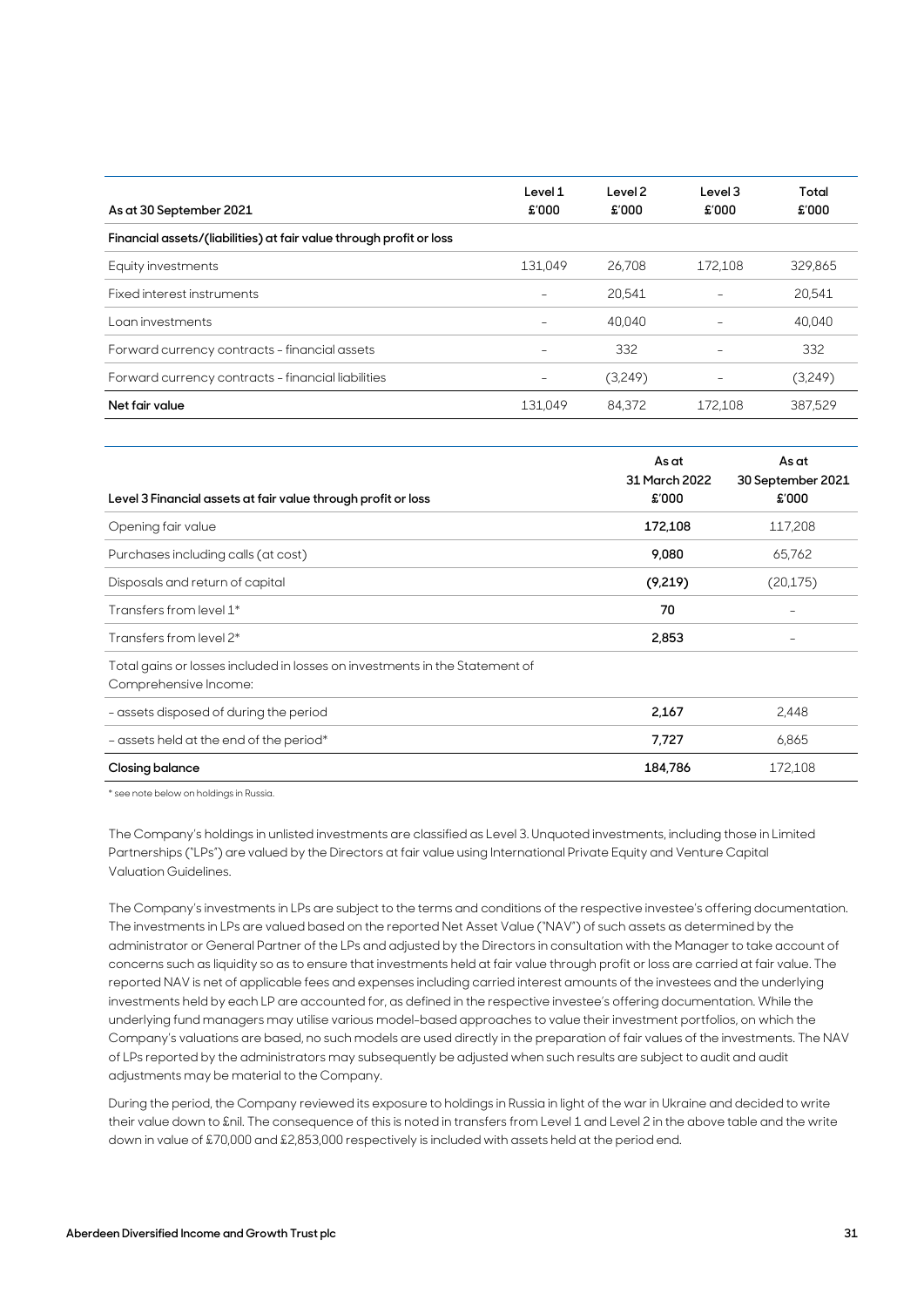## **Notes to the Financial Statements (unaudited)**

## **Continued**

### **14. Related party disclosures**

**Transactions with the Manager**. The investment management fee is levied by Aberdeen Standard Fund Managers Limited at the following tiered levels, payable monthly in arrears:

- 0.50% per annum in respect of the first £300 million of the net asset value (with debt at fair value);

- 0.45% per annum in respect of the balance of the net asset value (with debt at fair value).

 During the period, the Manager charged the Company £100,000 (2021 - £100,000) in respect of promotional activities carried out on the Company's behalf.

 The Company also receives rebates with regards to underlying investments in other funds managed by abrdn plc (the "Group") (where an investment management fee is charged by the Group on that fund) in the normal course of business to ensure that no double counting occurs. Any investments made in funds managed by the Group which themselves invest directly into alternative investments including, but not limited to, infrastructure and property are charged at the Group's lowest institutional fee rate. To avoid double charging, such investments are excluded from the overall management fee calculation.

The table below details all investments held at 31 March 2022 that were managed by the Group.

|                                                                     | 31 March 2022<br>£'000 |
|---------------------------------------------------------------------|------------------------|
| Aberdeen Standard Global Private Markets Fund <sup>B</sup>          | 18,781                 |
| SL Capital Infrastructure II <sup>B</sup>                           | 17,347                 |
| Aberdeen Global Infrastructure Partners II (USD) <sup>D</sup>       | 14,722                 |
| Aberdeen European Residential Opportunities Fund <sup>B</sup>       | 10,834                 |
| Andean Social Infrastructure Fund IB                                | 10,145                 |
| Aberdeen Property Secondaries Partners IIC                          | 9,940                  |
| ASI UK Mid-Cap Equity <sup>A</sup>                                  | 9,877                  |
| Aberdeen Global Infrastructure Partners II (AUD) <sup>D</sup>       | 6,715                  |
| Aberdeen Standard Secondary Opportunities Fund IVC                  | 5,572                  |
| Aberdeen Standard SICAV I - Frontier Markets Bond Fund <sup>C</sup> | 4,287                  |
| Aberdeen Standard Alpha - Global Loans Fund <sup>A</sup>            | 4,060                  |
| ASI Hark III <sup>B</sup>                                           | 2,150                  |
|                                                                     | 114,430                |

A The Company is invested in a share class which is not subject to a management charge from the Group.

 $B$  The value of this holding is removed from the management fee calculation to ensure that no double counting occurs.

C An amount equivalent to the management fee received by the Manager on the underlying is offset against the management fee payable by the Company to ensure that no double counting occurs.

D The invested capital commitment is removed from the management fee calculation to ensure that no double counting occurs.

### **15. Segmental information**

The Directors are of the opinion that the Company is engaged in a single segment of business being investment business.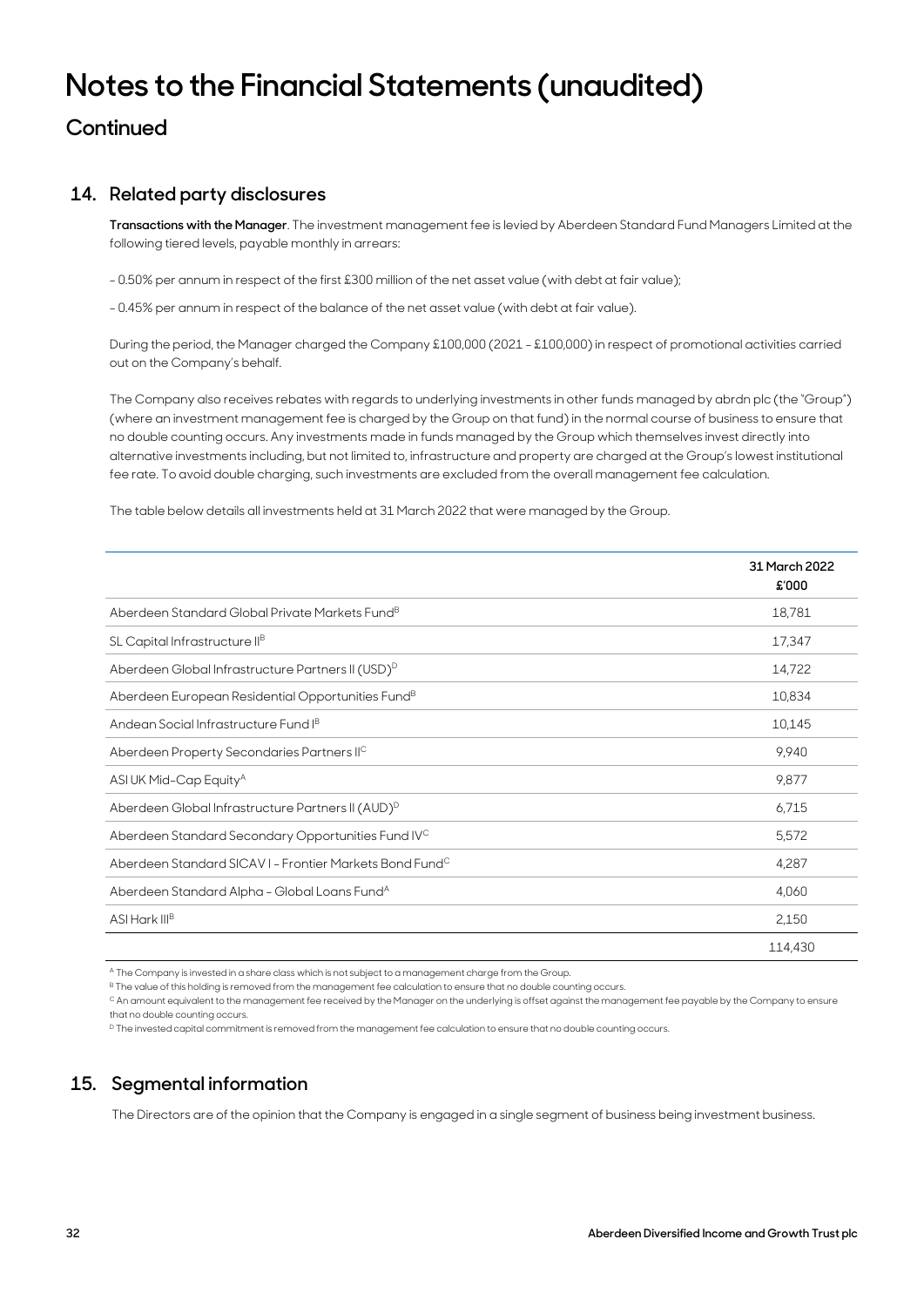### **16. Half-Yearly Report**

 The financial information in this Report does not comprise statutory accounts within the meaning of Section 434 - 436 of the Companies Act 2006. The financial information for the year ended 30 September 2021 has been extracted from published accounts that have been delivered to the Registrar of Companies and on which the report of the auditors was unqualified and contained no statement under Section 498 (2), (3) or (4) of the Companies Act 2006. The interim accounts have been prepared using the same accounting policies as the preceding annual accounts.

 PricewaterhouseCoopers LLP has reviewed the financial information for the six months ended 31 March 2022 pursuant to the Auditing Practices Board guidance on Review of Interim Financial Information.

**17.** This Half-Yearly Report was approved by the Board and authorised for issue on 14 June 2022.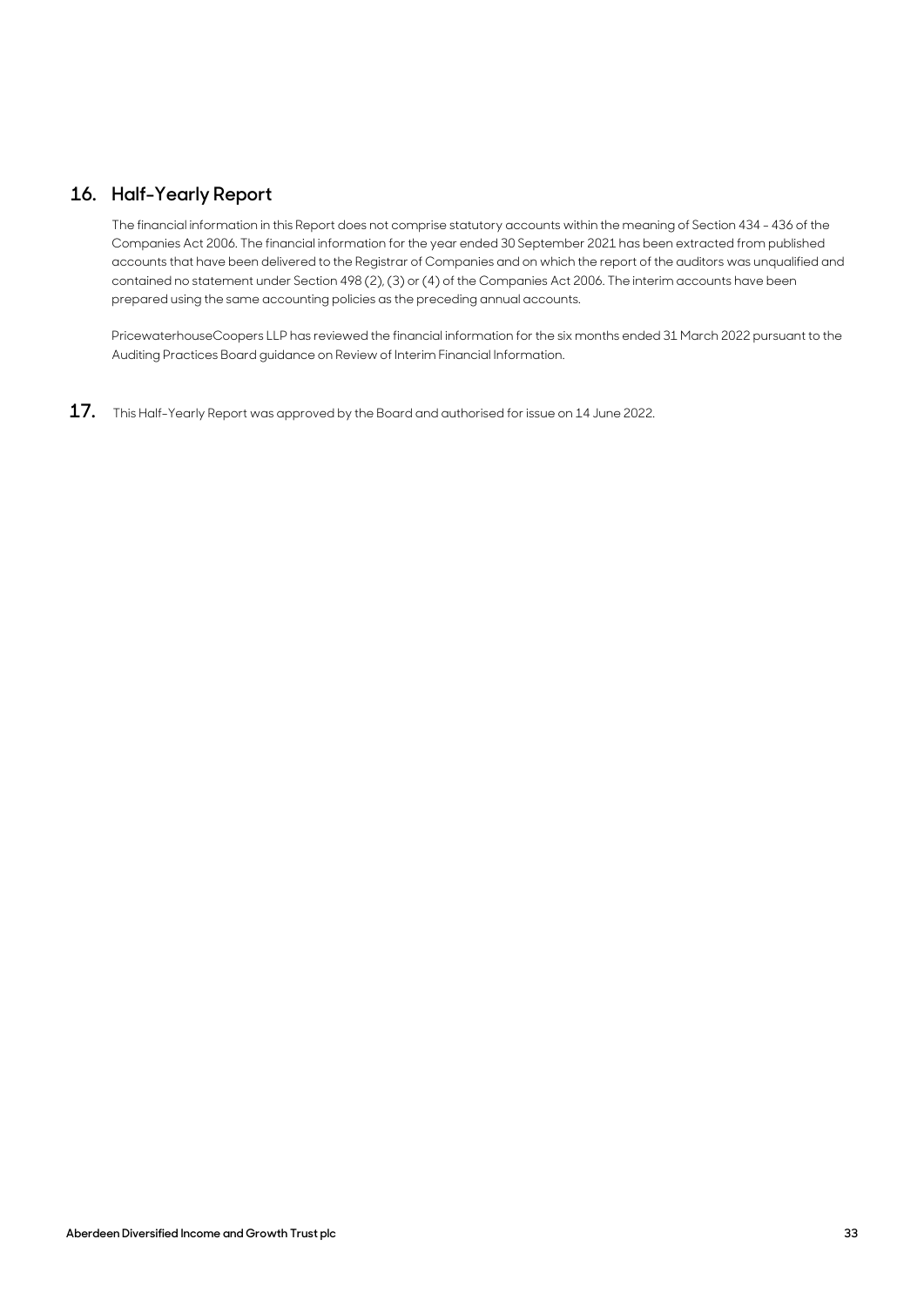## **Alternative Performance Measures**

Alternative Performance Measures ("APMs") are numerical measures of the Company's current, historical or future performance, financial position or cash flows, other than financial measures defined or specified in the applicable financial framework. The Company's applicable financial framework includes FRS 102 and the AIC SORP. The Directors assess the Company's performance against a range of criteria which are viewed as particularly relevant for closed-end investment companies.

### **Net asset value per Ordinary share - debt at fair value**

The net asset value per Ordinary share with debt at fair value is calculated as follows:

|                                                              | As at<br>31 March 2022<br>£'000 | As at<br>30 September 2021<br>£'000 |
|--------------------------------------------------------------|---------------------------------|-------------------------------------|
| Net asset value attributable                                 | 381.653                         | 382,118                             |
| Add: Amortised cost of 6.25% Bonds 2031                      | 15,679                          | 15,664                              |
| Less: Market value of 6.25% Bonds 2031                       | (20, 139)                       | (21, 233)                           |
|                                                              | 377.193                         | 376.549                             |
| Number of Ordinary shares in issue excluding treasury shares | 309,097,359                     | 309,318,738                         |
| Net asset value per share (p)                                | 122.03                          | 121.73                              |

### **Discount to net asset value per Ordinary share - debt at fair value**

The discount is the amount by which the Ordinary share price is lower than the net asset value per Ordinary share - debt at fair value, expressed as a percentage of the net asset value - debt at fair value. The Board considers this to be the most appropriate measure of the Company's discount.

|                                        |           | 31 March 2022 | 30 September 2021 |
|----------------------------------------|-----------|---------------|-------------------|
| Net asset value per Ordinary share (p) |           | 122.03        | 121.73            |
| Share price (p)                        |           | 101.50        | 100.00            |
| Discount                               | $(a-b)/a$ | 16.8%         | 17.9%             |

### **Dividend yield**

The annual dividend per Ordinary share divided by the share price, expressed as a percentage.

|                                 |     | 31 March 2022 | 30 September 2021 |
|---------------------------------|-----|---------------|-------------------|
| Dividend per Ordinary share (p) |     | 5.54          | 5.52              |
| Share price (p)                 | b   | 101.50        | 100.00            |
| Dividend yield                  | a/b | 5.5%          | 5.5%              |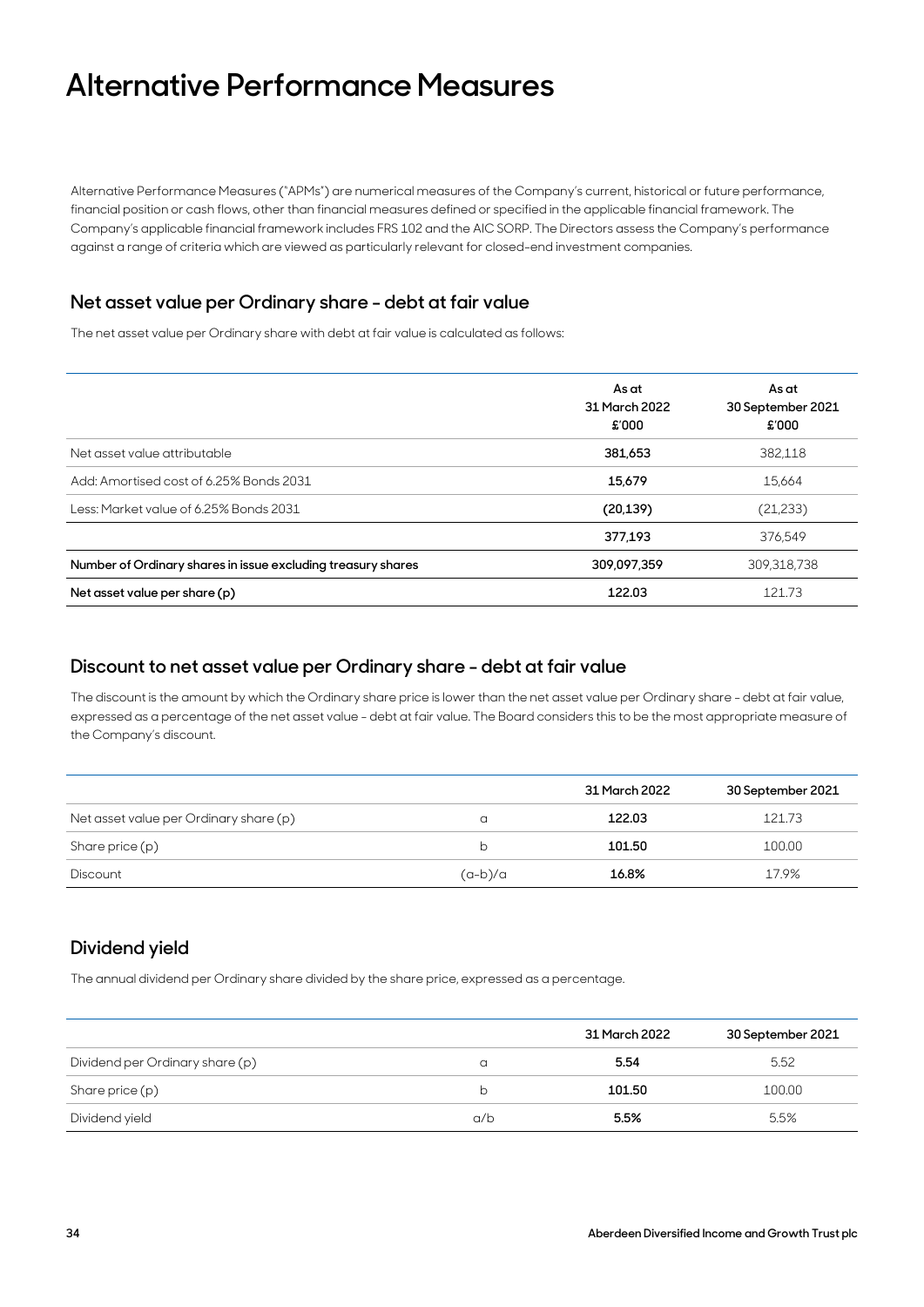### **Net gearing - debt at par value**

Net gearing with debt at par value measures the total borrowings less cash and cash equivalents divided by shareholders' funds, expressed as a percentage. Under AIC reporting guidance cash and cash equivalents includes net amounts due to and from brokers at the period end, in addition to cash and short term deposits.

|                                  |             | 31 March 2022 | 30 September 2021 |
|----------------------------------|-------------|---------------|-------------------|
| Borrowings (£'000)               | a           | 15,679        | 15,664            |
| Cash(E'000)                      | b           | 6,439         | 7,201             |
| Amounts due to brokers (£'000)   | C           | 975           | 221               |
| Amounts due from brokers (£'000) | d           | 4,310         | 335               |
| Shareholders' funds (£'000)      | е           | 381,653       | 382,118           |
| Net gearing                      | (a-b+c-d)/e | 1.5%          | 2.2%              |

### **Net gearing - debt at fair value**

Net gearing with debt at fair value measures the total borrowings less cash and cash equivalents divided by shareholders' funds, expressed as a percentage. Under AIC reporting guidance cash and cash equivalents includes net amounts due to and from brokers at the year end, in addition to cash and short term deposits per the Statement of Financial Position.

|                                  |             | 31 March 2022 | 30 September 2021 |
|----------------------------------|-------------|---------------|-------------------|
| Borrowings (£'000)               | a           | 20,139        | 21,233            |
| Cash (£'000)                     | b           | 6,439         | 7,201             |
| Amounts due to brokers (£'000)   | C           | 975           | 221               |
| Amounts due from brokers (£'000) | d           | 4,310         | 335               |
| Shareholders' funds (£'000)      | е           | 377,193       | 376,549           |
| Net gearing                      | (a-b+c-d)/e | 2.7%          | 3.7%              |

## **Ongoing charges ratio**

The ongoing charges ratio has been calculated in accordance with guidance issued by the AIC as the total of investment management fees and administrative expenses and expressed as a percentage of the average daily net asset values with debt at fair value published throughout the year. The ratio for 31 March 2022 is based on forecast ongoing charges for the year ending 30 September 2022.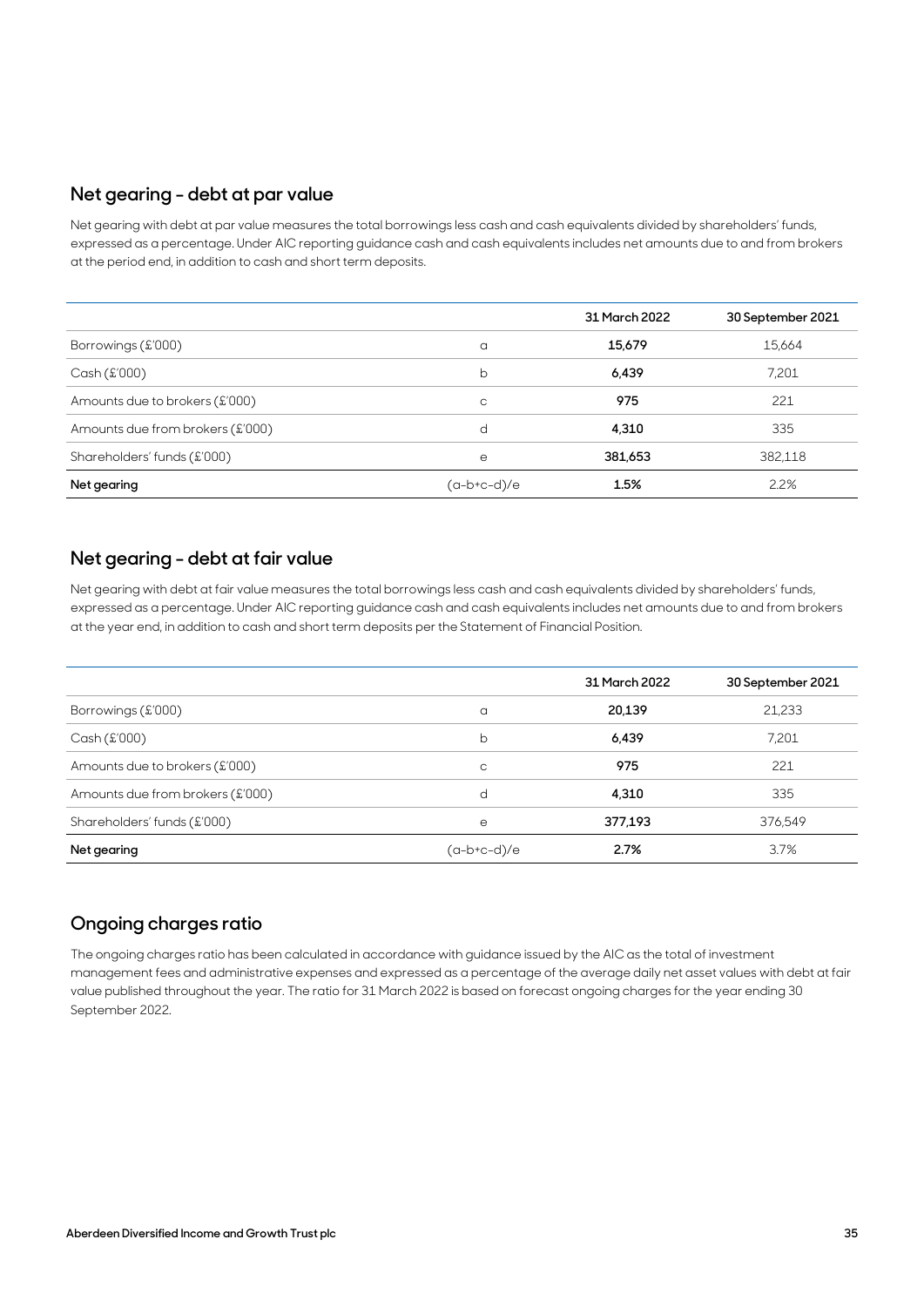## **Alternative Performance Measures**

## **Continued**

|                                                      | 31 March 2022<br>£ | 30 September 2021<br>£ |
|------------------------------------------------------|--------------------|------------------------|
| Investment management fees                           | 1,300,000          | 1,319,000              |
| Administrative expenses                              | 975,000            | 980,000                |
| Less: non-recurring charges <sup>A</sup>             | (7,172)            | (69, 500)              |
| Ongoing charges                                      | 2,267,828          | 2,229,500              |
| Average net assets with debt at fair value           | 372,050,000        | 361,834,000            |
| Ongoing charges ratio (excluding look-through costs) | 0.61%              | 0.62%                  |
| Look-through costs $B$                               | 0.85%              | 0.83%                  |
| Ongoing charges ratio (including look-through costs) | 1.46%              | 1.45%                  |

A Professional services considered unlikely to recur.

B Calculated in accordance with AIC guidance issued in October 2020 to include the Company's share of costs of holdings in investment companies on a look-through basis.

The ongoing charges ratio provided in the Company's Key Information Document is calculated in line with the PRIIPs regulations, which includes financing and transaction costs. This can be found within the literature library section of the Company's website: aberdeendiversified.co.uk.

## **Total return**

NAV and share price total returns show how the NAV and share price has performed over a period of time in percentage terms, taking into account both capital returns and dividends paid to shareholders. Share price and NAV total returns are monitored against openended and closed-ended competitors, and the Reference Index, respectively.

| Six months ended 31 March 2022     |             | <b>NAV</b><br>(debt at par) | <b>NAV</b><br>(debt at fair value) | Share<br>Price      |
|------------------------------------|-------------|-----------------------------|------------------------------------|---------------------|
| Opening at 1 October 2021          | a           | 123.54 <sub>p</sub>         | 121.73 <sub>p</sub>                | 100.00 <sub>p</sub> |
| Closing at 31 March 2022           | b           | 123.47 <sub>p</sub>         | 122.03 <sub>p</sub>                | 101.50 <sub>p</sub> |
| Price movements                    | $c=(b/a)-1$ | $-0.1%$                     | 0.2%                               | 1.5%                |
| Dividend reinvestment <sup>A</sup> | d           | 3.5%                        | 3.6%                               | 2.9%                |
| <b>Total return</b>                | c+d         | $+3.4%$                     | $+3.8%$                            | +4.4%               |

|                                    |             | <b>NAV</b><br>(debt at par) | <b>NAV</b><br>(debt at fair value) | Share<br>Price      |  |
|------------------------------------|-------------|-----------------------------|------------------------------------|---------------------|--|
| Year ended 30 September 2021       |             |                             |                                    |                     |  |
| Opening at 1 October 2020          | a           | 121.71 <sub>p</sub>         | 113.40 <sub>p</sub>                | 91.50 <sub>p</sub>  |  |
| Closing at 30 September 2021       | b           | 123.54 <sub>p</sub>         | 121.73 <sub>p</sub>                | 100.00 <sub>p</sub> |  |
| Price movements                    | $c=(b/a)-1$ | 1.5%                        | 7.3%                               | 9.3%                |  |
| Dividend reinvestment <sup>A</sup> | d           | 4.8%                        | 5.2%                               | 6.3%                |  |
| Total return                       | c+d         | $+6.3%$                     | $+12.5%$                           | $+15.6%$            |  |

A NAV total return involves investing the net dividend in the NAV of the Company with debt at fair value on the date on which that dividend goes ex-dividend. Share price total return involves reinvesting the net dividend in the share price of the Company on the date on which that dividend goes ex-dividend.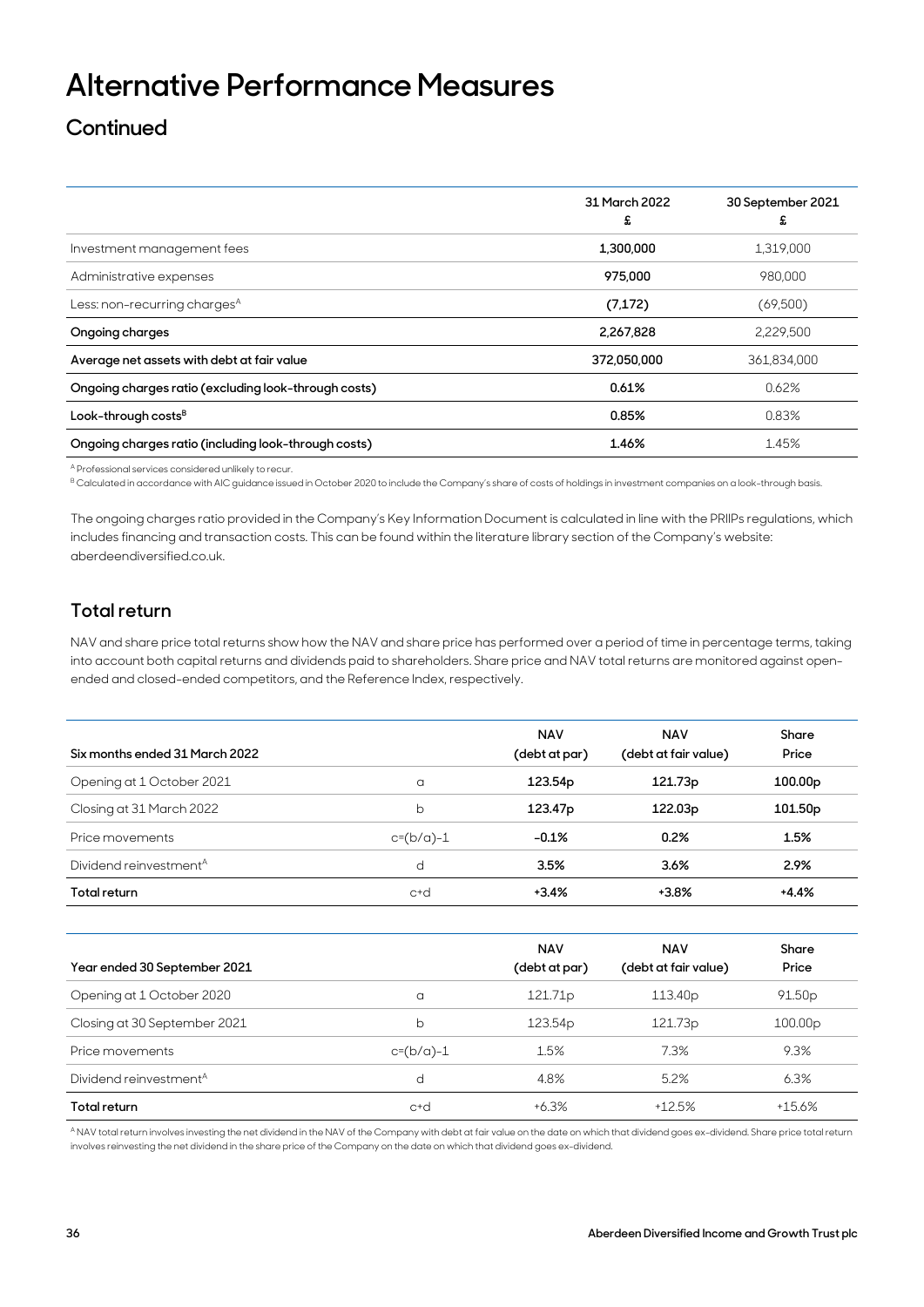## **Independent review report to Aberdeen Diversified Income and Growth Trust plc**

### **Report on the condensed interim financial statements**

#### **Our conclusion**

We have reviewed Aberdeen Diversified Income and Growth Trust plc's condensed interim financial statements (the "interim financial statements") in the Half Yearly Report of Aberdeen Diversified Income and Growth Trust plc for the 6 month period ended 31 March 2022 (the "period").

Based on our review, nothing has come to our attention that causes us to believe that the interim financial statements are not prepared, in all material respects, in accordance with FRS 104 "Interim Financial Reporting" issued by the Financial Reporting Council and the Disclosure Guidance and Transparency Rules sourcebook of the United Kingdom's Financial Conduct Authority.

The interim financial statements comprise:

- · the Condensed Statement of Financial Position as at 31 March 2022;
- · the Condensed Statement of Comprehensive Income for the period then ended;
- · the Condensed Statement of Cash Flows for the period then ended;
- · the Condensed Statement of Changes in Equity for the period then ended; and
- · the explanatory notes to the interim financial statements.

The interim financial statements included in the Half Yearly Report of Aberdeen Diversified Income and Growth Trust plc have been prepared in accordance with FRS 104 "Interim Financial Reporting" issued by the Financial Reporting Council and the Disclosure Guidance and Transparency Rules sourcebook of the United Kingdom's Financial Conduct Authority.

#### **Basis for conclusion**

We conducted our review in accordance with International Standard on Review Engagements (UK) 2410, 'Review of Interim Financial Information Performed by the Independent Auditor of the Entity' issued by the Financial Reporting Council for use in the United Kingdom. A review of interim financial information consists of making enquiries, primarily of persons responsible for financial and accounting matters, and applying analytical and other review procedures.

A review is substantially less in scope than an audit conducted in accordance with International Standards on Auditing (UK) and, consequently, does not enable us to obtain assurance that we would become aware of all significant matters that might be identified in an audit. Accordingly, we do not express an audit opinion.

We have read the other information contained in the Half Yearly Report and considered whether it contains any apparent misstatements or material inconsistencies with the information in the interim financial statements.

#### **Conclusions relating to going concern**

Based on our review procedures, which are less extensive than those performed in an audit as described in the Basis for conclusion section of this report, nothing has come to our attention to suggest that the directors have inappropriately adopted the going concern basis of accounting or that the directors have identified material uncertainties relating to going concern that are not appropriately disclosed. This conclusion is based on the review procedures performed in accordance with this ISRE. However, future events or conditions may cause the company to cease to continue as a going concern.

### **Responsibilities for the interim financial statements and the review**

#### **Our responsibilities and those of the directors**

The Half Yearly Report, including the interim financial statements, is the responsibility of, and has been approved by the directors. The directors are responsible for preparing the Half Yearly Report in accordance with the Disclosure Guidance and Transparency Rules sourcebook of the United Kingdom's Financial Conduct Authority. In preparing the Half Yearly Report, including the interim financial statements, the directors are responsible for assessing the company's ability to continue as a going concern, disclosing, as applicable, matters related to going concern and using the going concern basis of accounting unless the directors either intend to liquidate the company or to cease operations, or have no realistic alternative but to do so.

Our responsibility is to express a conclusion on the interim financial statements in the Half Yearly Report based on our review. Our conclusion, including our Conclusions relating to going concern, is based on procedures that are less extensive than audit procedures, as described in the Basis for conclusion paragraph of this report. This report, including the conclusion, has been prepared for and only for the company for the purpose of complying with the Disclosure Guidance and Transparency Rules sourcebook of the United Kingdom's Financial Conduct Authority and for no other purpose. We do not, in giving this conclusion, accept or assume responsibility for any other purpose or to any other person to whom this report is shown or into whose hands it may come save where expressly agreed by our prior consent in writing.

#### **PricewaterhouseCoopers LLP**

#### **Chartered Accountants**

**Edinburgh** 14 June 2022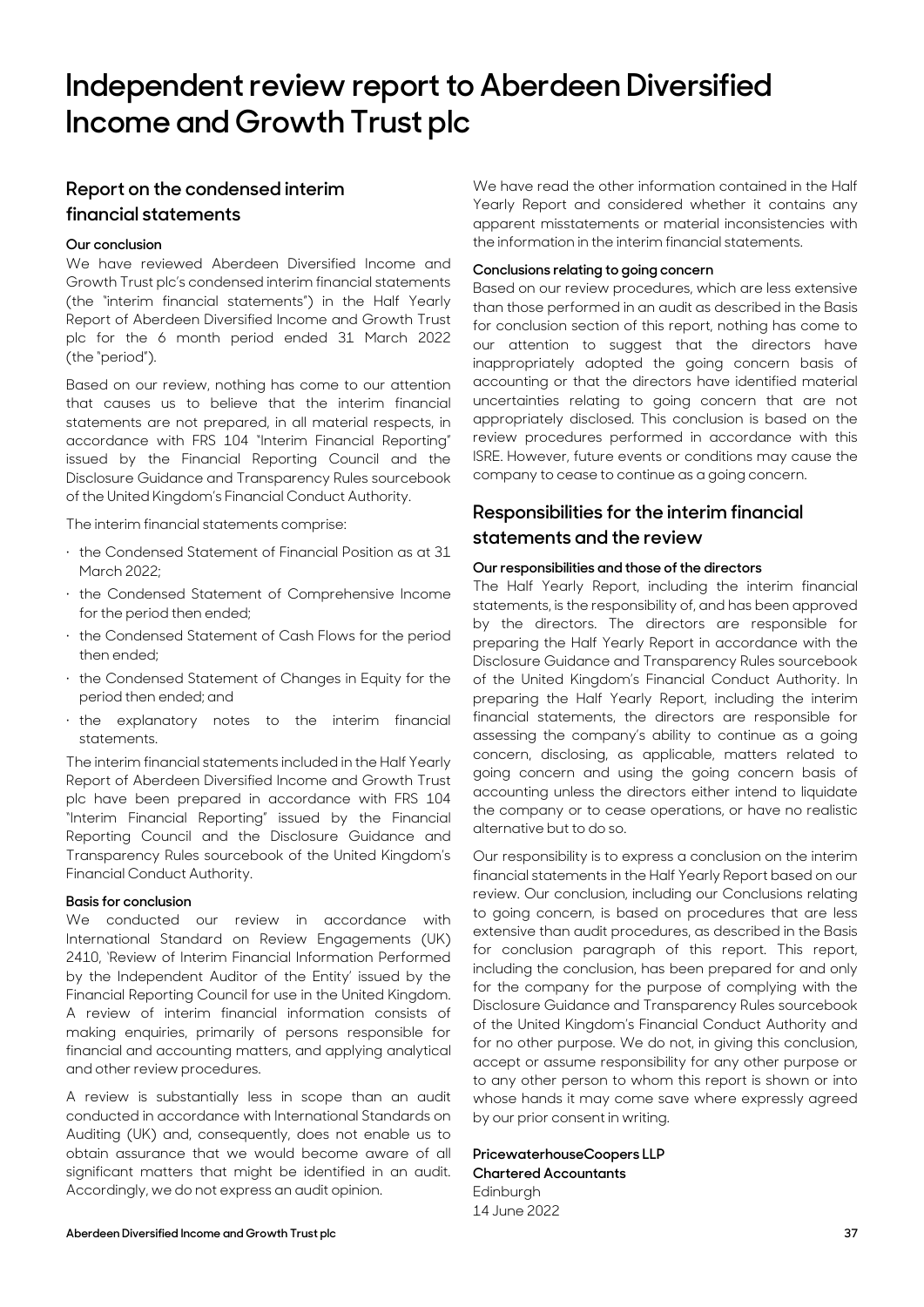## **Investor Information**

#### **AIFMD and Pre-Investment Disclosure Report**

Aberdeen Diversified Income and Growth Trust plc (the "Company") has appointed Aberdeen Standard Fund Managers Limited as its alternative investment fund manager ("AIFM") and BNY Mellon as its depositary under the Alternative Investment Fund Managers Directive ("AIFMD").

The AIFMD requires Aberdeen Standard Fund Managers Limited, as the Company's AIFM, to make available to investors certain information prior to such investors' investment in the Company, including details of the leverage and risk policies. The Company's Pre-Investment Disclosure Document is available for viewing on the Company's website at: **aberdeendiversified.co.uk** 

#### **Keeping You Informed**

Information may be found on the Company's website, including the Company's share price, net asset value and performance data as well as London Stock Exchange announcements, current and historic Annual and Half-Yearly Reports and the latest monthly factsheet issued by the Manager.

#### **Shareholder Enquiries**

In the event of queries regarding shareholdings such as lost certificates dividend payments or changing registered details, shareholders holding their shares directly in the Company should contact the registrar, Computershare Investor Services (see Corporate Information). Changes of address must be notified to the registrar in writing.

If you have any general questions about your Company, the Manager or performance, please telephone the abrdn Customer Services Department (see Corporate Information for details).

#### **Dividend Tax Allowance**

Individuals are liable for tax on their dividend income in excess of £2,000 per tax year at a rate dependent on their income tax bracket and personal circumstances. The Company provides registered shareholders with a confirmation of dividends paid by the Company and this should be included with any other dividend income received when calculating and reporting to HMRC total dividend income received. It is the shareholder's responsibility to include all dividend income when calculating any tax liability.

### **Investor Warning: Be alert to share fraud and boiler room scams**

abrdn has been contacted by investors informing us that they have received telephone calls and emails from people who have offered to buy their investment company shares, purporting to work for abrdn or for third party firms. abrdn has also been notified of emails claiming that certain investment companies under our management have issued claims in the courts against individuals. These may be scams which attempt to gain your personal information with which to commit identity fraud or could be 'boiler room' scams where a payment from you is required to release the supposed payment for your shares. These callers/senders do not work for abrdn and any third party making such offers/claims has no link with abrdn.

abrdn does not 'cold-call' investors in this way. If you have any doubt over the veracity of a caller, do not offer any personal information, end the call and contact the abrdn Customer Services Department (see Corporate Information for details).

The Financial Conduct Authority provides advice with respect to share fraud and boiler room scams: **fca.org.uk/consumers/scams**

#### **How to Invest**

Individual investors can buy and sell shares in the Company directly through a stockbroker or indirectly through a lawyer, accountant or other professional adviser. Alternatively, for retail clients, shares can be bought directly through the abrdn Investment Plan for Children, abrdn Share Plan or abrdn ISA.

#### **abrdn Investment Plan for Children**

abrdn operates an Investment Plan for Children (the "Children's Plan") which covers a number of investment companies under its management including the Company. Anyone can invest in the Children's Plan, including parents, grandparents and family friends (subject to the eligibility criteria as stated within terms and conditions). All investments are free of dealing charges on the initial purchase of shares, although investors will suffer the bid-offer spread, which can, on some occasions, be a significant amount. Lump sum investments start at £150 per trust, while regular savers may invest from £30 per month. Investors simply pay Government Stamp Duty (currently 0.5%) on entry, where applicable. Selling costs are £10 + VAT. There is no restriction on how long an investor need invest in the Children's Plan, and regular savers can stop or suspend participation by instructing abrdn in writing at any time.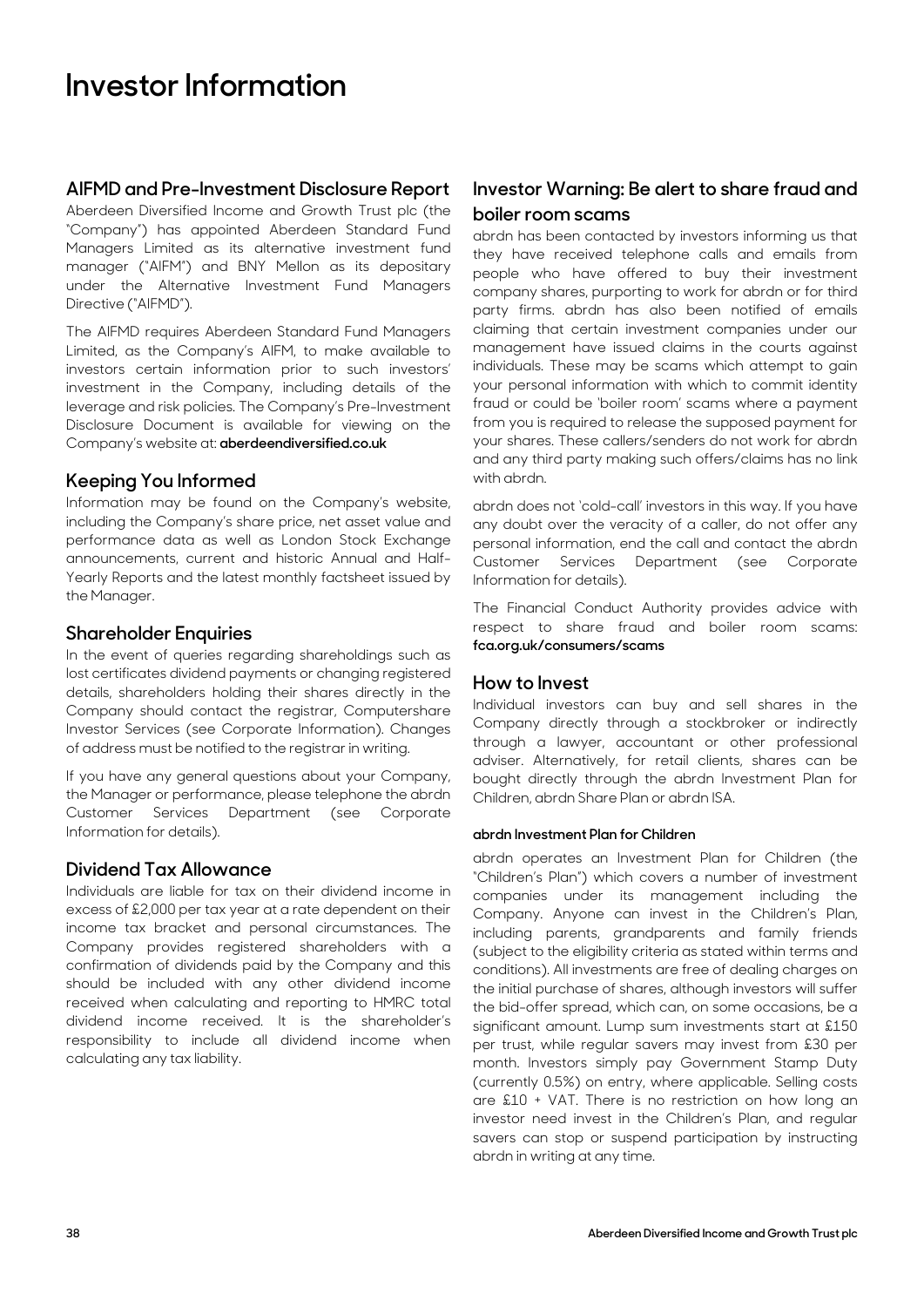#### **abrdn Share Plan**

abrdn operates a Share Plan (the "Share Plan") through which shares in the Company can be purchased. There are no dealing charges on the initial purchase of shares, although investors will suffer the bid-offer spread, which can, on some occasions, be a significant amount. Lump sum investments start at £250, while regular savers may invest from £100 per month. Investors only pay Government Stamp Duty (currently 0.5%) on purchases, where applicable. Selling costs are £10 + VAT. There is no restriction on how long an investor need invest in a Share Plan, and regular savers can stop or suspend participation by instructing abrdn in writing at any time.

#### **abrdn ISA**

An investment of up to £20,000 can be made in an ISA in the tax year 2022/2023.

There are no brokerage or initial charges for the ISA. although investors will suffer the bid-offer spread, which can, on some occasions, be a significant amount. Investors only pay Government Stamp Duty (currently 0.5%) on purchases. Selling costs are £15 + VAT. The annual ISA administration charge is £24 + VAT, calculated annually and applied on 31 March (or the last business day in March) and collected soon thereafter either by direct debit or, if there is no valid direct debit mandate in place, from the available cash in the ISA prior to the distribution or reinvestment of any income, or, where there is insufficient cash in the ISA, from the sale of investments held under the ISA. Under current legislation, investments in ISAs can grow free of capital gains tax.

#### **abrdn ISA Transfer**

You can choose to transfer previous tax year investments to us which can be invested in the Company while retaining your ISA wrapper. The minimum lump sum for an ISA transfer is £1,000 and is subject to a minimum per investment trust of £250.

#### **Nominee Accounts and Voting Rights**

In common with other schemes of this type, all investments in the abrdn Children's Plan, Share Plan and ISA are held in nominee accounts and investors have full voting and other rights of share ownership.

#### **Literature Request Service**

For literature and application forms for the abrdn Children's Plan, Share Plan, ISA or ISA Transfer please visit the contact:

**abrdn Investment Trusts PO Box 11020 Chelmsford Essex CM99 2DB** 

#### Telephone: **0500 00 00 40**

(free when dialling from a UK landline)

Terms and conditions for abrdn Children's Plan, abrdn Share Plan and abrdn ISA can also be found under at: **invtrusts.co.uk/en/investmenttrusts/literature-library**

#### **Suitable for Retail/NMPI status**

The Company's shares are intended for investors, primarily in the UK, including retail investors, professionallyadvised private clients and institutional investors who wish to target income and capital appreciation over the long term through investment in a globally diversified multiasset portfolio and who understand and are willing to accept the risks of exposure to investing via a flexible multi-asset approach. Investors should consider consulting a financial adviser who specialises in advising on the acquisition of shares and other securities before acquiring shares. Investors should be capable of evaluating the risks and merits of such an investment and should have sufficient resources to bear any loss that may result.

The Company currently conducts its affairs, and intends to continue to do so for the foreseeable future, so that the shares issued by Aberdeen Diversified Income and Growth Trust plc can be recommended by a financial adviser to ordinary retail investors in accordance with the Financial Conduct Authority's rules in relation to nonmainstream pooled investments ("NMPIs").

The Company's shares are excluded from the Financial Conduct Authority's restrictions which apply to NMPIs because they are shares in an investment trust.

#### **Key Information Document ("KID")**

The KID relating to the Company and published by the Manager can be found on the Company's website.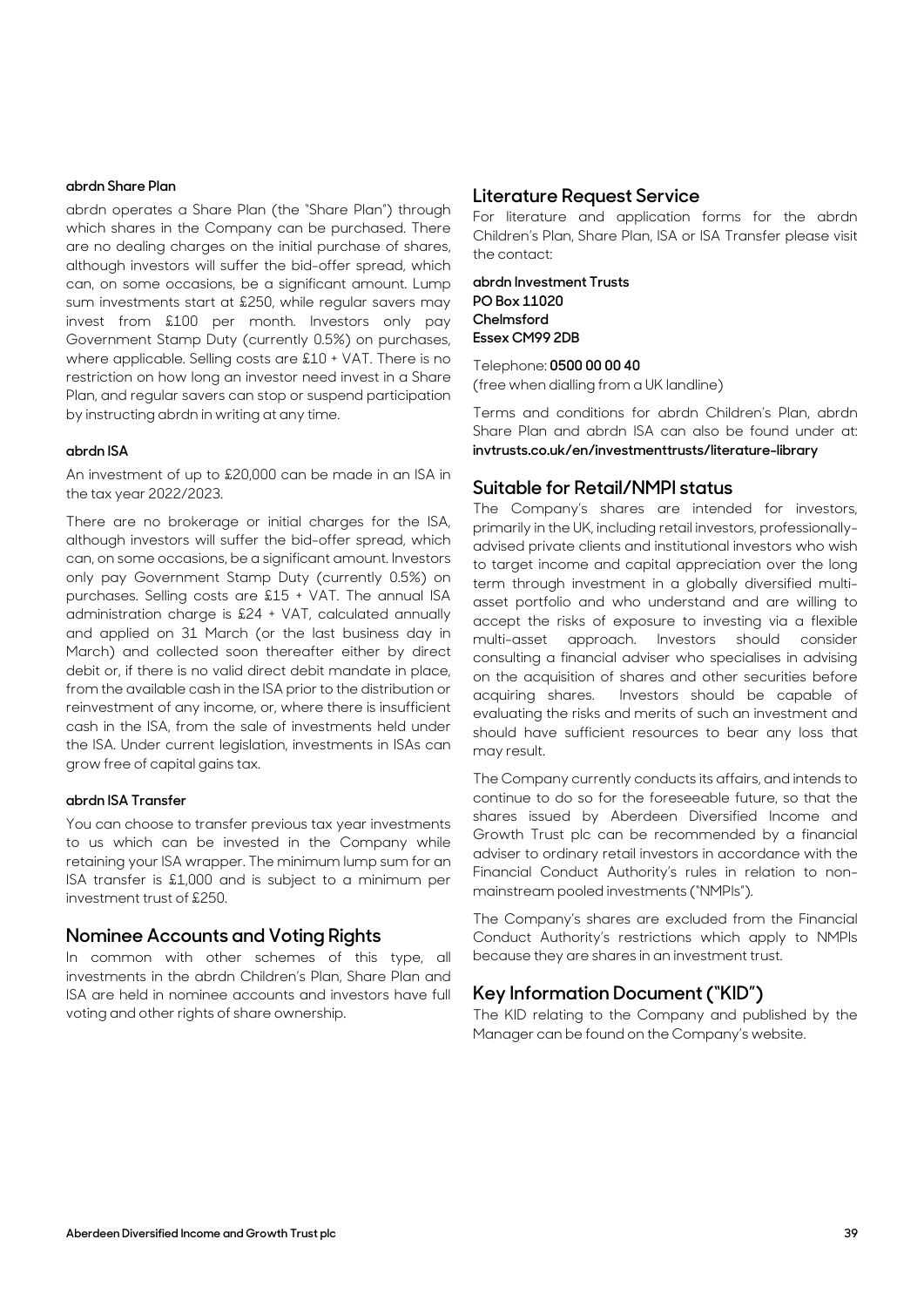## **Investor Information**

## **Continued**

### **Online dealing**

There are a number of online dealing platforms for private investors that offer share dealing, ISAs and other means to invest in the company. Real-time execution-only stockbroking services allow you to trade online, manage your portfolio and buy UK listed shares. These sites do not give advice. Some comparison websites also look at dealing rates and terms. Some well-known online providers may be found through internet search engines.

#### **Discretionary private client stockbrokers**

If you have a large sum to invest, you may wish to contact a discretionary private client stockbroker. They can manage your entire portfolio of shares and will advise you on your investments. To find a private client stockbroker visit the Personal Investment Management & Financial Advice Association at: **pimfa.co.uk**

#### **Financial advisers**

To find an adviser who recommends on investment trusts, visit: **unbiased.co.uk**

### **Regulation of stockbrokers**

Before approaching a stockbroker, always check that they are regulated by the Financial Conduct Authority:

Tel: **0800 111 6768** or search at: **register.fca.org.uk** Email: **consumer.queries@fca.org.uk**

### **Note**

Please remember that past performance is not a guide to the future. Stock market and currency movements may cause the value of shares and the income from them to fall as well as rise and investors may not get back the amount they originally invested.

As with all equity investments, the value of investment trusts purchased will immediately be reduced by the difference between the buying and selling prices of the shares, the market maker's spread.

Investors should further bear in mind that the value of any tax relief will depend on the individual circumstances of the investor and that tax rates and reliefs, as well as the tax treatment of ISAs, may be changed by future legislation.

The information on pages 38 to 40 has been approved for the purposes of Section 21 of the Financial Services and Markets Act 2000 (as amended by the Financial Services Act 2012) by Aberdeen Asset Managers Limited which is authorised and regulated by the Financial Conduct Authority in the United Kingdom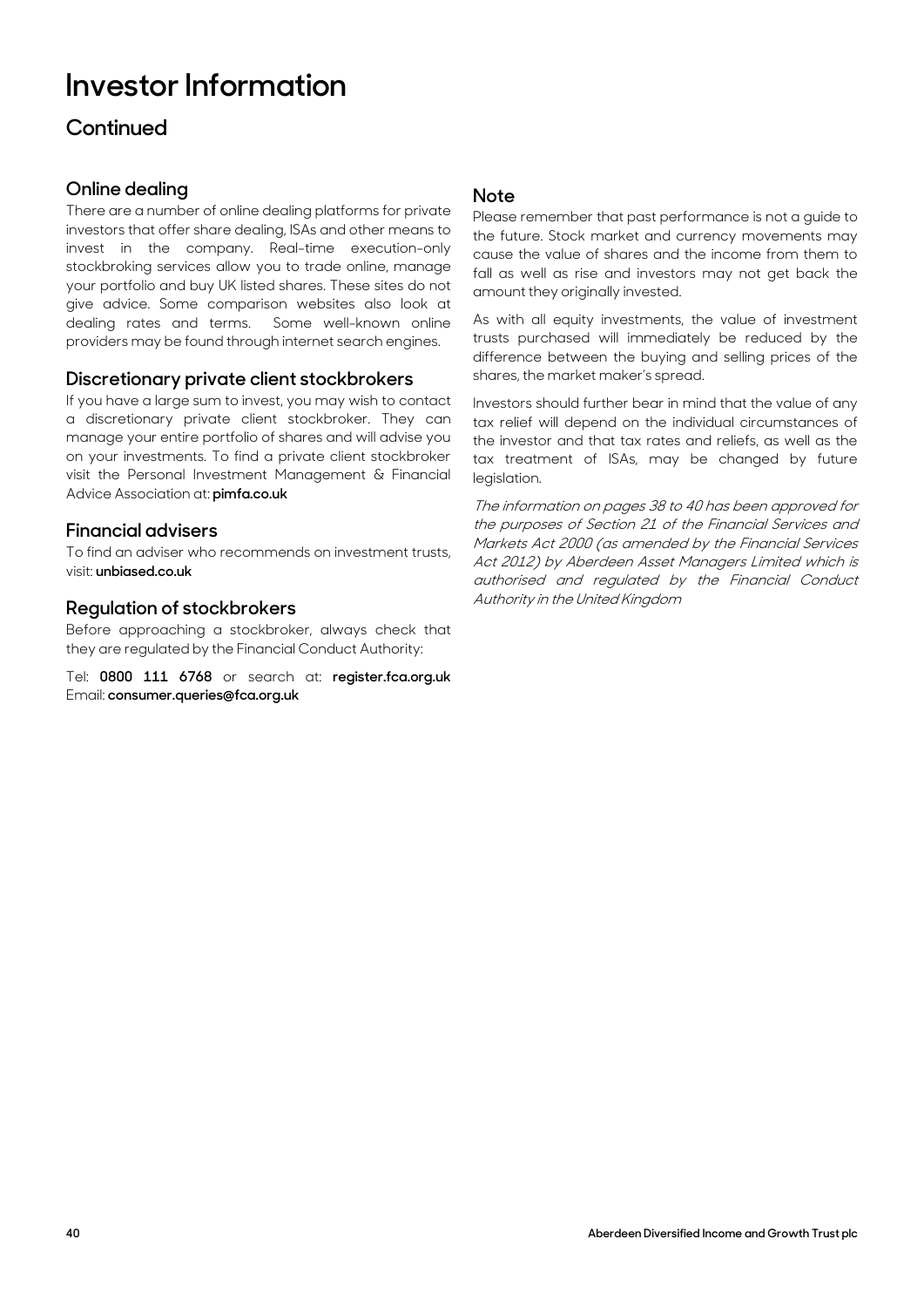## **Corporate Information**

### **Directors**

Davina Walter (Chairman) Tom Challenor (Senior Independent Director and Audit Committee Chairman) Trevor Bradley Alistair Mackintosh Anna Troup

### **Company Secretaries, Registered Office and Company Number**

Aberdeen Asset Management PLC 1 George Street Edinburgh EH2 2LL

Registered in Scotland under Company Number SC003721

**Website aberdeendiversified.co.uk**

## **United States Internal Revenue Service FATCA Registration Number ("GIIN")**

E3M4K6.99999.SL.826

## **Legal Entity Identifier Number ("LEI")**

2138003QINEGCHYGW702

## **Points of Contact**

The Chairman or Company Secretaries at the Registered Office of the Company

Email: **diversified.income@abrdn.com**

## **abrdn Customer Services Department,**

### **Children's Plan/Share Plan/ISA enquiries**

abrdn Investment Trusts PO Box 11020 Chelmsford Essex CM99 2DB

Freephone: 0808 500 00 40 Brochure Request Line Freephone: 0808 500 4000 (open Monday – Friday, 9am – 5pm)

Email: **inv.trusts@abrdn.com**

### **Alternative Investment Fund Manager**

Aberdeen Standard Fund Managers Limited Bow Bells House 1 Bread Street London EC4MM 9HH

Authorised and regulated by the Financial Conduct Authority

#### **Investment Manager**

Aberdeen Asset Managers Limited Bow Bells House 1 Bread Street London EC4M 9HH

Authorised and regulated by the Financial Conduct Authority

### **Registrar (for direct shareholders)**

Computershare Investor Services PLC operates a secure online website where shareholdings can be managed quickly and easily, including changing address or arranging to pay dividends directly into a bank account or receive electronic communications: **investorcentre.co.uk**

Alternatively, please contact the registrar -

Computershare Investor Services PLC The Pavilions Bridgwater Road Bristol BS99 6ZZ

E-mail is available via the above website

Telephone: 0330 303 1184\* (\*UK calls cost 10p per minute plus network extras) Lines are open 9.00am to 5.00pm Monday to Friday, excluding public holidays)

#### **Independent Auditors**

PricewaterhouseCoopers LLP

#### **Depositary**  The Bank of New York Mellon (International) Limited

## **Solicitors**

Dickson Minto W.S.

#### **Stockbrokers**

Stifel Nicolaus Europe Limited